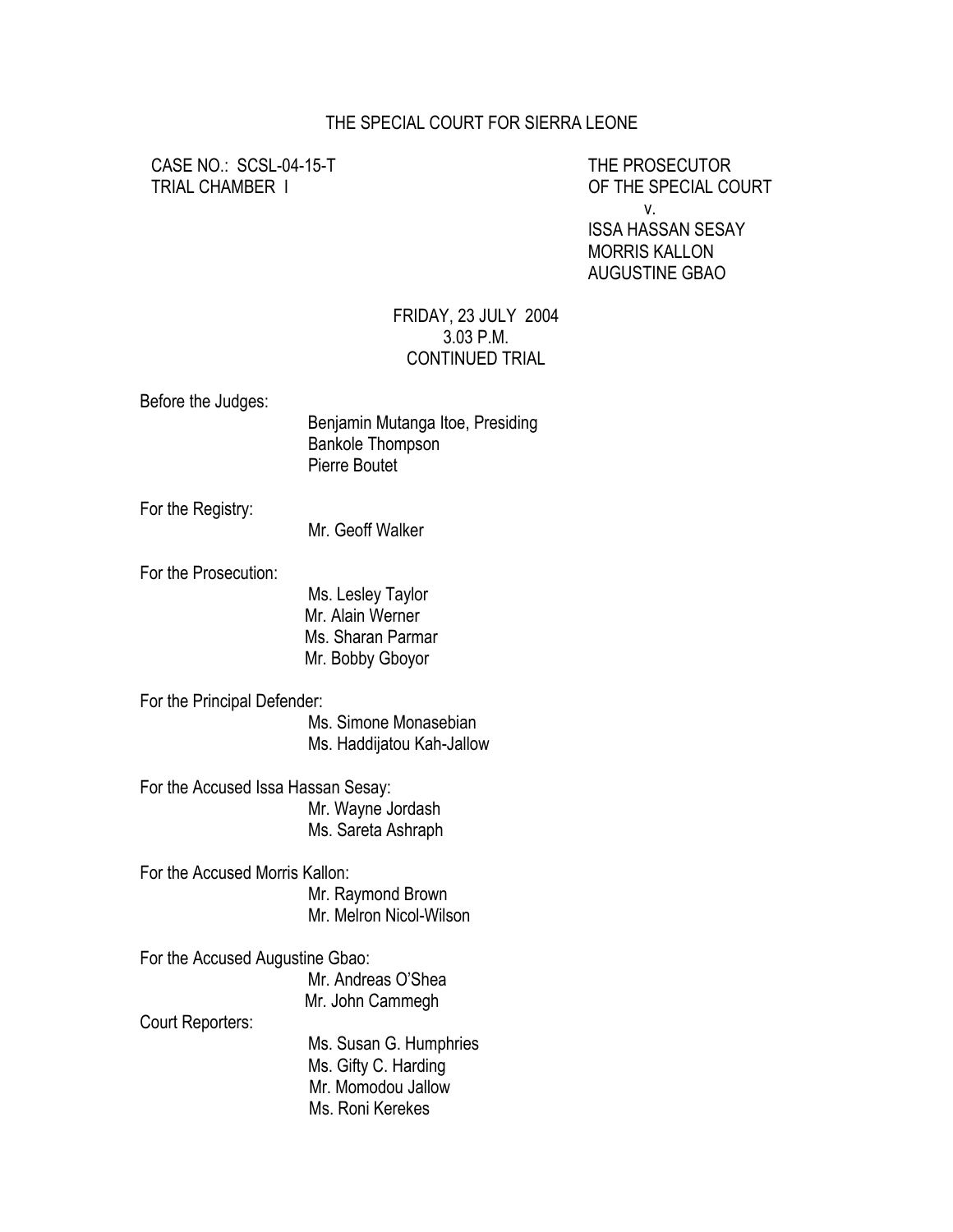## I N D E X

## WITNESS/ES

FOR THE COURT:

| WITNESS RONALD BARRY WALLACE |  |
|------------------------------|--|
|                              |  |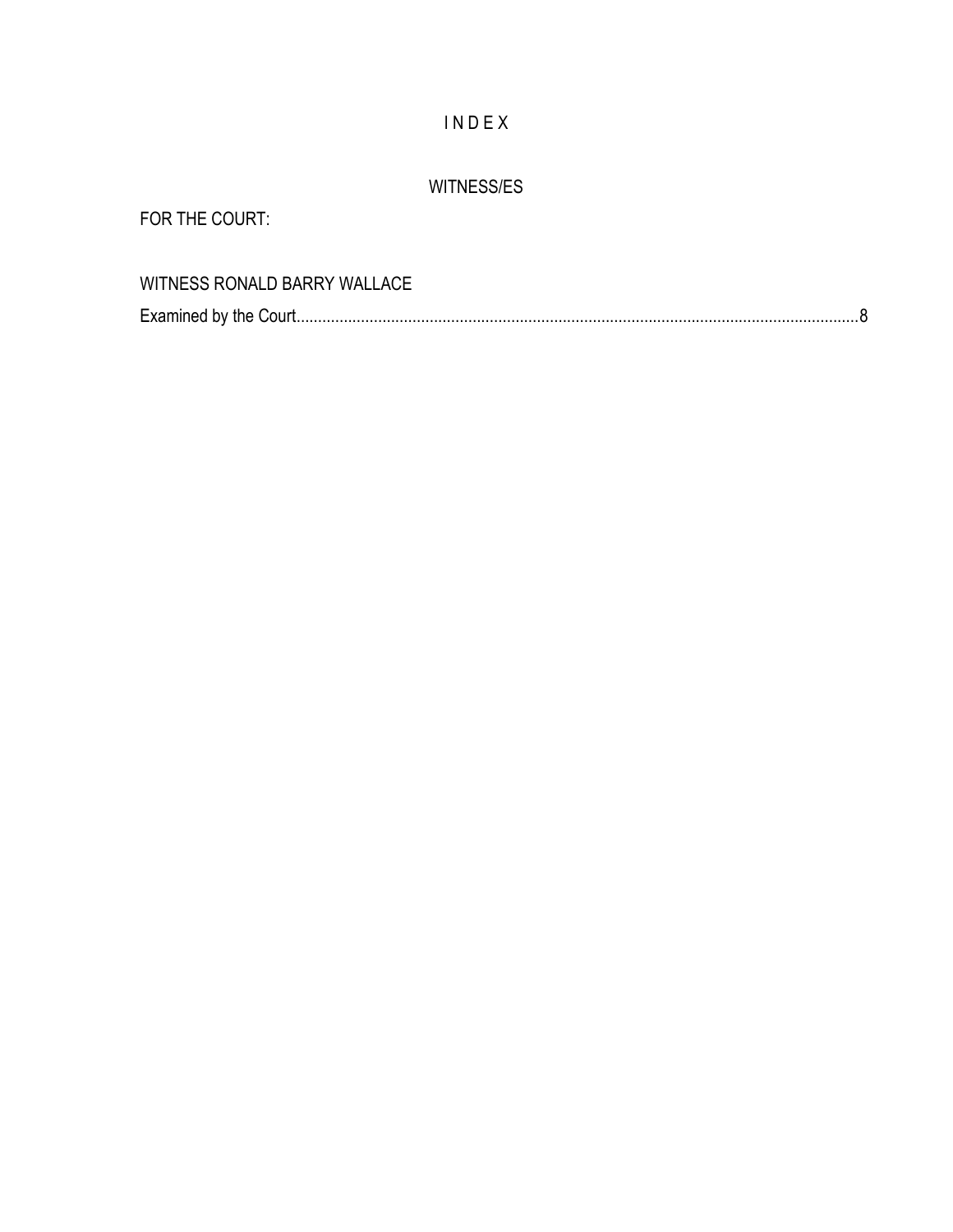| 1              | [Friday, 23 August 2004]                                                                                  |
|----------------|-----------------------------------------------------------------------------------------------------------|
| $\overline{c}$ | [Open Session]                                                                                            |
| 3              | [The Accused Sesay and Kallon enter court]                                                                |
| 4              | [The Accused Gbao not present]                                                                            |
| 5              | [Upon commencing at 3.03 p.m.]                                                                            |
| 6              | MR. PRESIDENT:                                                                                            |
| 7              | We are resuming the session.                                                                              |
| 8              | MR. CAMMEGH:                                                                                              |
| 9              | Good afternoon, Your Honour.                                                                              |
| 10             | MR. PRESIDENT:                                                                                            |
| 11             | Yes, Mr. Cammegh.                                                                                         |
| 12             | MR. CAMMEGH:                                                                                              |
| 13             | Good afternoon, Your Honour. We have, all of us, over the last few weeks been speculating as to           |
| 14             | when one of us would get caught out and it seems today is the day. I know that Mr. O'Shea is here         |
| 15             | because I have just been talking to him. Similarly, Mr. Jordash. I can only assume that they are on       |
| 16             | their way in because they are all aware that we are sitting at 3.00 o'clock.                              |
| 17             | MR. PRESIDENT:                                                                                            |
| 18             | And we were told that the Court was ready, so we came in.                                                 |
| 19             | MR. CAMMEGH:                                                                                              |
| 20             | Well, as I say, Your Honour, all I know is that they are here and they are coming in, so I am afraid I    |
| 21             | can't advise you any better than that. I saw them all just a few minutes ago.                             |
| 22             |                                                                                                           |
| 23             | What I can say -- what I can say, Your Honour, is that I know that Mr. O'Shea has been fine-tuning        |
| 24             | various arguments which I know he wishes to present today in relation to the witness, I think, 199 we     |
| 25             | heard from on the 20th of July, and, of course, contingent upon your ruling there, there will or will not |
| 26             | be cross-examination of that witness via the video link. I am afraid, as of now, that is the best I can   |
| 27             | advise you.                                                                                               |
| 28             | MR. PRESIDENT:                                                                                            |
| 29             | Yes.                                                                                                      |
| 30             | MR. JORDASH:                                                                                              |
| 31             | Could I apologise most profusely for keeping the Court waiting. I hadn't noticed the time and I am        |
| 32             | very, very sorry for keeping the Court waiting.                                                           |
| 33             |                                                                                                           |
| 34             | Could I also say and perhaps this relates to what Mr. Cammegh has just been talking about, I just         |
| 35             | walked up to the court with Mr. O'Shea, so he is in the vicinity.                                         |
| 36             | MR. PRESIDENT:                                                                                            |
| 37             | Well, I think we will rise and come back when he comes, but please ensure that he is here as soon as      |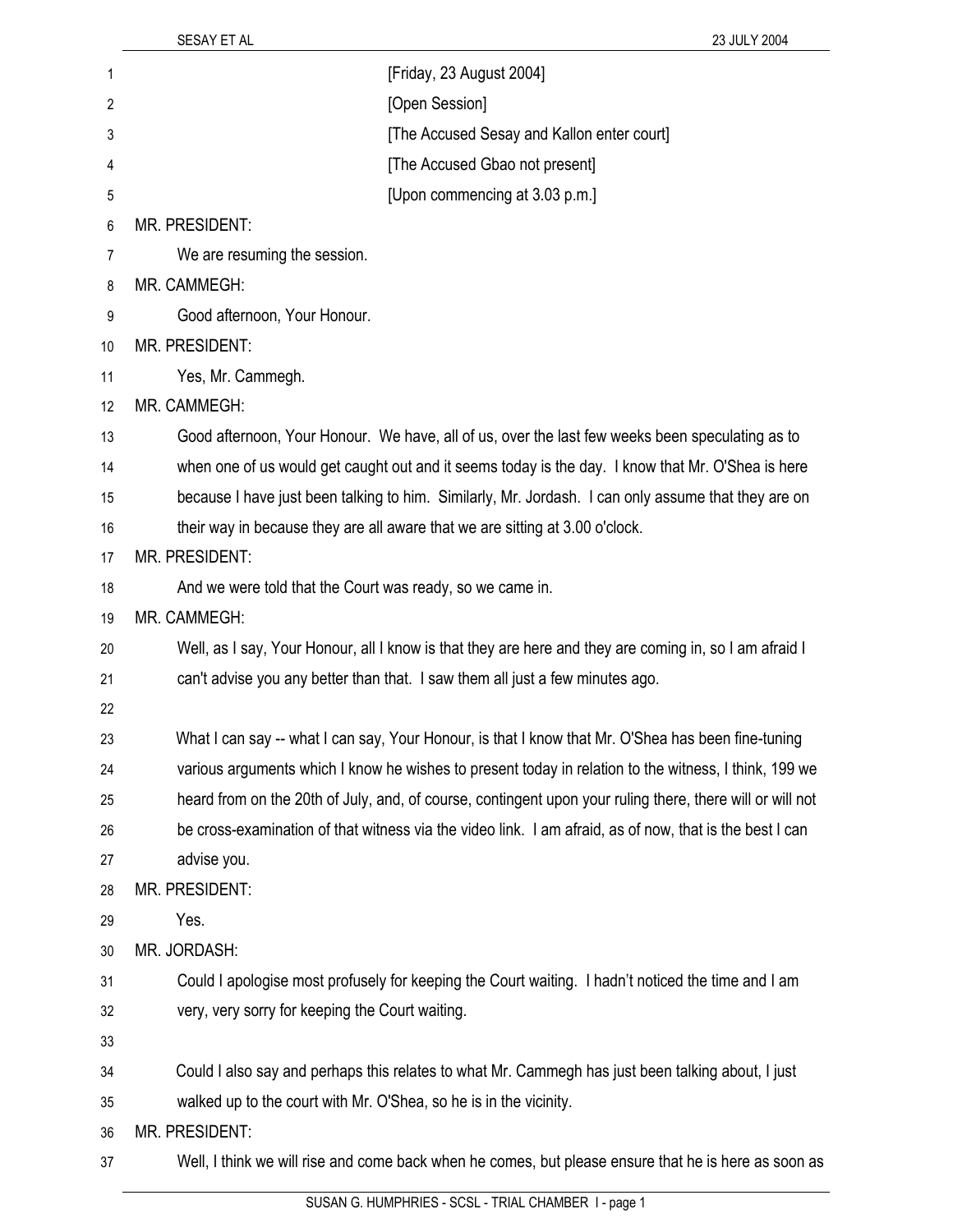|    | 23 JULY 2004<br>SESAY ET AL                                                                                 |
|----|-------------------------------------------------------------------------------------------------------------|
| 1  | possible.                                                                                                   |
| 2  | MR. JORDASH:                                                                                                |
| 3  | Certainly, Your Honour.                                                                                     |
| 4  | MR. PRESIDENT:                                                                                              |
| 5  | Thank you. We will rise, please.                                                                            |
| 6  | [Break taken at 15.07 p.m.]                                                                                 |
| 7  | [On resuming at 15.18 p.m.]                                                                                 |
| 8  | MR. PRESIDENT:                                                                                              |
| 9  | We are resuming the session and we would be presenting the ruling on the application for the                |
| 10 | exclusion of the additional statement for Witness no. TF1-060, disclosed by the Prosecution on the          |
| 11 | 16th of July 2004 and the unanimous ruling of the Court will be read by Honourable                          |
| 12 | Judge Bankole Thompson.                                                                                     |
| 13 | [Ruling]                                                                                                    |
| 14 | <b>JUDGE THOMPSON:</b>                                                                                      |
| 15 | The Trial Chamber of the Special Court for Sierra Leone (Special Court) composed of Honourable              |
| 16 | Judge Benjamin Mutanga Itoe, Presiding Judge, Honourable Judge Bankole Thompson and                         |
| 17 | Honourable Judge Pierre Boutet, seized of an oral application by the Defence counsel for Issa               |
| 18 | Hassan Sesay, Morris Kallon and Augustine Gbao (the Defence) and their supporting grounds and               |
| 19 | submissions during the trial proceedings on the 19th of July 2004 for the exclusion of evidentiary          |
| 20 | material contained in a supplemental statement of Witness TF1-060, disclosed to the Defence by the          |
| 21 | Prosecution on 16th July 2004, and the Prosecution's response to the said application.                      |
| 22 |                                                                                                             |
| 23 | Considering Rule 66(A)(ii) of the Rules, Article 17 of the Statute of the Special Court for Sierra Leone    |
| 24 | (Special Court) and the Trial Chamber's order for disclosure, dated 1 April 2004, after deliberation,       |
| 25 | hereby issues the following ruling:                                                                         |
| 26 |                                                                                                             |
| 27 | This is the unanimous ruling of the Trial Chamber of the Special Court for Sierra Leone on the oral         |
| 28 | application by counsel for the first accused with whom other defence counsel associated on the 19th         |
| 29 | July 2004 for the exclusion of the alleged additional statement of Witness TF1-060 disclosed by the         |
| 30 | Prosecution to the Defence on the 16th of July 2004.                                                        |
| 31 |                                                                                                             |
| 32 | It will be recalled that during the course of the trial of this case on the 19th July 2004, learned counsel |
| 33 | for the first accused, Issa Hassan Sesay, sought from this Court an order to exclude a supplemental         |
| 34 | statement made by Witness TF1-060 on the 16th July 2004.                                                    |
| 35 |                                                                                                             |
| 36 | The Defence contended that that aforesaid statement contains evidence relating to a new count, to           |
| 37 | wit, 14, charging the offence of pillaging and makes a direct reference to and specific allegations         |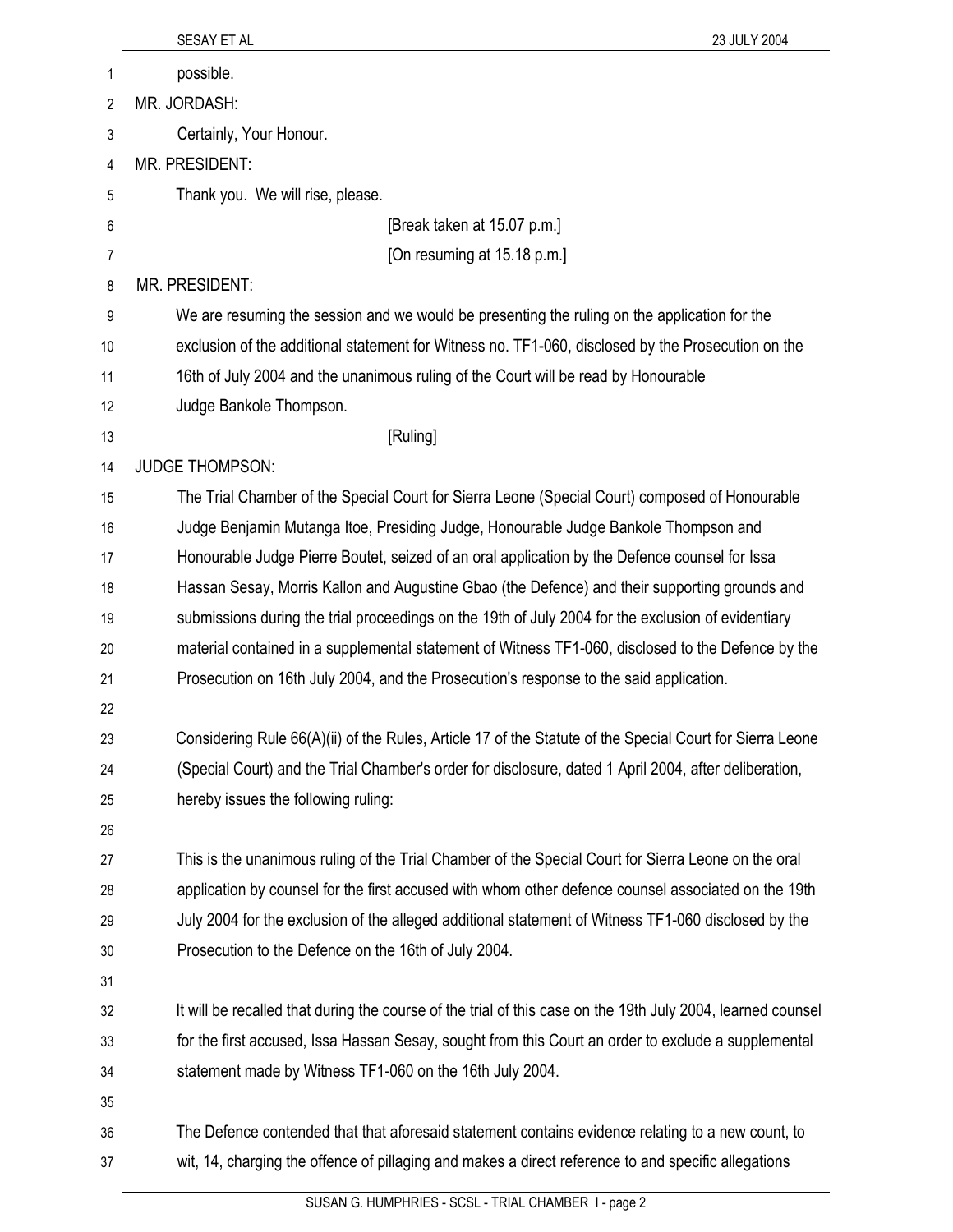|                           | SESAY ET AL<br>23 JULY 2004                                                                                |
|---------------------------|------------------------------------------------------------------------------------------------------------|
| 1                         | against the first accused.                                                                                 |
| $\overline{2}$            | The Defence forcefully submitted that the said statement cannot in law be considered as an addition        |
| $\ensuremath{\mathsf{3}}$ | to or clarification of the original statement previously disclosed by the Prosecution on the 2nd of        |
| 4                         | June 2003, but that it is in essence a new statement from the witness alleging entirely new facts and it   |
| 5                         | should be deemed to be a statement from a new witness for purposes of the interpretation and               |
| 6                         | application of Rule 66(A) of the Rules.                                                                    |
| 7                         |                                                                                                            |
| 8                         | The Defence further submitted that the disclosure of the alleged additional statement is in breach of      |
| 9                         | Rule 66(A)(ii) of the Rules, the order for disclosure of materials issued by the Trial Chamber on          |
| 10                        | 1st April 2004 and Article 17(4) of the Statute of the Court guaranteeing an accused person the right      |
| 11                        | to adequate facilities for the preparation of his defence.                                                 |
| 12                        |                                                                                                            |
| 13                        | The Defence also argued that Rule 66(A)(ii) should be interpreted in a purposive manner, consistent        |
| 14                        | with Article 31 of the Vienna Convention on the Law of Treaties so as to require the Prosecution to        |
| 15                        | show good cause for the admission of the additional statement akin to facts emanating from a new           |
| 16                        | witness. It was also submitted by the Defence that on a plain and literal interpretation of Rule 66(A)(ii) |
| 17                        | the Prosecution has the burden of showing good cause whenever it wishes to disclose to the Defence         |
| 18                        | statements of additional witnesses rather than additional statements of the same witness. And that         |
| 19                        | having failed to do so in this case, it should not be allowed to adduce the evidence contained in the      |
| 20                        | contested supplemental statement.                                                                          |
| 21                        |                                                                                                            |
| 22                        | The Defence firmly argued that in any event if the statement is considered to be supplemental in law,      |
| 23                        | the Defence would need time to investigate the new allegations for purposes of an effective cross-         |
| 24                        | examination.                                                                                               |
| 25                        |                                                                                                            |
| 26                        | In response, the Prosecution submitted that it did disclose the additional statement as soon as            |
| 27                        | possible and argued that Rule 66(A)(ii) does not apply to additional statements, but rather to             |
| 28                        | additional witness. The Prosecution also argued that the Defence has already been put on sufficient        |
| 29                        | notice as to the evidence pertaining to Witness TF1-060 from the previous disclosures and that the         |
| 30                        | testimony should be permitted to proceed as scheduled.                                                     |
| 31                        |                                                                                                            |
| 32                        | The merit or otherwise of the Defence application revolves around both the proper interpretation to be     |
| 33                        | given to Rule 66(A)(ii) as to the obligation of the Prosecution to disclose witness statements to the      |
| 34                        | Defence and its application to the statement alleged to be objectionable.                                  |
| 35                        |                                                                                                            |
| 36                        | In our most recent decision entitled, and I quote: "Decision on Disclosure of Witness Statements and       |
| 37                        | Cross-examination," dated 16 July 2004, interpreting Rule 66, the Trial Chamber had this to say,           |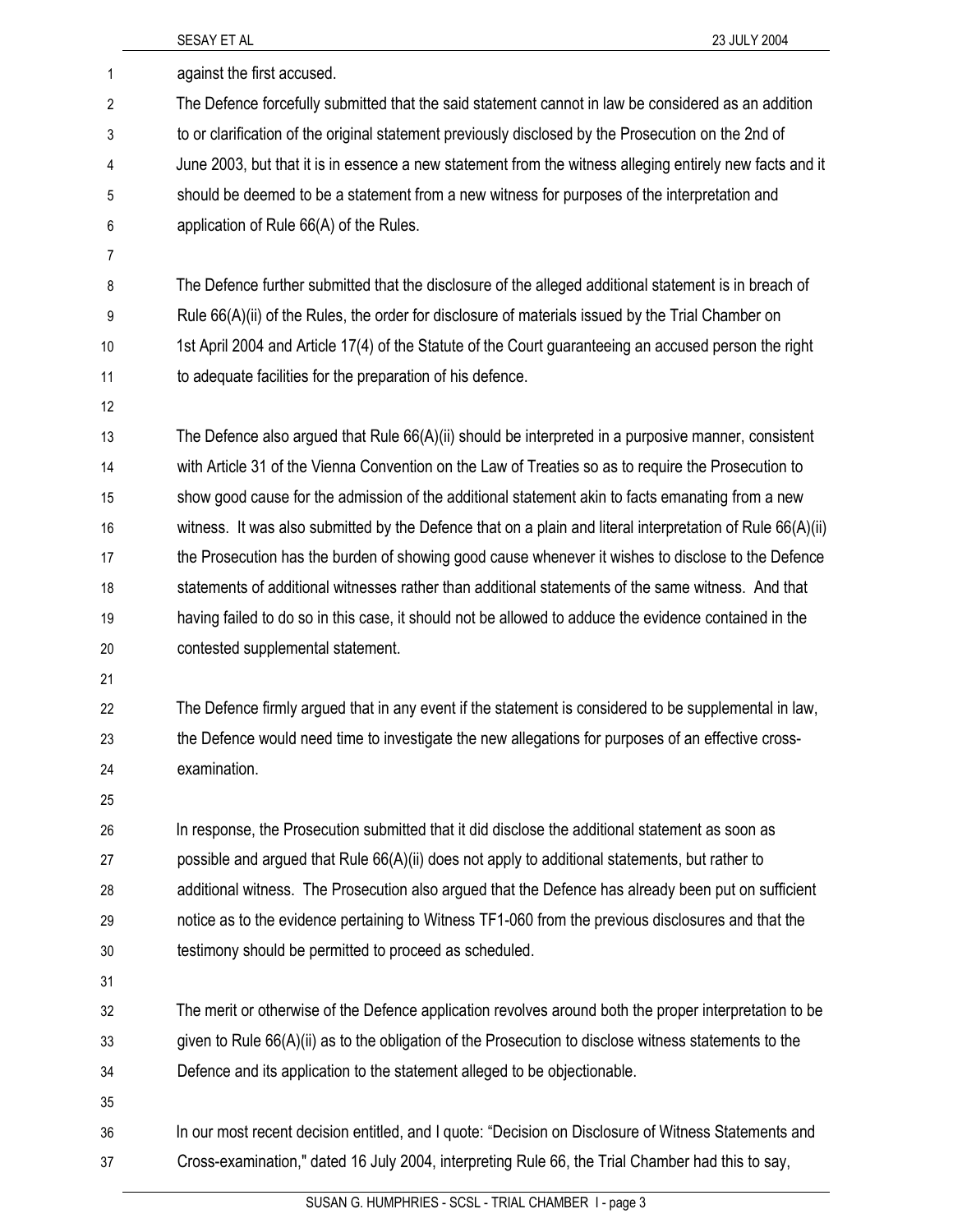| 1              | quote: "As a matter of statutory interpretation, it is the Chamber's opinion that Rule 66 requires, <i>inter</i> |
|----------------|------------------------------------------------------------------------------------------------------------------|
| $\overline{c}$ | alia, that the Prosecution disclose to the Defence copies of the statements of all witnesses which it            |
| 3              | intends to call to testify, and all evidence to be presented pursuant to Rule 92 bis, within 30 days of          |
| 4              | the initial appearance of the Accused. In addition, the Prosecution is required to continuously disclose         |
| 5              | to the Defence, the statements of all additional Prosecution witnesses it intends to call, not later than        |
| 6              | 60 days before the date of trial, or otherwise ordered by the Trial Chamber, upon good cause being               |
| $\overline{7}$ | shown by the Prosecution."                                                                                       |
| 8              |                                                                                                                  |
| 9              | Commenting on the rationale behind the statutory framework for disclosure obligations of the Court,              |
| 10             | the Chamber observed as follows, quote: "It is evident that the premise underlying the disclosure                |
| 11             | obligations is that the parties should act bona fides at all times. There is authority from the evolving         |
| 12             | jurisprudence of the International Criminal Tribunals that any allegation by the Defence as to a                 |
| 13             | violation of the disclosure rules by the Prosecution should be substantiated with prima facie proof of           |
| 14             | such a violation."                                                                                               |
| 15             |                                                                                                                  |
| 16             | We underscored the importance of these principles of law with citations from two of the Chamber's                |
| 17             | recent decisions on the same subject, to wit, Prosecutor v. Sesay and Prosecutor v. Kondewa.                     |
| 18             |                                                                                                                  |
| 19             | Taking due cognisance of Article 17(4) of the Statute in ensuring ample protection of the rights of an           |
| 20             | accused to have time and adequate facilities for the preparation of his case, and also to examine or             |
| 21             | have examined the witnesses against him, the Trial Chamber emphasised its role to enforce                        |
| 22             | disclosure obligations in the interests of a fair trial, quote, "Where evidence has not been disclosed or        |
| 23             | is disclosed so late as to prejudice the fairness of the trial."                                                 |
| 24             |                                                                                                                  |
| 25             | In this regard, the Chamber indicated that its judicial option in such an eventuality would be to, "Apply        |
| 26             | appropriate remedies which may include the exclusion of such evidence."                                          |
| 27             |                                                                                                                  |
| 28             | Consistent with the foregoing exposition of the law, we note that in the case of The Prosecutor v.               |
| 29             | Théoneste Bagosora, the Trial Chamber of the ICTR reasoned as follows:                                           |
| 30             |                                                                                                                  |
| 31             | That the issue, whether the material disclosed is new, requires a comparative assessment.<br>1.                  |
| 32             |                                                                                                                  |
| 33             | That such an assessment requires an examination of the allegedly new statement and the original<br>2.            |
| 34             | statement of the witness, including any reference of the event in question in the indictment and                 |
| 35             | the pre-trial brief of the Prosecution.                                                                          |
| 36             |                                                                                                                  |
| 37             | That such an examination should also include a consideration of notice to the Defence, that the<br>3.            |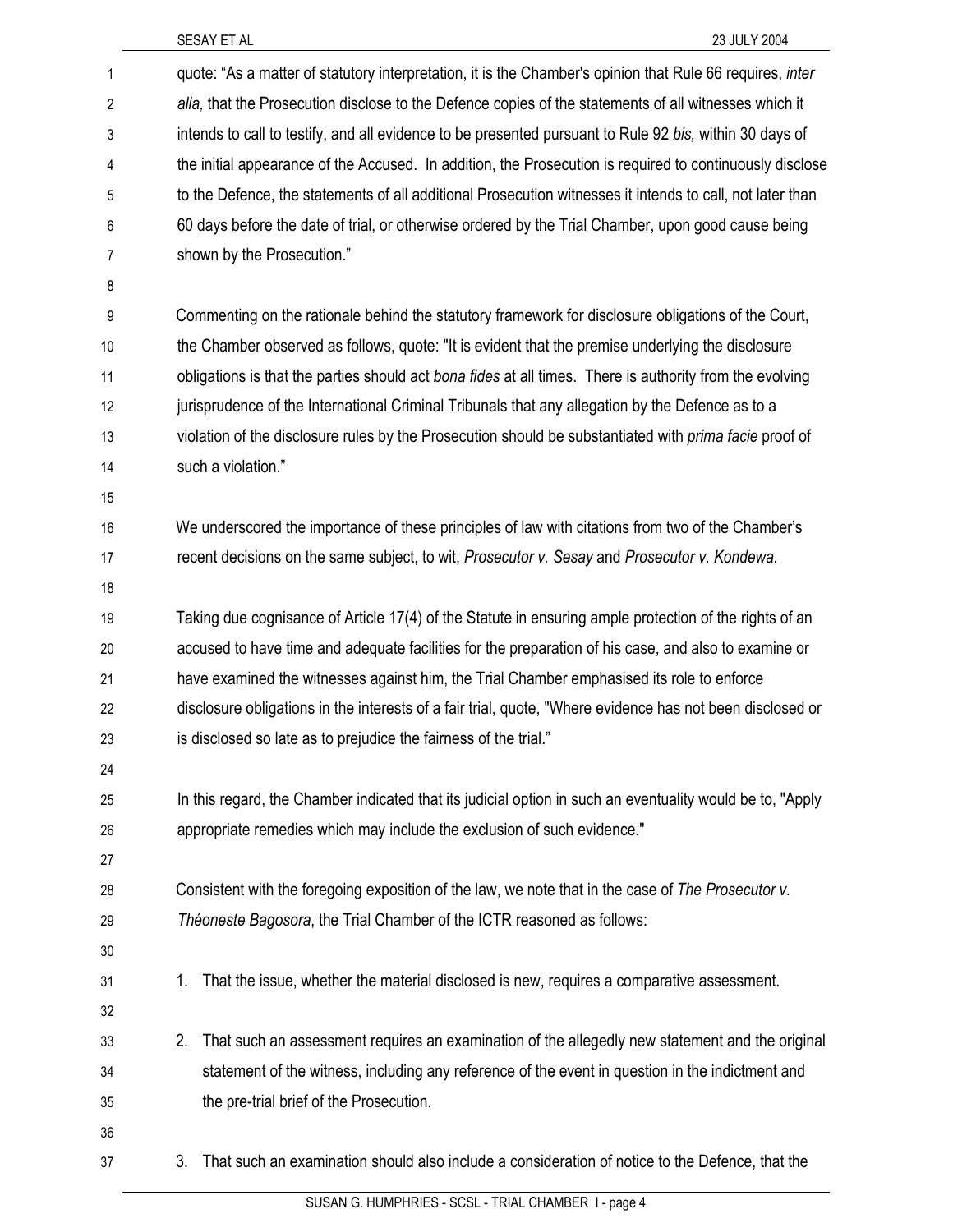| 1  | particular witness will testify on that event, and the extent to which the evidentiary material alters           |
|----|------------------------------------------------------------------------------------------------------------------|
| 2  | the incriminating quality of the evidence of which the Defence already had notice.                               |
| 3  |                                                                                                                  |
| 4  | The reasoning of this same chamber was similar to the above regarding the admissibility on the same              |
| 5  | grounds of the evidence of another witness in the same case. On that issue, the Chamber had this to              |
| 6  | say, and I quote: "These Rules and the arguments of the parties give rise to three distinct questions.           |
| 7  | First, is this evidence relevant to the charges in the indictments, or do they constitute entirely new           |
| 8  | charges? Second, do the will-say statements merely provide additional details of matters already                 |
| 9  | disclosed in Witness DBQ's original witness statement, or in other materials disclosed to the                    |
| 10 | Defence? Third, if this is indeed new evidence, should it be admitted and under what conditions?".               |
| 11 |                                                                                                                  |
| 12 | Guided by these principles and reasoning, the major question for determination by this Chamber is                |
| 13 | whether the Defence has demonstrated or substantiated with <i>prima facie</i> proof that the Prosecution is      |
| 14 | in breach of its disclosure obligations under Rule $66(A)(iii)$ and in violation of the Article 17(4), rights of |
| 15 | the accused persons, on the alleged grounds of disclosing at this stage a witness statement                      |
| 16 | constituting entirely new allegations from those in the indictment and one that is not at all                    |
| 17 | supplemental in character, vis-a-vis the original statement of the witness, but which amounts to, as it          |
| 18 | were, an entirely new statement of an entirely new witness.                                                      |
| 19 |                                                                                                                  |
| 20 | In order to determine if there has been such a breach, the Chamber has carefully reviewed the                    |
| 21 | original statement of the Witness TP1-060, alongside the purported supplemental statement, the                   |
| 22 | indictment, the Prosecution's pre-trial brief, and the Prosecution's compliance report of the 11th May           |
| 23 | 2004 and finds specifically as follows:                                                                          |
| 24 |                                                                                                                  |
| 25 | That the allegations in the second statement are germane to those charged and particularised in<br>1.            |
| 26 | Counts 1, 2, 3, 4, 5, 6, 8, 10, 11 and 12 of the indictment.                                                     |
| 27 |                                                                                                                  |
| 28 | 2.<br>That the allegations in the second statement are clearly supplemental to those specified and               |
| 29 | particularised in the indictment and at page 102 of the Prosecution's pre-trial brief.                           |
| 30 |                                                                                                                  |
| 31 | 3.<br>That indeed the second statement cannot objectively be legally characterised as an entirely new            |
| 32 | statement, having regard to its contents in relation to the original statement of the witness, in that           |
| 33 | the second statement is congruent in material respects with matters deposed to in the entire                     |
| 34 | original statement dated 2nd February 2003 about the alleged combined attack on Tonga Field by                   |
| 35 | members of the RUF/AFRC, the armed factions to which the accused are alleged to have                             |
| 36 | belonged, and led by some Sam Bockarie, alias Mosquito, and more specifically with that portion                  |
| 37 | of the original statement which states as follows, and I quote: "Two days after our selection as I               |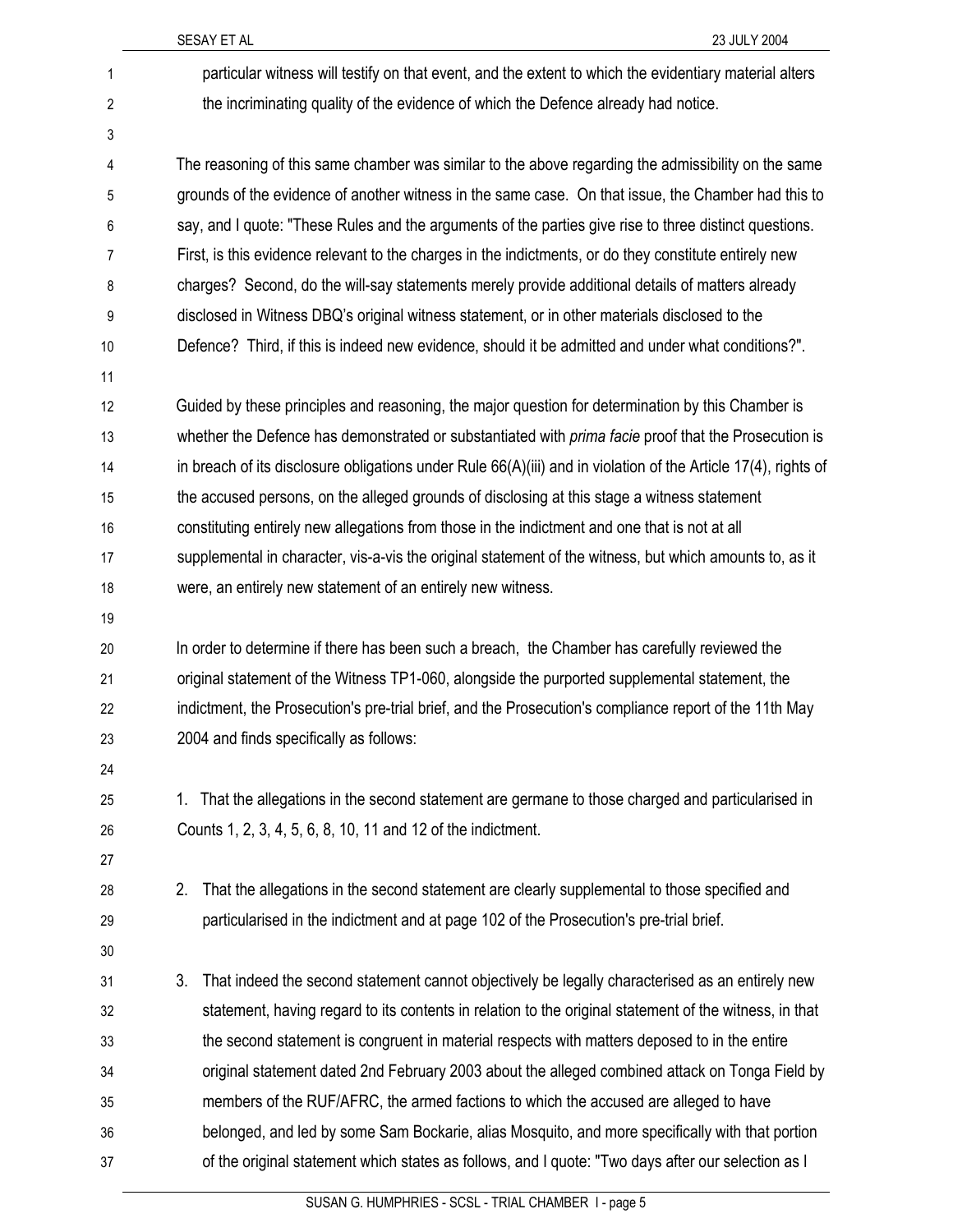|    | SESAY ET AL<br>23 JULY 2004                                                                                   |
|----|---------------------------------------------------------------------------------------------------------------|
| 1  | stated earlier, we came to Kenema to the late Paramount Chief of Lower Bambara, Chief Farmer                  |
| 2  | who had persuaded us to form a caretaker committee for the sake of our people and protect them                |
| 3  | from AFRC/RUF atrocities."                                                                                    |
| 4  |                                                                                                               |
| 5  | That by reason of our findings in (i), (ii) and (iii), the supplemental statement is not a statement of<br>4. |
| 6  | an additional witness within the meaning of Rule 66(A)(ii).                                                   |
| 7  |                                                                                                               |
| 8  | As a matter of law the Chamber would like to reiterate what it emphasised in a previous ruling that           |
| 9  | Rule 66 does impose upon the Prosecution the obligation to continuously disclose to the Defence               |
| 10 | copies of statements of all witnesses whom they intend to call, which include new developments in the         |
| 11 | investigation, whether in the form of will-say statements or interview notes or any other forms obtained      |
| 12 | from a witness at any time prior to the witness giving evidence in trial.                                     |
| 13 |                                                                                                               |
| 14 | Based on the foregoing considerations and our specific findings, the Chamber is of the opinion that           |
| 15 | the Defence has not substantiated by <i>prima facie</i> showing the allegations breached by the               |
| 16 | Prosecution of Rule 66(A)(ii) of the Rules, Article 17(4) of the Court Statute and the Chamber's order        |
| 17 | for disclosure, dated 1 April 2004.                                                                           |
| 18 |                                                                                                               |
| 19 | Accordingly, the application for exclusion or suppression of the supplemental evidence is denied on           |
| 20 | the understanding, however, that the Defence reserves its right to cross-examine this witness on all          |
| 21 | issues raised, including those in the supplemental statement.                                                 |
| 22 |                                                                                                               |
| 23 | Done at Freetown, this 23rd day of July 2004.                                                                 |
| 24 | MR. PRESIDENT:                                                                                                |
| 25 | Yes, we did have on hold for today Mr. O'Shea's application, so I don't know if he -- I don't know what       |
| 26 | his attitude is to the application. He said he was going to – well, we couldn't take the arguments and        |
| 27 | we decided to take them on today. I don't know what your stand is on these issues that you were to            |
| 28 | raise.                                                                                                        |
| 29 | MR. O'SHEA:                                                                                                   |
| 30 | Well, Your Honours, I am grateful. We do wish to still put the argument. We have listened carefully to        |
| 31 | Your Honours' ruling in relation to Witness TF1-060. Our view is that this is a different situation from      |
| 32 | the one which has just been ruled upon. Of course, it was possible that there may have been things            |
| 33 | that Your Honours might have said by the way which may have dramatically affected the way we                  |
| 34 | approach our argument, but I don't believe that has happened in the event. Therefore, with Your               |
| 35 | Honours' leave, I can commence the argument in relation to TF1-199.                                           |
| 36 | MR. PRESIDENT:                                                                                                |
| 37 | Mr. O'Shea, just a moment. Why don't you sit down?                                                            |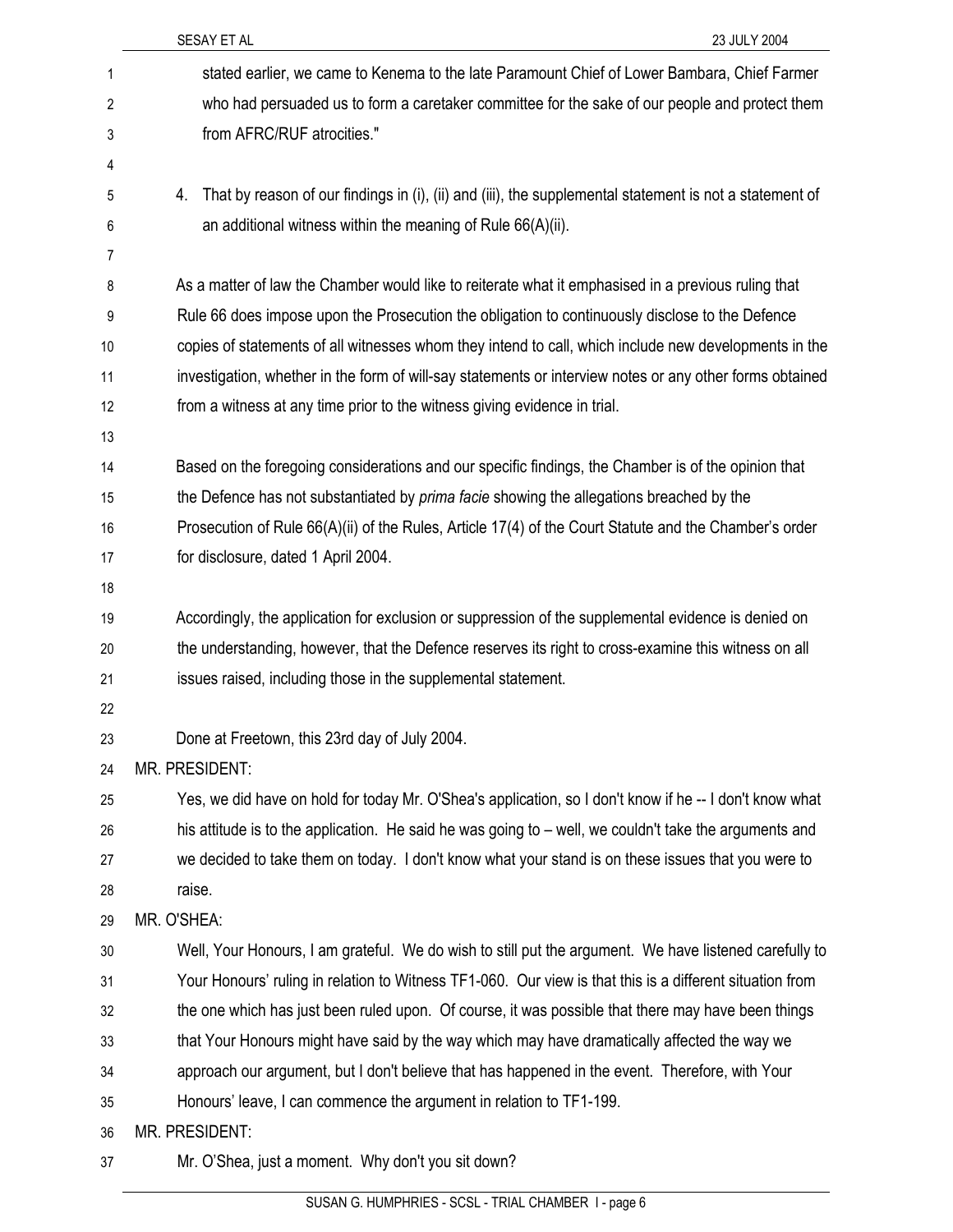| 1  | [Trial Chamber confer]                                                                                    |
|----|-----------------------------------------------------------------------------------------------------------|
| 2  | MR. PRESIDENT:                                                                                            |
| 3  | Mr. O'Shea, we will rise for just a few minutes                                                           |
| 4  | MR. O'SHEA:                                                                                               |
| 5  | Yes.                                                                                                      |
| 6  | MR. PRESIDENT:                                                                                            |
| 7  | And we shall be back very shortly.                                                                        |
| 8  | MR. O'SHEA:                                                                                               |
| 9  | Thank you.                                                                                                |
| 10 | MR. PRESIDENT:                                                                                            |
| 11 | The Court will rise, please.                                                                              |
| 12 | [Recess taken at 15.42 p.m.]                                                                              |
| 13 | [Upon resuming at 15.58 p.m.]                                                                             |
| 14 | MR. PRESIDENT:                                                                                            |
| 15 | We are resuming the session and yesterday we -- the attention of the Court was drawn to a rather          |
| 16 | serious incident that was alleged to have happened in the detention facility and counsel would            |
| 17 | remember that we did -- the Court did say -- did instruct that the Registrar investigates that report and |
| 18 | that he report back for us to know exactly what happened because the allegations were sufficiently        |
| 19 | serious and alarming. So we have been informed that there is the head of the detention facility, who      |
| 20 | is here, and who is supposed to have -- who is supposed to be directly in control of that facility. That  |
| 21 | of course is under the control of the Registrar generally. It is the Registrar who is the overall boss of |
| 22 | the detention facility. And we would like to hear from him. It was in an open proceeding and I think it   |
| 23 | is only fair that we hear from him in these proceedings which are also open.                              |
| 24 |                                                                                                           |
| 25 | So we would like, I don't know -- Court Management, please, is the head of the detention facility         |
| 26 | around? Can you please call him in?                                                                       |
| 27 | MR. WALKER:                                                                                               |
| 28 | I can.                                                                                                    |
| 29 | [Witness enters]                                                                                          |
| 30 | MR. PRESIDENT:                                                                                            |
| 31 | I think he needs a microphone, he should go to the witness stand or so.                                   |
| 32 | THE INTERPRETER:                                                                                          |
| 33 | My Lords, we wonder if there will be need for interpretation that does not go to the gallery.             |
| 34 | <b>JUDGE THOMPSON:</b>                                                                                    |
| 35 | Mr. Walker, let him be sworn.                                                                             |
| 36 | <b>JUDGE BOUTET:</b>                                                                                      |
| 37 | He has a Bible? You have given him a Bible?                                                               |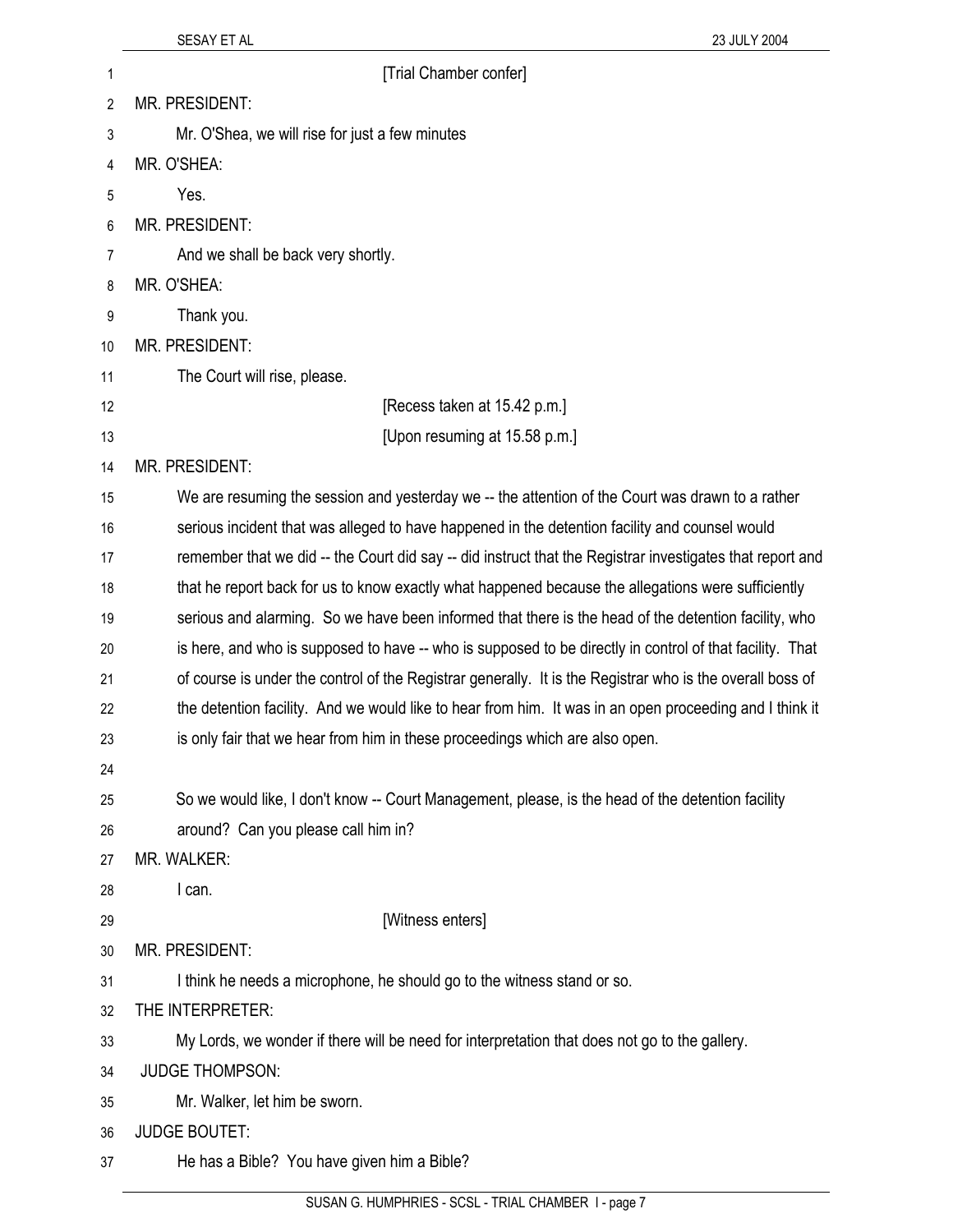| 1  |                      | <b>JUDGE THOMPSON:</b>                                                                                       |  |
|----|----------------------|--------------------------------------------------------------------------------------------------------------|--|
| 2  |                      | Let him be sworn.                                                                                            |  |
| 3  |                      | MR. WALKER:                                                                                                  |  |
| 4  |                      | You want him sworn in?                                                                                       |  |
| 5  | <b>JUDGE BOUTET:</b> |                                                                                                              |  |
| 6  |                      | Yes.                                                                                                         |  |
| 7  |                      | [RONALD BARRY WALLACE, sworn]                                                                                |  |
| 8  |                      | Questioned by the Court:                                                                                     |  |
| 9  |                      | <b>JUDGE THOMPSON:</b>                                                                                       |  |
| 10 | Q.                   | What is your name?                                                                                           |  |
| 11 | А.                   | Donald Barry Wallace.                                                                                        |  |
| 12 | Q.                   | Where do you live?                                                                                           |  |
| 13 | А.                   | I live in Bangor, Northern Ireland.                                                                          |  |
| 14 | Q.                   | Currently a resident in Sierra Leone?                                                                        |  |
| 15 | А.                   | Correct.                                                                                                     |  |
| 16 | Q.                   | What is your occupation?                                                                                     |  |
| 17 | А.                   | I am the Chief of Detention at the Detention Centre of the Special Court of Sierra Leone.                    |  |
| 18 | Q.                   | As Chief of the Detention Centre, Sierra Leone, Special Court, what are your responsibilities?               |  |
| 19 | А.                   | To keep those detained in custody until they are tried by the Court, and to treat them according to the      |  |
| 20 |                      | Rules of Detention based on the minimum standards which would be accepted internationally.                   |  |
| 21 | Q.                   | In your custody, do you have two detainees; one by the name of Issa Hassan Sesay?                            |  |
| 22 | А.                   | That is correct, Your Honour.                                                                                |  |
| 23 | Q.                   | Do you also have another detainee by the name of Augustine Gbao?                                             |  |
| 24 | А.                   | That is correct, Your Honour.                                                                                |  |
| 25 | Q.                   | Could you tell the Court if there is another detainee by the name of Fofana, Moinina Fofana?                 |  |
| 26 | А.                   | That is correct, Your Honour.                                                                                |  |
| 27 | Q.                   | Could you tell the Court -- just give the Court a brief idea of the visiting policies and regulations at the |  |
| 28 |                      | centre in respect of detainees' relations, briefly?                                                          |  |
| 29 | А.                   | Detainees are permitted visits, Wednesdays, Fridays, Saturdays and Sundays each week, morning                |  |
| 30 |                      | and afternoon, and their visitors make application to visit, and if that application is approved, then they  |  |
| 31 |                      | are permitted to visit on any of those days. We permit three adults and three children morning and           |  |
| 32 |                      | afternoon.                                                                                                   |  |
| 33 |                      |                                                                                                              |  |
| 34 |                      | Each visitor on arrival would be searched as per the Rules of Detention and any articles that would          |  |
| 35 |                      | not normally be permitted in the centre, but which they would obviously have the right to have outside       |  |
| 36 |                      | the centre, would be removed and held in safe custody while the visit took place and returned to them        |  |
| 37 |                      | when they leave. We have a list, a prescribed list, of permitted articles.                                   |  |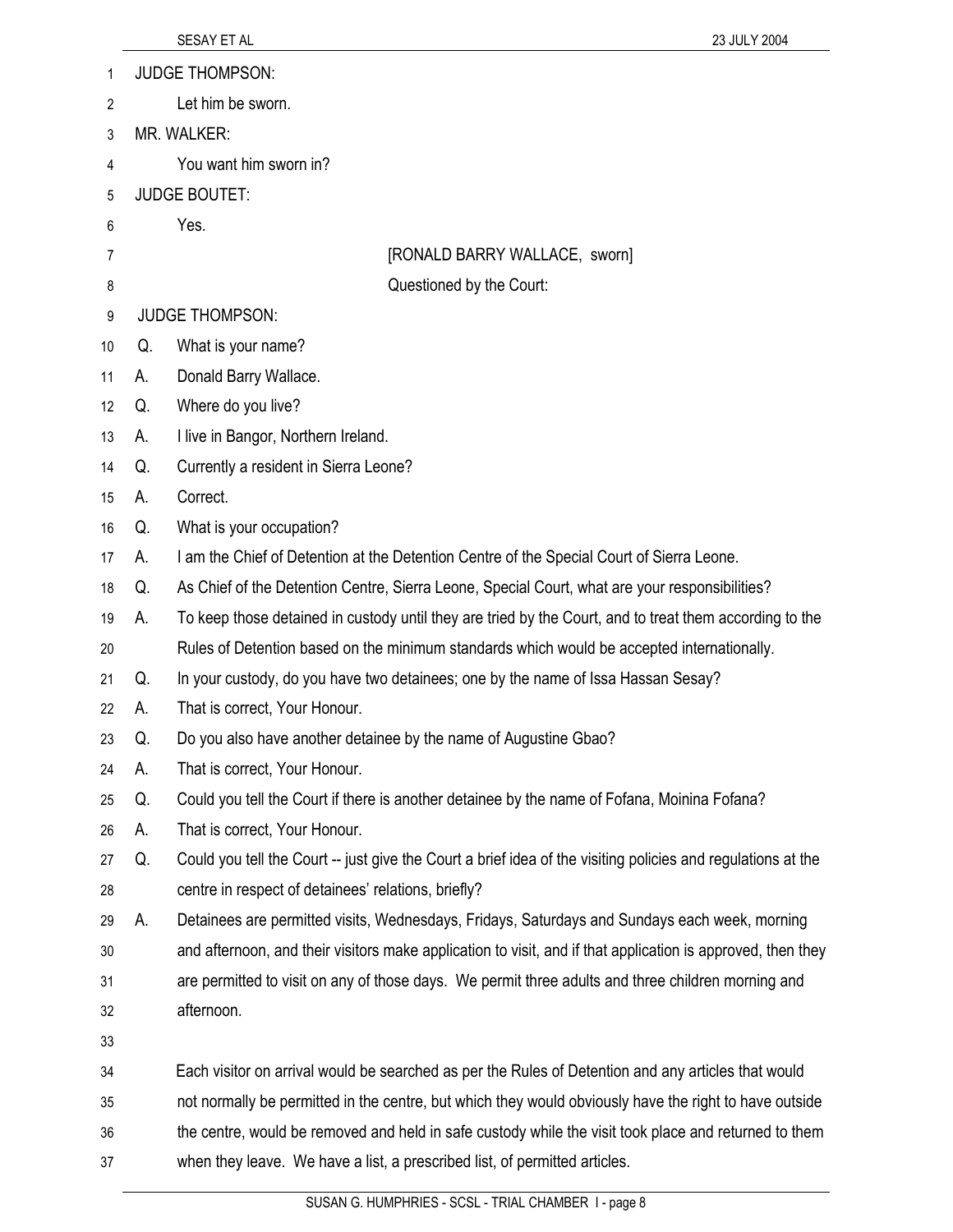|    |    | SESAY ET AL<br>23 JULY 2004                                                                              |
|----|----|----------------------------------------------------------------------------------------------------------|
| 1  | Q. | Let me go straight to what is germane for the purposes of your testimony here. It was alleged in this    |
| 2  |    | Court yesterday that the wife of Issa Hassan Sesay, one of the detainees, did pay a visit, I think the   |
| 3  |    | day before, to the centre and also the allegation goes on to say that she was subject to what was        |
| 4  |    | considered or alleged to be an intrusive search or intimate search. As head of the Detention Centre      |
| 5  |    | do you -- are your aware of that?                                                                        |
| 6  | А. | My Lord, I have checked our records for, I believe, Wednesday 21st and our records show --               |
| 7  |    | MR. PRESIDENT:                                                                                           |
| 8  | Q. | Mr. Wallace, the allegation, more precisely, is that she was subjected or (inaudible) suggest -- was     |
| 9  |    | subjected to a vaginal search --                                                                         |
| 10 | А. | Yes, Your Honour.                                                                                        |
| 11 | Q. | -- in your detention facility.                                                                           |
| 12 | А. | I understand that.                                                                                       |
| 13 | Q. | Hence, I wanted to be very precise about the word. I understood what my learned brother was              |
| 14 |    | saying, but I am using the words that were used by counsel.                                              |
| 15 |    | <b>JUDGE BOUTET:</b>                                                                                     |
| 16 |    | I should add, the allegation at that time -- Mr. Jordash, we will hear you -- were that it was done      |
| 17 |    | without your authority. It was done in what used to be the court -- the temporary courthouse, and it     |
| 18 |    | was done by national staff without any international being present or supervising -- supervised by an    |
| 19 |    | international staff. So these were the allegations made in the Court.                                    |
| 20 |    | <b>JUDGE THOMPSON:</b>                                                                                   |
| 21 | Q. | To what is your response?                                                                                |
| 22 | А. | The records show that Mr. Sesay did not have a visit from his wife on Wednesday, the 21st. So the        |
| 23 |    | allegation that she was subjected to an intimate search I refute totally. Visitors on that day were      |
| 24 |    | searched as a consequence of concerns raised with me that articles, including medication, were being     |
| 25 |    | taken out of the detention facility by visitors. I instructed my deputy to consult with security section |
| 26 |    | and to put in place arrangements for an unannounced search of visitors as they left the detention        |
| 27 |    | facility at their discretion.                                                                            |
| 28 |    |                                                                                                          |
| 29 |    | The search was conducted, as Your Honour has said, in the temporary courthouse. It was supervised        |
| 30 |    | by an international detention officer and was conducted by those staff who carry out the daily           |
| 31 |    | searches at the entrance who have been trained and know the correct procedures. At no time was           |
| 32 |    | any visitor asked to remove any clothing or subjected to an intimate internal search.                    |
| 33 |    |                                                                                                          |
| 34 |    | Articles were found on their possession in the bags that they carried, including medication, cigarettes  |
| 35 |    | and bars of soap. Medication caused me considerable concern and it was one of the issues that            |
| 36 |    | prompted me to introduce the search of visitors leaving. It had been noted that the supply of            |
| 37 |    | medication to detainees was extra-ordinarily high and that having been issued should have been           |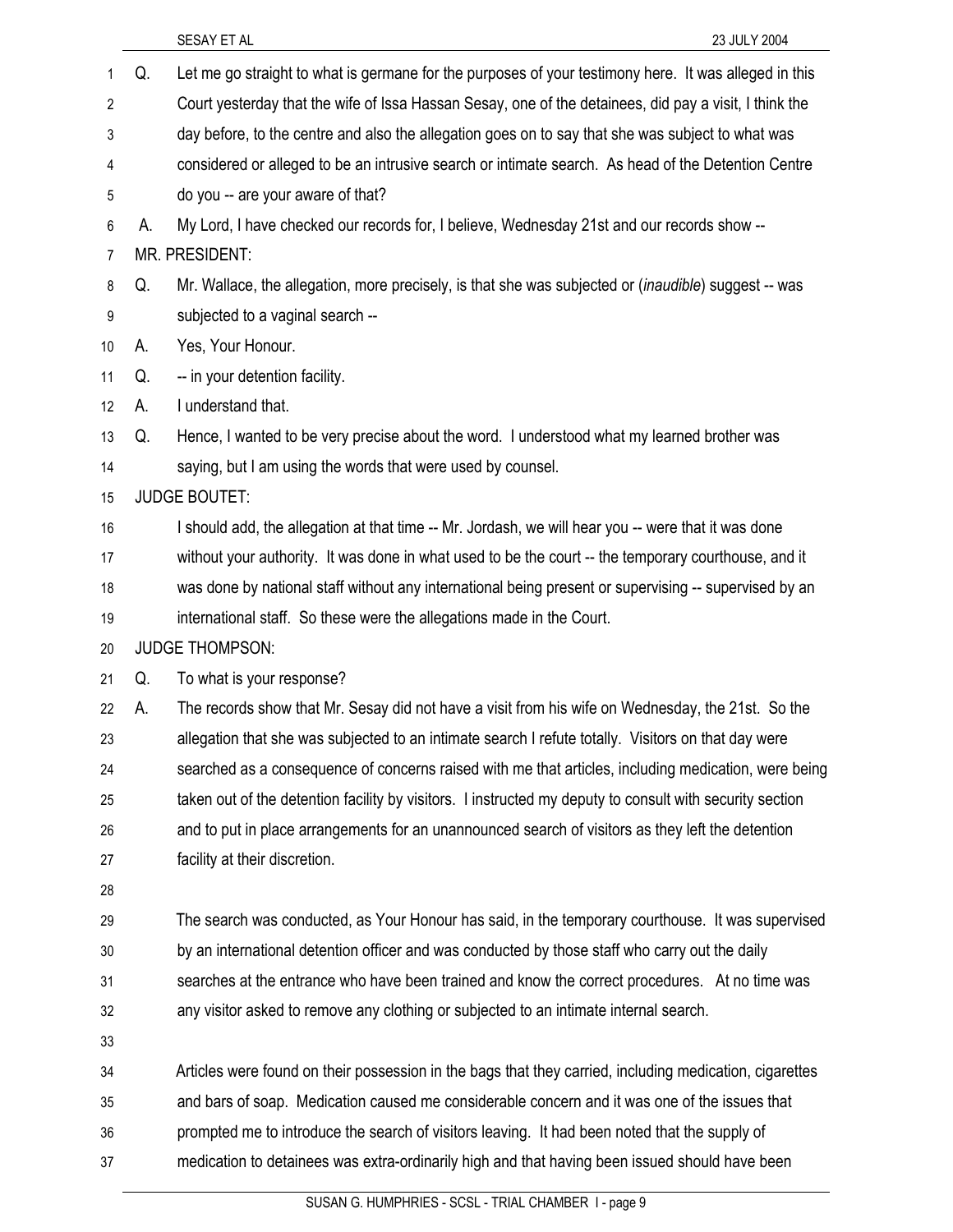|    |    | SESAY ET AL<br>23 JULY 2004                                                                               |
|----|----|-----------------------------------------------------------------------------------------------------------|
| 1  |    | lasting longer than they claimed. My concern was that such medication being passed and consumed           |
| 2  |    | by others for whom it was not prescribed and may prove dangerous. I wanted to stop the practice.          |
| 3  |    | <b>JUDGE THOMPSON:</b>                                                                                    |
| 4  | Q. | Well this Court did make an order for a report to be -- for the matter to be investigated and a report    |
| 5  |    | filed with the Court. The order was directed to the Registrar. Did you, as a result of that order, do any |
| 6  |    | investigation? As you have said, did you send a report to the Registrar on that?                          |
| 7  | A  | That is correct, Your Honour. I submitted a report to the Registrar yesterday and it contained            |
| 8  |    | basically points that I have just mentioned to you. And, as I said, I refute totally any claim that any   |
| 9  |    | visitor has in the past or on that particular day ever been subject to an internal, intimate search or on |
| 10 |    | that day any item of clothing was even removed from a visitor.                                            |
| 11 | Q. | Do you have a copy of your report with you here?                                                          |
| 12 | А. | I have a copy of the report which Mr. Vincent -- yes. I submitted -- which is, in essence, my report.     |
| 13 | Q. | I see. Would you like to present it to the Court? The report will be received in evidence for             |
| 14 |    | identification.                                                                                           |
| 15 |    |                                                                                                           |
| 16 |    | Finally, Mr. Wallace, do you have anything else to say about the permissibility of intimate and intrusive |
| 17 |    | searches?                                                                                                 |
| 18 | А. | Any search which involves the invasion of someone's intimate areas is unlawful, certainly for any of      |
| 19 |    | my staff. That would never be condoned by me and any officer that I found actually who carried out        |
| 20 |    | such a search would be subjected to severe disciplinary action. It is unlawful and should only be         |
| 21 |    | carried out under medical supervision and you would need strong grounds to even consider it.              |
| 22 |    | <b>JUDGE THOMPSON:</b>                                                                                    |
| 23 |    | Thank you.                                                                                                |
| 24 |    | [Pages 1 to 10 by Susan G. Humphries]                                                                     |
| 25 |    |                                                                                                           |
| 26 |    |                                                                                                           |
| 27 |    |                                                                                                           |
| 28 |    |                                                                                                           |
| 29 |    |                                                                                                           |
| 30 |    |                                                                                                           |
| 31 |    |                                                                                                           |
| 32 |    |                                                                                                           |
| 33 |    |                                                                                                           |
| 34 |    |                                                                                                           |
| 35 |    |                                                                                                           |
| 36 |    |                                                                                                           |
| 37 |    |                                                                                                           |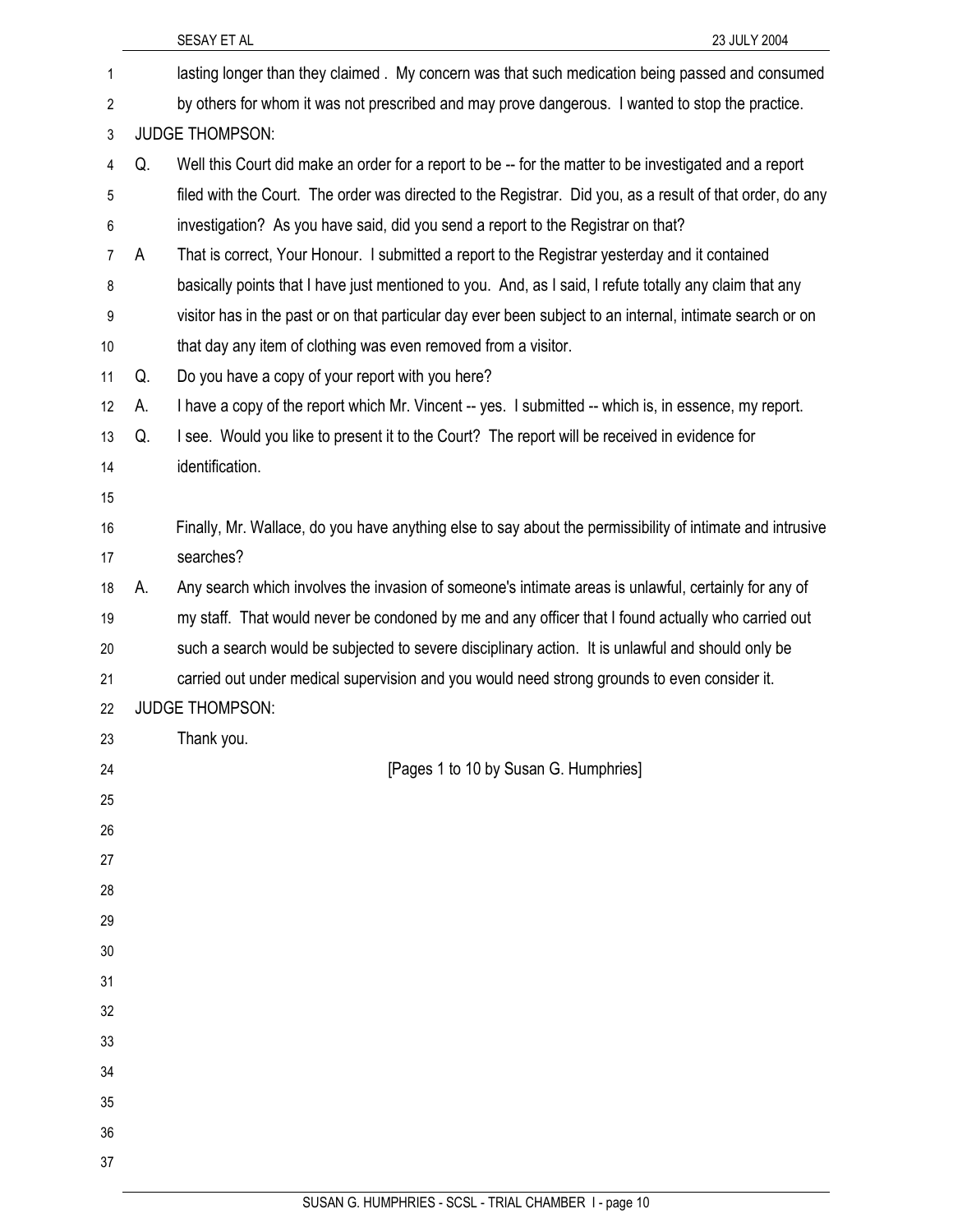|    | 23 JULY 2004<br>SESAY ET AL                                                                              |
|----|----------------------------------------------------------------------------------------------------------|
| 1  | [4.15 p.m.]                                                                                              |
| 2  | MR. PRESIDENT:                                                                                           |
| 3  | Well, I want to ask this -- I know you have answered this question: you were saying that there were no   |
| 4  | intimate searches conducted, as has been alleged, and that such a search in any event is unlawful.       |
| 5  | MR. WALLACE:                                                                                             |
| 6  | That is correct, Your Honour.                                                                            |
| 7  | MR. PRESIDENT:                                                                                           |
| 8  | Mr. Walker.                                                                                              |
| 9  | <b>MR. WALKER:</b>                                                                                       |
| 10 | Your Honour.                                                                                             |
| 11 | MR. PRESIDENT:                                                                                           |
| 12 | Can you show the report to Mr. O'Shea, please -- I mean, to Mr. Jordash.                                 |
| 13 |                                                                                                          |
| 14 | Yes, Mr. Jordash, do you have any -- on this report, on this report, do you have any observations?       |
| 15 | MR. JORDASH:                                                                                             |
| 16 | Well, I have two principal observations. Firstly, I raised a complaint and not once did I complain that  |
| 17 | Mr. Sesay's wife had been intimately searched. I carefully chose my words and I led --                   |
| 18 | <b>MR. PRESIDENT:</b>                                                                                    |
| 19 | We shall hear you, but on this report, do you have any observations?                                     |
| 20 | MR. JORDASH:                                                                                             |
| 21 | Yes. The basic observation is that in my respectful submission, for a report to make findings as to this |
| 22 | allegation, the writer of the report or those who instigated the report ought to hear from those people  |
| 23 | who made the allegations in the first place.                                                             |
| 24 |                                                                                                          |
| 25 | Today, and from the context of that report, it would seem that the women who made the allegations in     |
| 26 | the first place have not been heard. And my respectful submission is that for an allegation to be        |
| 27 | considered in a public forum such as this, then every party has a right to be heard in order for a       |
| 28 | tribunal or any finder of fact to make a reasoned and balanced finding.                                  |
| 29 |                                                                                                          |
| 30 | I raised the allegations, and they are alarming allegations. If they are to be investigated properly, in |
| 31 | my respectful submission, then not only should tribunal hear from the chief of detention, but it should  |
| 32 | hear from the person who is alleged to have been supervising those searches, and moreover, and           |
| 33 | importantly, those women who made the allegations.                                                       |
| 34 |                                                                                                          |
| 35 | Those are my submissions.                                                                                |
| 36 | MR. PRESIDENT:                                                                                           |
| 37 | Can you show that report to the Prosecution, please?                                                     |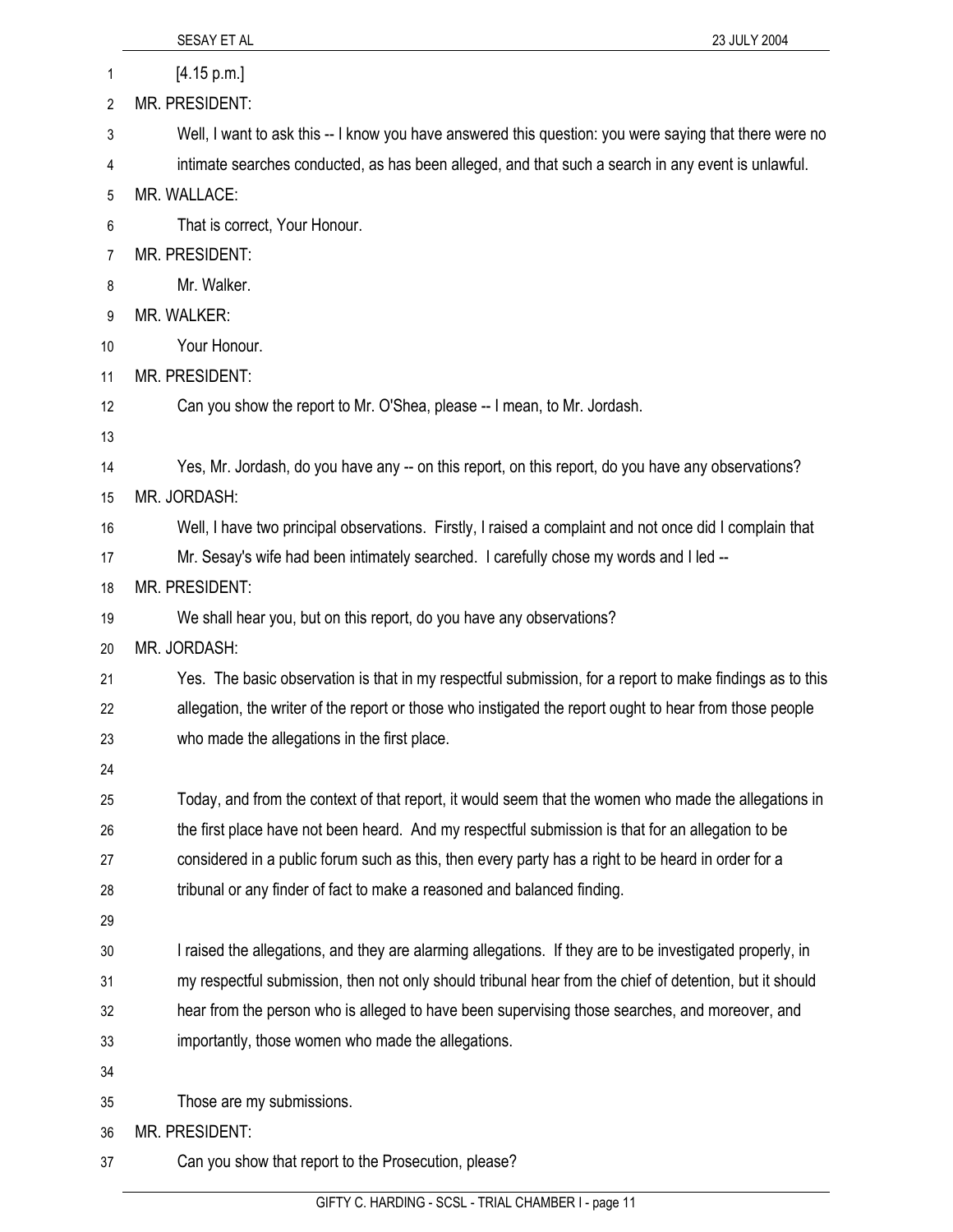|                | SESAY ET AL<br>23 JULY 2004                                                                                  |
|----------------|--------------------------------------------------------------------------------------------------------------|
| 1              | Prosecution, what are your observations on that report, please?                                              |
| 2              | <b>MS. TAYLOR:</b>                                                                                           |
| 3              | Your Honour, the matter that is now being discussed in this courtroom is completely outside the              |
| 4              | provenance of the Prosecution and the Prosecution does not wish to be heard on these matters.                |
| 5              | <b>MR. PRESIDENT:</b>                                                                                        |
| 6              | Okay, thank you.                                                                                             |
| $\overline{7}$ | MR. JORDASH:                                                                                                 |
| 8              | May I respectfully add one further matter?                                                                   |
| 9              | <b>MR. PRESIDENT:</b>                                                                                        |
| 10             | Can you just hang on a minute, please. Just hold on a minute.                                                |
| 11             | <b>JUDGE BOUTET:</b>                                                                                         |
| 12             | I do have a few questions for Mr. Wallace. As a result of your intervention, Mr. Wallace, did you            |
| 13             | speak to either the persons that were described in the report at all, either then or subsequent to that,     |
| 14             | or did you speak to Mrs. -- or relatives of Mr. Sesay about these incidents?                                 |
| 15             | MR. WALLACE:                                                                                                 |
| 16             | The incident as reported to me was when I was meeting the detainees as a meeting to discuss                  |
| 17             | domestic matters. Mr. Gbao came into the room <i>(inaudible)</i> and claimed that she had been stripped      |
| 18             | to her underwear and subject -- and his words -- to a "vaginal search." I told him I'd investigate it        |
| 19             | immediately, and advised Mr. Gbao that his wife should, if she felt a criminal offence had taken place       |
| 20             | to indeed report it to the police and have a criminal investigation instigated. I have been waiting          |
| 21             | yesterday and today for Mrs. Gbao to attempt to speak to her, but up to the point I entered the court        |
| 22             | this afternoon, Mrs. Gbao has not returned to visit her husband. When she does, I will speak to her          |
| 23             | and ask her more details on her allegation.                                                                  |
| 24             |                                                                                                              |
| 25             | Mrs. Sesay has not been to the court in the last two days, to my knowledge. I am not aware, other            |
| 26             | than what was said, I understood yesterday that Mrs. Sesay had made a complaint.                             |
| 27             | <b>JUDGE BOUTET:</b>                                                                                         |
| 28             | Thank you, Mr. Wallace.                                                                                      |
| 29             | MR. PRESIDENT:                                                                                               |
| 30             | Well, we shall be admitting this report just for identification in the records of the Court. And -- yes, Mr. |
| 31             | Jordash, you -                                                                                               |
| 32             | MR. PRESIDENT:                                                                                               |
| 33             | I simply wanted to add this, Your Honours, that I did not allege that Mr. Sesay's wife had been              |
| 34             | intimately searched. What I said was that the families of the accused had made a complaint that              |
| 35             | some of the women in those families had been searched. I didn't make specific allegations against            |
| 36             | any specific person or in relation to any specific woman precisely because I had only learnt of the          |
| 37             | allegations a moment and precisely because I didn't have any precise details. It was never my                |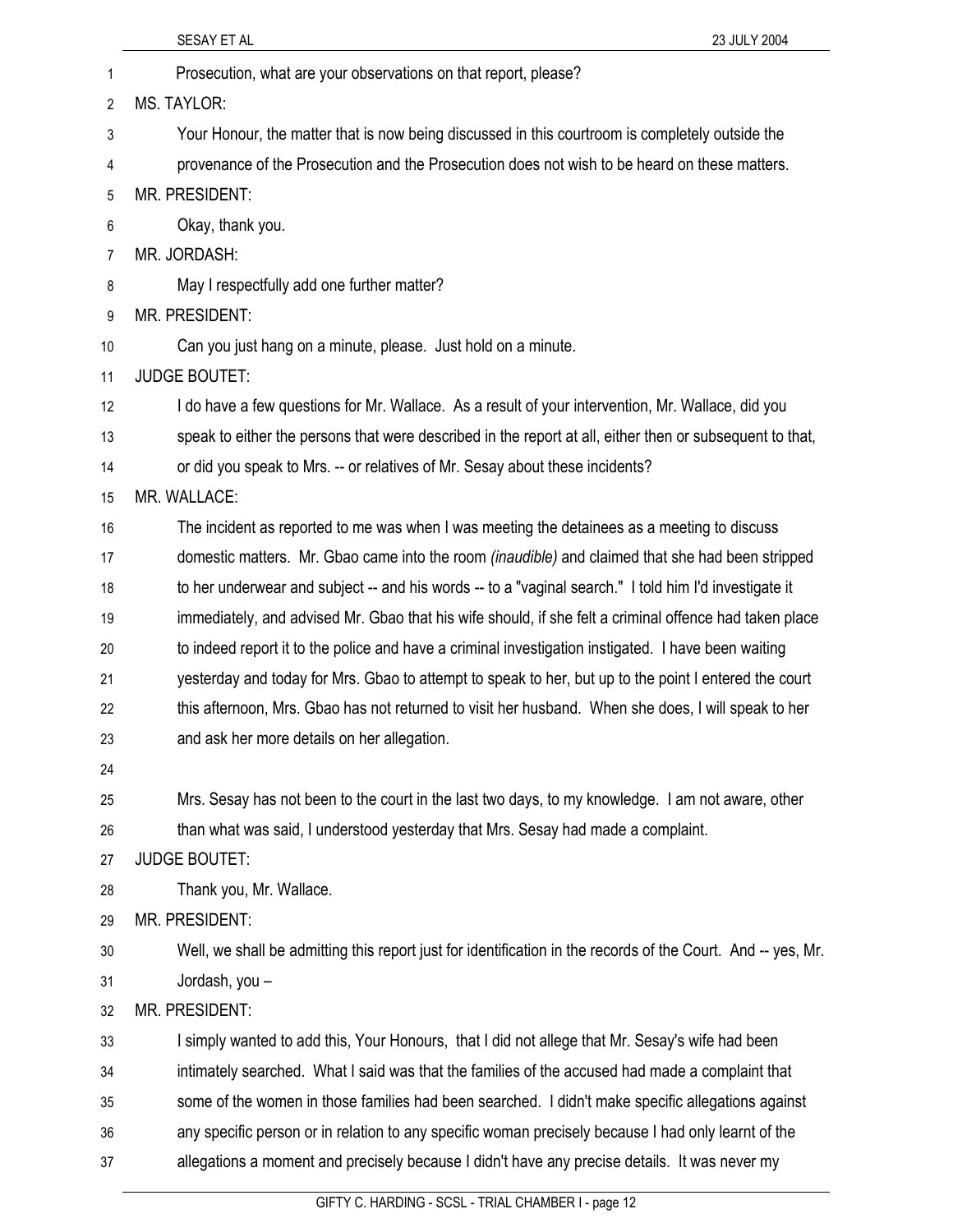|    | SESAY ET AL<br>23 JULY 2004                                                                               |
|----|-----------------------------------------------------------------------------------------------------------|
| 1  | intention to convey any allegation that Mr. Sesay's wife had been intimately searched because I knew      |
| 2  | that Mr. Sesay's wife had not attended the detention centre at the time these allegations arose.          |
| 3  | MR. PRESIDENT:                                                                                            |
| 4  | And do you think it was normal, you know, as counsel, you know, appearing here to make such               |
| 5  | allegations before ascertaining, you know, the truth at least and even identifying those family           |
| 6  | members? You say you talked of family members, I mean, was it normal for you to make such an              |
| 7  | allegation that has -- was spreading, you know, so widely? And do you think that it was normal, you       |
| 8  | know, for you to make such an allegation before even verifying the truth from interviewing your client    |
| 9  | and the family members who were supposed to have been subjected to the intimate search?                   |
| 10 | MR. JORDASH:                                                                                              |
| 11 | The only way I could bring this --                                                                        |
| 12 | MR. PRESIDENT:                                                                                            |
| 13 | Because, I mean, leaving this courtroom yesterday, I mean, I was -- we were -- the Bench was with         |
| 14 | you to condemn, you know, such an act. But here we are, the document we have before us does not           |
| 15 | contain -- does not sustain your allegation. In fact, it only sustains allegations of some family         |
| 16 | members who were caught with property which they were removing from the detention facility.               |
| 17 | MR. JORDASH:                                                                                              |
| 18 | Well, I have made my comments about --                                                                    |
| 19 | MR. PRESIDENT:                                                                                            |
| 20 | And, indeed, there was no intimate search at all, none.                                                   |
| 21 | MR. JORDASH:                                                                                              |
| 22 | Well, according to the report, that's right, there was no intimate search. However, I've made my          |
| 23 | comments about that finding and I find -- and I don't wish to repeat them but to say, fairness dictates   |
| 24 | that all parties to an allegation are heard.                                                              |
| 25 |                                                                                                           |
| 26 | But secondly, in relation to an allegation as serious as that, and one which was of such concern to my    |
| 27 | client, the quickest and most effective way of bringing that to the attention of Your Honours is to raise |
| 28 | it in court. I could have waited until the next day.                                                      |
| 29 | MR. PRESIDENT:                                                                                            |
| 30 | Do you have any questions to put to the head of the detention who is sitting in front of you on this?     |
| 31 | MR. JORDASH:                                                                                              |
| 32 | No, and precisely --                                                                                      |
| 33 | MR. PRESIDENT:                                                                                            |
| 34 | You don't have any questions?                                                                             |
| 35 | MR. JORDASH:                                                                                              |
| 36 | At this stage, no. If I were to be able to speak to those who made the allegations so I could isolate     |
| 37 | and identify precisely what they are --                                                                   |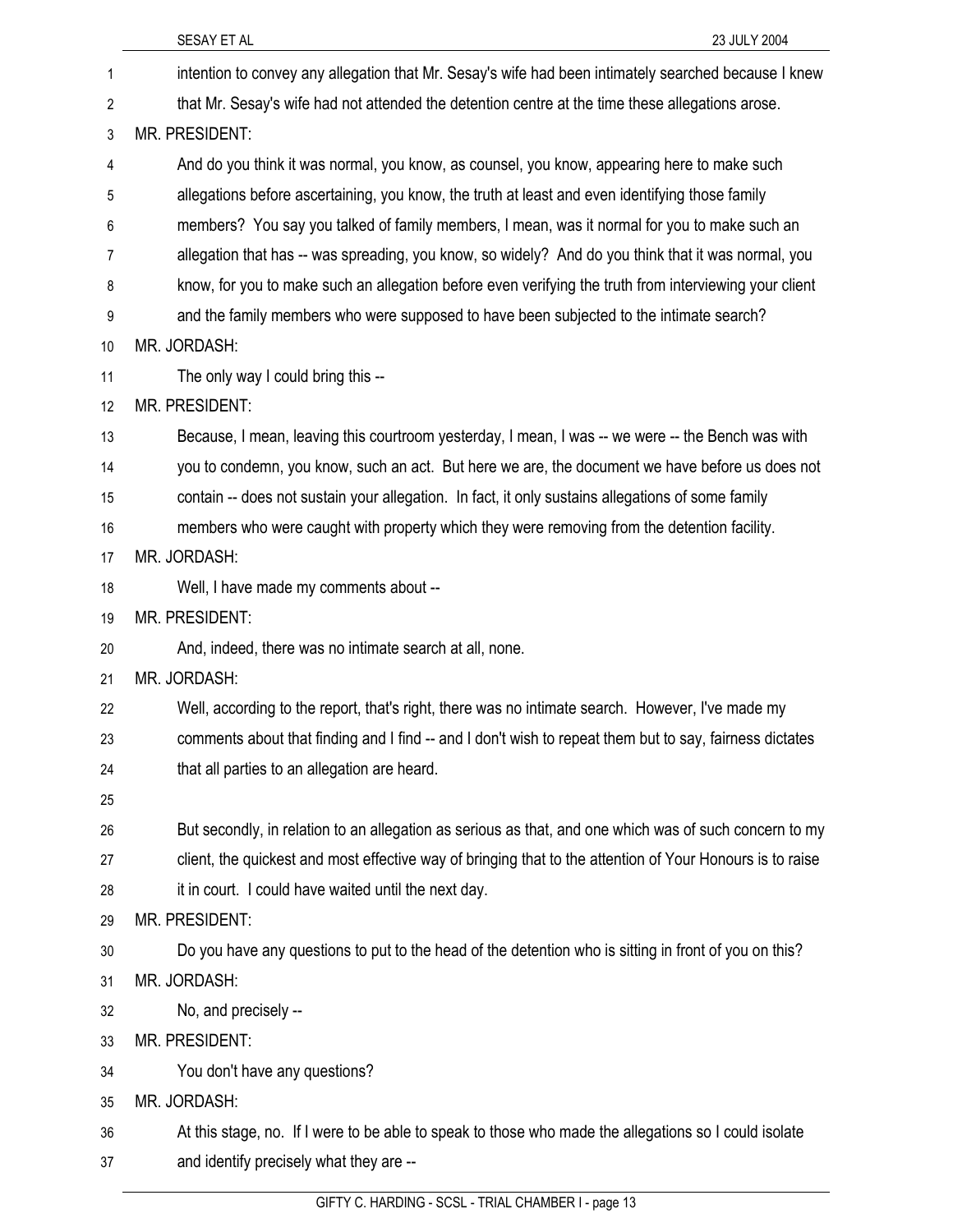| $\mathbf{1}$   | MR. PRESIDENT:                                                                                                 |
|----------------|----------------------------------------------------------------------------------------------------------------|
| 2              | You are supposed to -- Mr. Jordash, they are supposed to have spoken to you before you make such               |
| 3              | an allegation, you know, in front of this Bench and to the world, to the world. I mean, the gallery is         |
| 4              | there and you know what has been published in the papers about that allegation. It is Mr. Sesay, you           |
| 5              | know, who is in the forefront and yet Mr. Sesay's wife is not even concerned from what the witness is          |
| 6              | saying.                                                                                                        |
| $\overline{7}$ | <b>JUDGE BOUTET:</b>                                                                                           |
| 8              | You are saying your words were carefully chosen, and yet if I listen to you, you are speaking on behalf        |
| 9              | of your client, Mr. Sesay, not the whole family of detainees.                                                  |
| 10             | MR. JORDASH:                                                                                                   |
| 11             | The reason I'd raised these allegations was because my client raised these allegations and because             |
| 12             | he was concerned that when his wife did visit this type of conduct would take place. So I did raise            |
| 13             | these allegations in relation to him.                                                                          |
| 14             | <b>JUDGE THOMPSON:</b>                                                                                         |
| 15             | But, counsel, you did not rationalise it that. You didn't rationalise it that way. You left the Court with     |
| 16             | the impression that something outrageous in your judgment had happened and you were inviting the               |
| 17             | intervention of the Court to stop what, in your mind, in fact, and based on the information you may            |
| 18             | have received, had happened and was clearly, if it did happen, outrageous. And I wasn't of the                 |
| 19             | opinion when you when you were speaking yesterday that you were saying, "Well, if such conduct is              |
| 20             | allowed to continue my client's relations may well be subjected to that." That was not the way I               |
| 21             | understood you. I understood that you were making an allegation that something -- some violation of            |
| 22             | the rights of your client's visitors or even the client's wife had been infringed. It wasn't, hypothetical; it |
| 23             | wasn't if so and so, it was as if clearly that something so blatantly outrageous had taken place. And it       |
| 24             | was that kind of tone of language that urged us to suggest that the best thing to do or decide was to          |
| 25             | get a report from the Registrar. And I would like to ask whether if when you received that report you          |
| 26             | would not have considered it prudent to direct some kind of complaint to the Registrar, rather than            |
| 27             | come to the Court for some quick intervention, because what has happened now, as the Presiding                 |
| 28             | Judge has said, the press has picked it up and they are making quite -- spreading it as if this is a true      |
| 29             | allegation.                                                                                                    |
| 30             | MR. JORDASH:                                                                                                   |
| 31             | And it may be a true allegation.                                                                               |
| 32             | <b>JUDGE THOMPSON:</b>                                                                                         |
| 33             | It may be, yes, quite. It may be.                                                                              |
| 34             | <b>JUDGE BOUTET:</b>                                                                                           |
| 35             | What investigation did you do if it is, rather than standing up on a personal feud to raise this particular    |
| 36             | matter yesterday morning? My concern is you are an officer of the Court, you are here to represent             |
| 37             | the rights and the interests of your client to the best of your ability, and we accept that. And we heard      |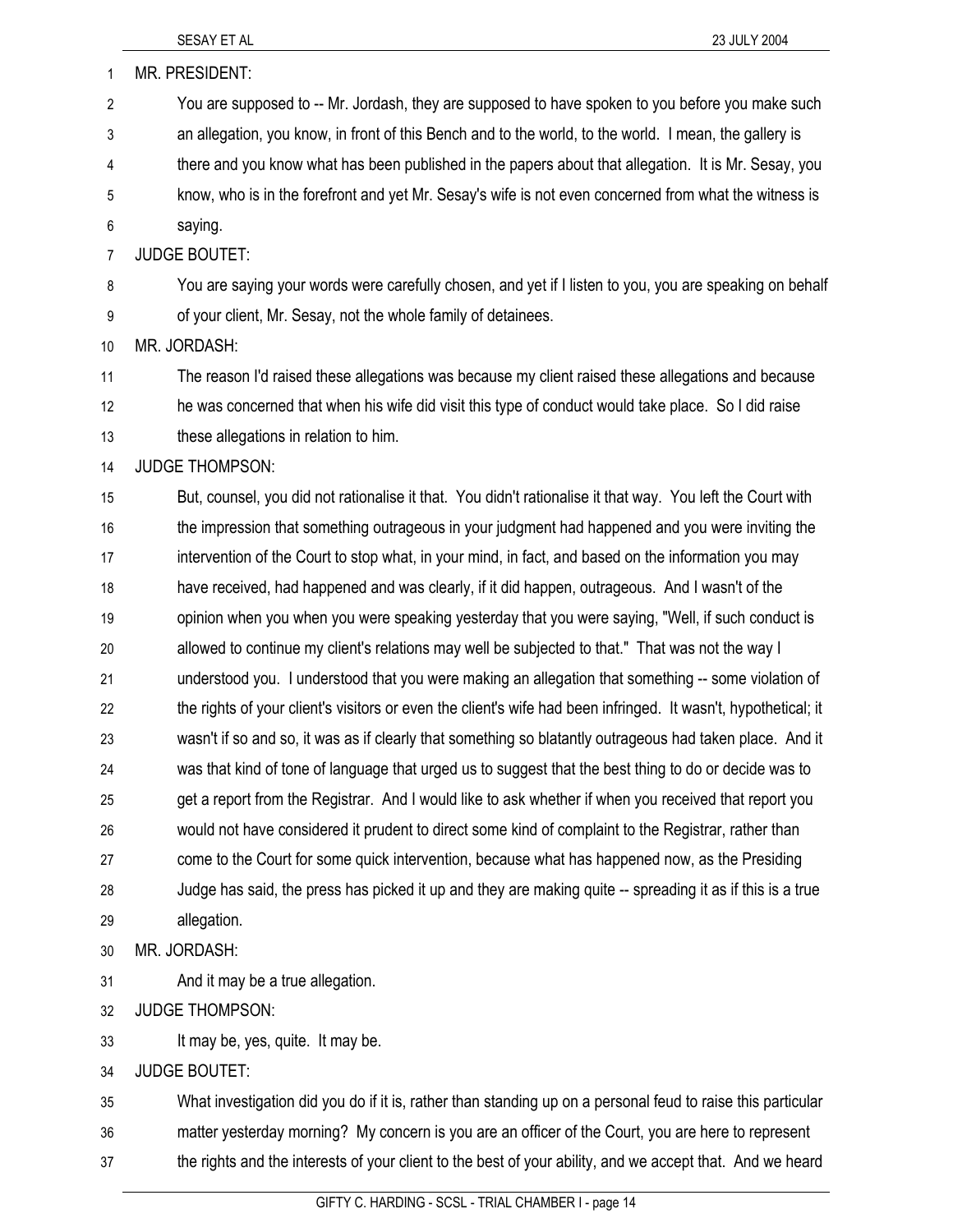|                | SESAY ET AL<br>23 JULY 2004                                                                             |
|----------------|---------------------------------------------------------------------------------------------------------|
| 1              | you and we let you speak yesterday morning because you have very serious concerns and we                |
| 2              | understood those concerns to be of a serious nature. And certainly if they were founded they would      |
| 3              | be of a very serious nature, but we are concerned that allegations --                                   |
| 4              | <b>JUDGE THOMPSON:</b>                                                                                  |
| 5              | Please sit down, Mr. Brown.                                                                             |
| 6              | <b>JUDGE BOUTET:</b>                                                                                    |
| $\overline{7}$ | -- that obviously, to our knowledge and based on the information that has been provided to the Court,   |
| 8              | that it is totally unfounded. I would have expected that at least as an officer of the court before you |
| 9              | raise matters of that nature, of that seriousness, that you would look into these matters over a bit to |
| 10             | see if there is any foundation. That is of concern, because now you have spoken publicly and it has     |
| 11             | been reported as if it had happened and it had happened to your client's wife. This is what I heard.    |
| 12             | This is what the media have reported. I don't blame the media for that because this is what I           |
| 13             | understood as well. And now you are saying, "Well, this is not exactly what I've said or what I meant." |
| 14             | It may be so, but my concern is you are an experienced counsel and you know that when you               |
| 15             | speaking as such we will pay attention to what you are saying, but at the same time, it would be        |
| 16             | reported. Once it is launched in the public domain and there is no more foundation than what we         |
| 17             | have seen up to now, we were greatly concerned.                                                         |
| 18             | MR. JORDASH:                                                                                            |
| 19             | Mr. Sesay would be greatly concerned if I hadn't raised it and in fact it had happened to his wife that |
| 20             | day.                                                                                                    |
| 21             | <b>JUDGE BOUTET:</b>                                                                                    |
| 22             | Well, if you -- it had not happened to -- from what we know -- to his wife. She did not visit the       |
| 23             | detention facility that day.                                                                            |
| 24             |                                                                                                         |
| 25             | Your client wants to speak to you.                                                                      |
| 26             | MR. JORDASH:                                                                                            |
| 27             | From what --                                                                                            |
| 28             | <b>JUDGE BOUTET:</b>                                                                                    |
| 29             | Mr. Jordash.                                                                                            |
| 30             | [Defence counsel and accused confer].                                                                   |
| 31             | MR. CAMMEGH:                                                                                            |
| 32             | Your Honour, can I just --                                                                              |
| 33             | MR. PRESIDENT:                                                                                          |
| 34             | Mr. Cammegh.                                                                                            |
| 35             | MR. CAMMEGH:                                                                                            |
| 36             | I have just heard for the first time that it was Mr. Gbao who apparently made the original allegation   |
| 37             | that caused Mr. Sesay to report that to Mr. Jordash. Your Honours know that we in the Gbao Defence      |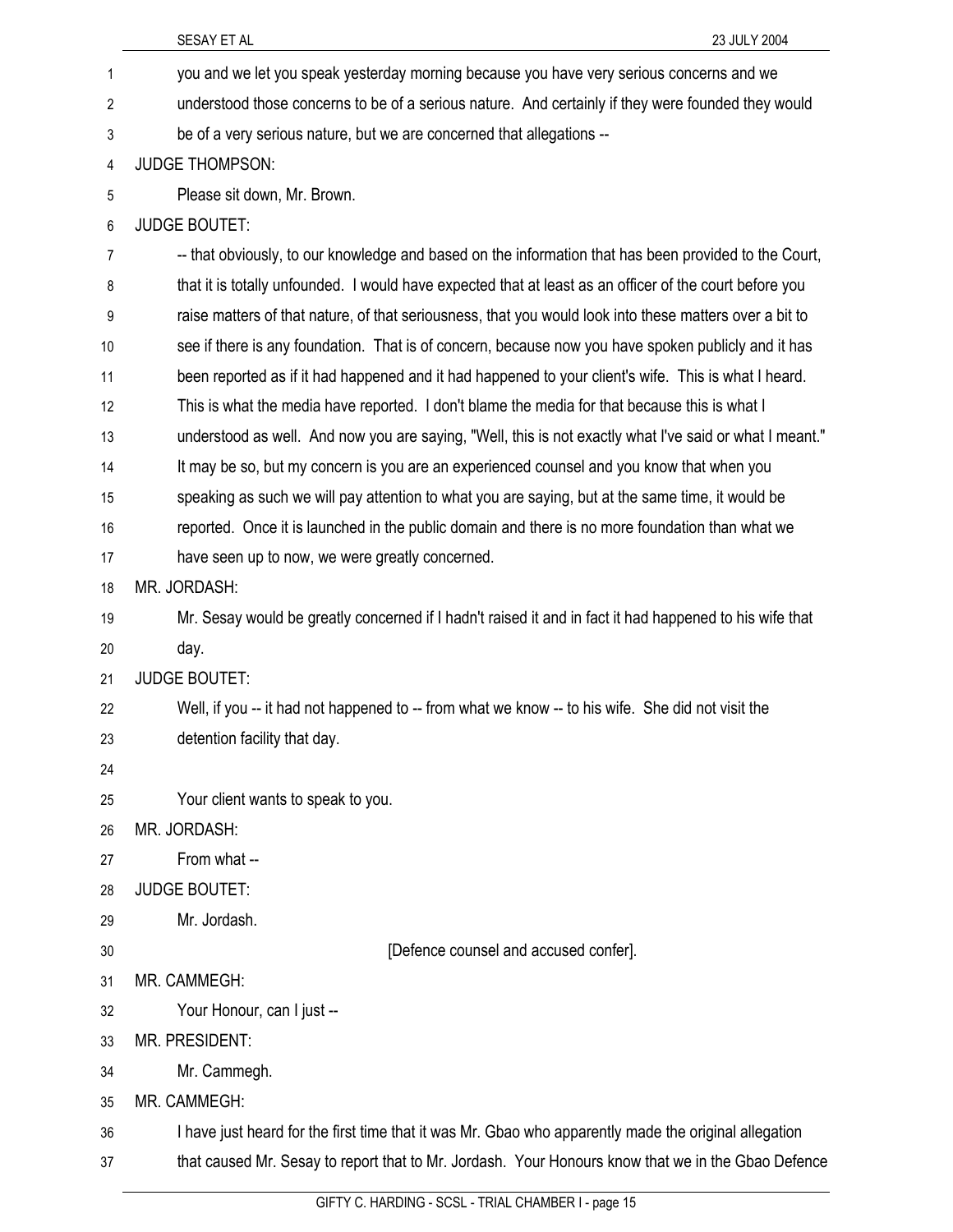|    | SESAY ET AL<br>23 JULY 2004                                                                               |
|----|-----------------------------------------------------------------------------------------------------------|
| 1  | team are hamstrung at the moment and more so this week unusual because this week Mr. Gbao has             |
| 2  | decided not to speak to either Mr. O'Shea, nor myself at all. And I find myself really wondering how I    |
| 3  | would have reacted if I had heard from my client that his wife had been interfered with in this way.      |
| 4  | And in support of Mr. Jordash, and with full respect to Your Honours, I find myself in a position where I |
| 5  | would surely have had to have done the same thing. I don't think Mr. Jordash --                           |
| 6  | MR. PRESIDENT:                                                                                            |
| 7  | Before investigating?                                                                                     |
| 8  | MR. CAMMEGH:                                                                                              |
| 9  | Well --                                                                                                   |
| 10 | MR. PRESIDENT:                                                                                            |
| 11 | As a responsible officer of the Court, Mr. Cammegh?                                                       |
| 12 | MR. CAMMEGH:                                                                                              |
| 13 | Your Honours, I would have brought it to your --                                                          |
| 14 | MR. PRESIDENT:                                                                                            |
| 15 | We all have passed through the Bar, you know, and I think we've been taught certain things, you           |
| 16 | know, going through the Bar.                                                                              |
| 17 | MR. CAMMEGH:                                                                                              |
| 18 | Your Honour, yes.                                                                                         |
| 19 | MR. PRESIDENT:                                                                                            |
| 20 | You make an allegation in front of an international tribunal --                                           |
| 21 | MR. CAMMEGH:                                                                                              |
| 22 | No, no, no.                                                                                               |
| 23 | <b>MR. PRESIDENT:</b>                                                                                     |
| 24 | -- before investigating the facts --                                                                      |
| 25 | MR. CAMMEGH:                                                                                              |
| 26 | Your Honour, please let me finish.                                                                        |
| 27 | MR. PRESIDENT:                                                                                            |
| 28 | -- you have heard?                                                                                        |
| 29 | MR. CAMMEGH:                                                                                              |
| 30 | Please let me finish.                                                                                     |
| 31 | MR. PRESIDENT:                                                                                            |
| 32 | No, I have to put you on the spot on that --                                                              |
| 33 | MR. CAMMEGH:                                                                                              |
| 34 | Well, $I -$                                                                                               |
| 35 | MR. PRESIDENT:                                                                                            |
| 36 | -- Because you are taking sides with your learned brother.                                                |
| 37 |                                                                                                           |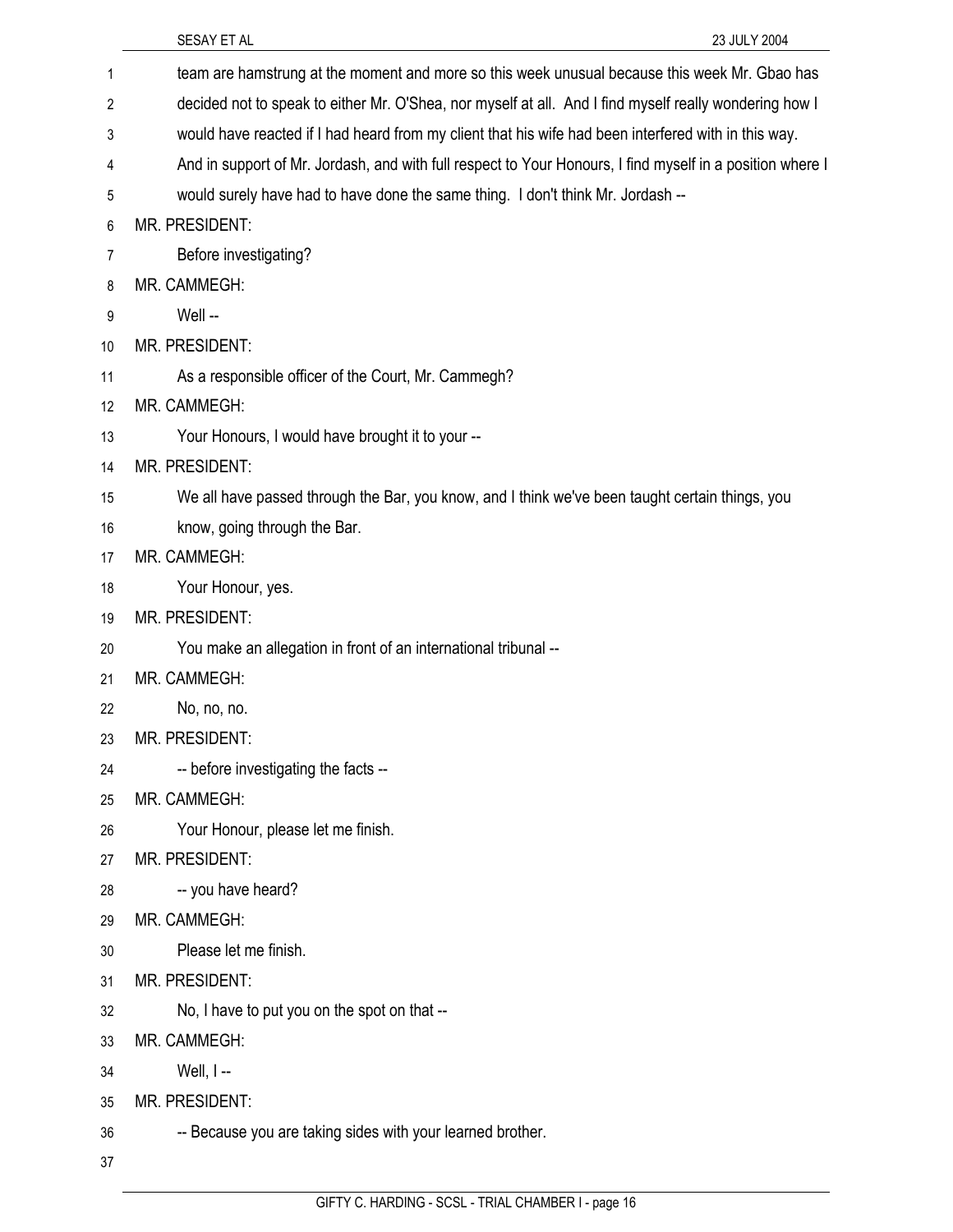| 1              | MR. CAMMEGH:                                                                                                 |
|----------------|--------------------------------------------------------------------------------------------------------------|
| $\overline{2}$ | I am, indeed, with respect. It is not an allegation I would be making; I would simply be reflecting a        |
| 3              | complaint made by client and asking Your Honours to put in trend a mechanism whereby an                      |
| 4              | independent investigation could take place to see that fairness could be done to all parties. And it         |
| 5              | would be very important, not for the satisfaction of my client, but also surely for the satisfaction of this |
| 6              | Court, if an independent inquiry into such a grave complaint could take place. And if it met with the        |
| $\overline{7}$ | sort of result that we hear from Mr. Wallace today, so be it. But I find myself in a position where I        |
| 8              | would have been in a very difficult position. Who else could I have taken the matter up with?                |
| 9              | <b>JUDGE BOUTET:</b>                                                                                         |
| 10             | To the Registrar who is responsible for the detention before you go public with such an affirmative.         |
| 11             | <b>MR. PRESIDENT:</b>                                                                                        |
| 12             | Because we are now public.                                                                                   |
| 13             | <b>JUDGE BOUTET:</b>                                                                                         |
| 14             | That's our concern.                                                                                          |
| 15             | <b>JUDGE THOMPSON:</b>                                                                                       |
| 16             | Yes.                                                                                                         |
| 17             | <b>JUDGE BOUTET:</b>                                                                                         |
| 18             | I'm not saying you should have kept silent on this, what we're saying is you should have ascertained         |
| 19             | or should have been ascertained a bit more about what has happened and there is a process in                 |
| 20             | place. The Registrar is responsible for the administration of the detention facility and it should indeed    |
| 21             | have been reported to him. And if you were not satisfied of the result at that time, yes, you could have     |
| 22             | come here, because you were not getting anywhere. But the timely responsibility -- and it is in the          |
| 23             | Rules, in our rules, in the rules of detention, is the registrar, and then it was his duty to do the         |
| 24             | investigation if you had reported that to him. To me, that's the normal and a fair way of dealing with       |
| 25             | the matter, whatever it is. If you were not obtaining result, then you come to the Court and you may         |
| 26             | have to go public because you are not achieving what you are trying to obtain. My concern is it is --        |
| 27             | an allegation is all of a sudden launched publicly and we asked -- obviously, we took that very              |
| 28             | seriously because we asked that action be taken immediately on that because, indeed, if that was             |
| 29             | founded in any way, shape, or form, it was very, very serious. So that's why we asked that -- but            |
| 30             | before we make allegation that have -- of that seriousness, public -- and of a public nature, what we        |
| 31             | are saying, there shall be some investigation in addition to -- I'm not saying you shouldn't trust your      |
| 32             | client, but there should be a little bit more than just to listen to your client at the last moment before   |
| 33             | coming to court and then rushing that publicly. That's the concern.                                          |
| 34             | MR. CAMMEGH:                                                                                                 |
| 35             | Your Honour, I hear that completely. We all understand, and I'm sure from now on we will all                 |

36 understand that in future should any complaint of such a nature arise that would be the mechanism.

37 But I'm sure Your Honours understand that -- and we all accept that now; we stand corrected, but I'm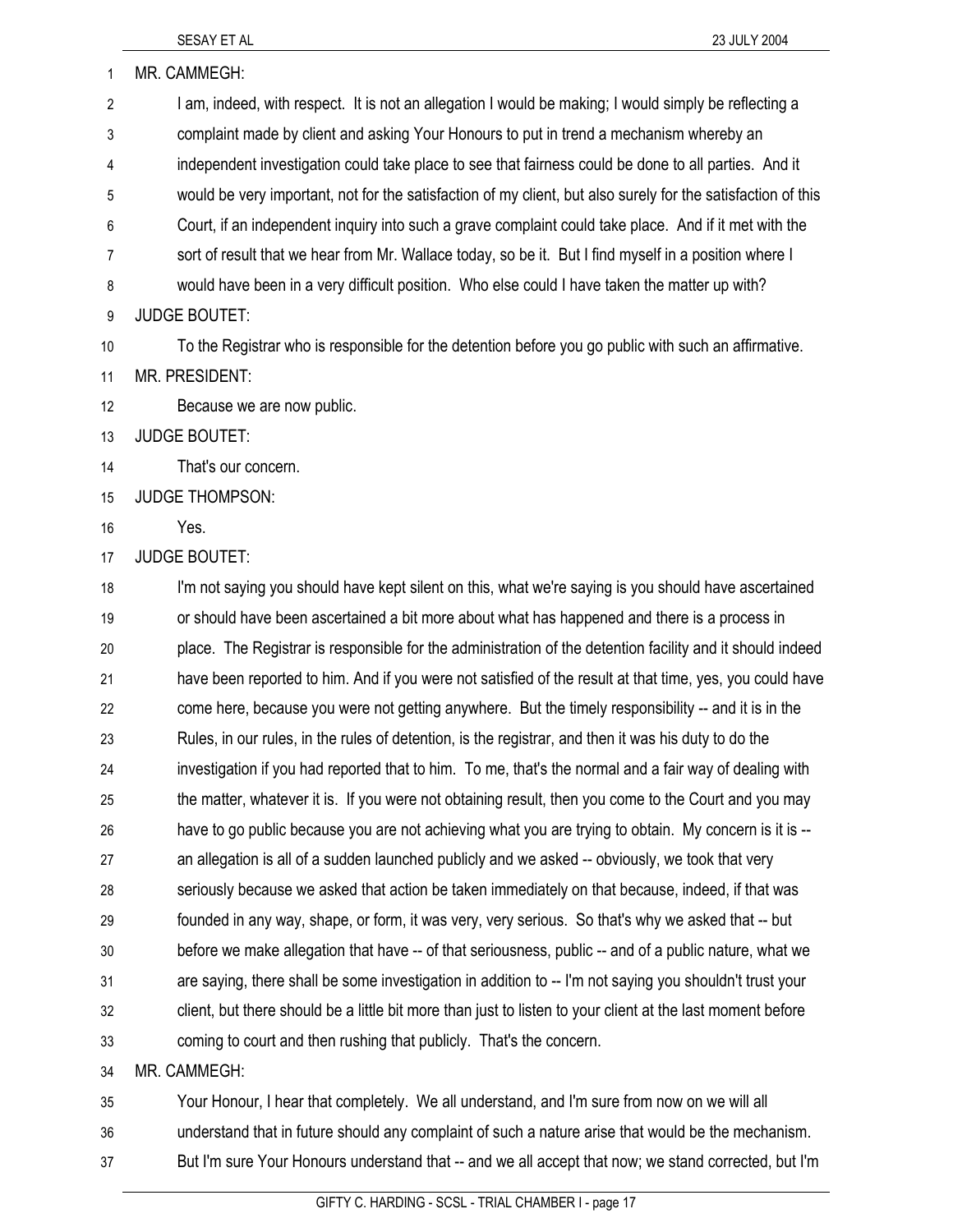| 1              | sure Your Honours understand and particularly in our case, the Gbao team, we are under a certain            |
|----------------|-------------------------------------------------------------------------------------------------------------|
| $\overline{c}$ | amount of stress. We are already at the whim of our client's temperament, if I can put it that way. I'm     |
| 3              | sure Mr. Jordash was, I'm sure I would have been as well, and I hope Your Honours can accept that           |
| 4              | we are simply doing our best. If it was the wrong mechanism, if I had taken it to you myself, I'd accept    |
| 5              | that might have been the wrong mechanism. We stand corrected, from now on we will go to the                 |
| 6              | registry. But, Your Honour, I'm sure that -- well, I hope you can accept that there is no disrespect to     |
| 7              | this Court meant by us wanting to take the matter up here. In future we'll do it differently.               |
| 8              | <b>JUDGE BOUTET:</b>                                                                                        |
| 9              | And again, we want you to fully understand that we do appreciate the concerns and we're not taking          |
| 10             | this lightly. This is -- this is, if you understand our purpose and our comments to be of that nature,      |
| 11             | absolutely not. These are very, very serious allegations. If they are founded, they are, and we are         |
| 12             | deeply concerned about that. But at the same time, we are very much concerned about the image of            |
| 13             | the Court and the credibility of this Court and everything that is related to that. And when allegations    |
| 14             | of that nature are made publicly, we have to act and we have to act quickly, and that's what we have        |
| 15             | done.                                                                                                       |
| 16             | MR. CAMMEGH:                                                                                                |
| 17             | Of course.                                                                                                  |
| 18             | <b>JUDGE BOUTET:</b>                                                                                        |
| 19             | But that's why I say we expect at the same time that before a public allegation of that nature is made,     |
| 20             | because of it's seriousness, that there is some inquiry as to whether or not it is -- I mean, on the face   |
| 21             | of it, sounded and --                                                                                       |
| 22             | MR. CAMMEGH:                                                                                                |
| 23             | Your Honour, we fully accept that, and in future, of course, even now we know the proper route to           |
| 24             | take should this arise again.                                                                               |
| 25             | <b>JUDGE BOUTET:</b>                                                                                        |
| 26             | Thank you. And we understand your position. I know you are in a very sensitive position, given the          |
| 27             | scenario that you and Mr. O'Shea are into. We fully appreciate.                                             |
| 28             | MR. CAMMEGH:                                                                                                |
| 29             | We are grateful, thank you.                                                                                 |
| 30             | <b>MR. PRESIDENT:</b>                                                                                       |
| 31             | It is a very serious issue when allegations like this are made. This -- the officer who is in charge of the |
| 32             | detention is -- if you look at him he is a very, very -- he trails behind him a great experience, you       |
| 33             | know, in penitential administration and if he has to come here and has to live with such dirty remarks      |
| 34             | in an, you know, of misconduct. That's misconduct, in an establishment which he controls, so you can        |
| 35             | understand his control. I mean, he has come here on loan from the Northern Island -- Ireland and, I         |
| 36             | mean, how do you expect that he would come here and you would start rubbing mud, you know, on               |
| 37             | him.                                                                                                        |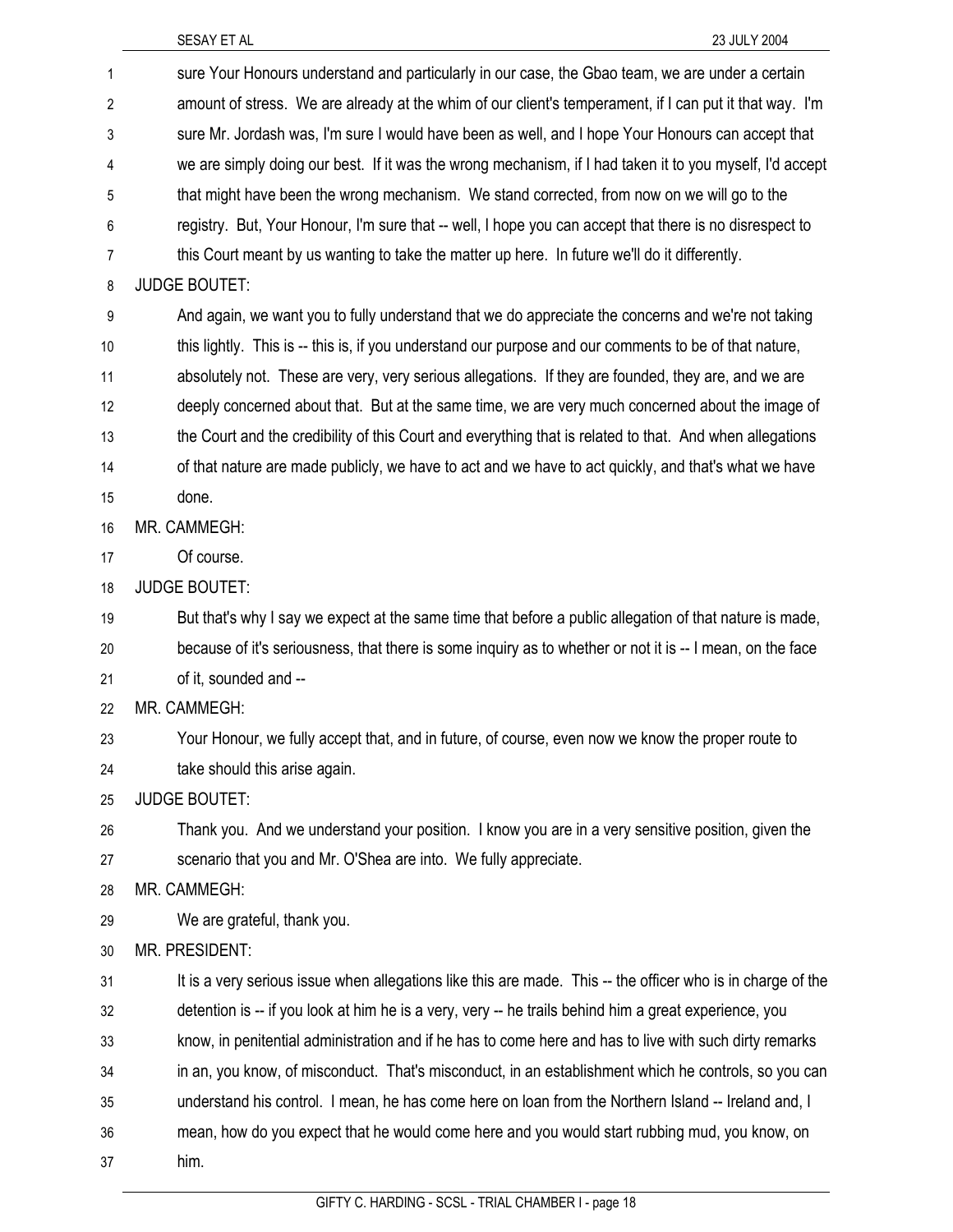SESAY ET AL 23 JULY 2004 1 MR. CAMMEGH: 2 Your Honour, we are sensitive to his position, of course, but it's a very fine line that we have to tread. 3 MR. PRESIDENT: 4 Yes, Mr. Brown. 5 MR. BROWN: 6 Your Honour, first of all, let me say that it would be difficult for me to stand silent and see my 7 colleague criticised for a conduct which I supported and joined in. So the record should be clear that I 8 indicated that I too sought the intervention of the Court on this matter. In retrospect -- I'm hearing a 9 strange echo that I can't explain -- but as retrospect, as probably the oldest person sitting at this table, 10 I should have thought to ask that we a closed session for that matter, and for not having thought of 11 **that I should bear some responsibility.** 12 MR. PRESIDENT: 13 Unfortunately it was raised in an open session -- 14 MR. BROWN: 15 Absolutely. 16 MR. PRESIDENT: 17 -- so there should be no closed session about it. 18 MR. BROWN: 19 Well, the concern I have, Your Honour, is this, to begin with what was did was something quite frankly 20 that I have been trained to do as a lawyer and which I think the Court would respect, which is, when 21 there is something of concern that has the potential to affect the rights of the accused or the integrity 22 of the process surrounding it, that the matter be first and foremost brought to Your Honours. And, 23 quite frankly, what we did was, I thought, proper in its substance, which was to say, there is 24 something that disturbs us we ask your guidance, your protection and your investigation to the 25 matters. 26 MR. PRESIDENT: 27 Mr. Brown, I don't want to cut you short. Look at the time it has taken us to produce the report. It's 28 relatively short. I'm sure if you did the same thing by approaching the Registrar, you would have had 29 just the report that is taking all our time today, after all the press, nation and international, negative 30 press publicity on an organ of the Court. 31 MR. BROWN: 32 I'm sure as Mr. Cammegh pointed out we have all taken a lesson from the Court's response. 33 However, there was a judgment to be made, which involved on the one hand, the gravity of the matter 34 and that the report included the fact that Mr. Wallace, as of the time we spoke, was himself 35 undertaking to determine what was the nature of the search involved. Because as I understand it, he 36 wasn't present, and had communicated in a direct way to those at the meeting that he would do so.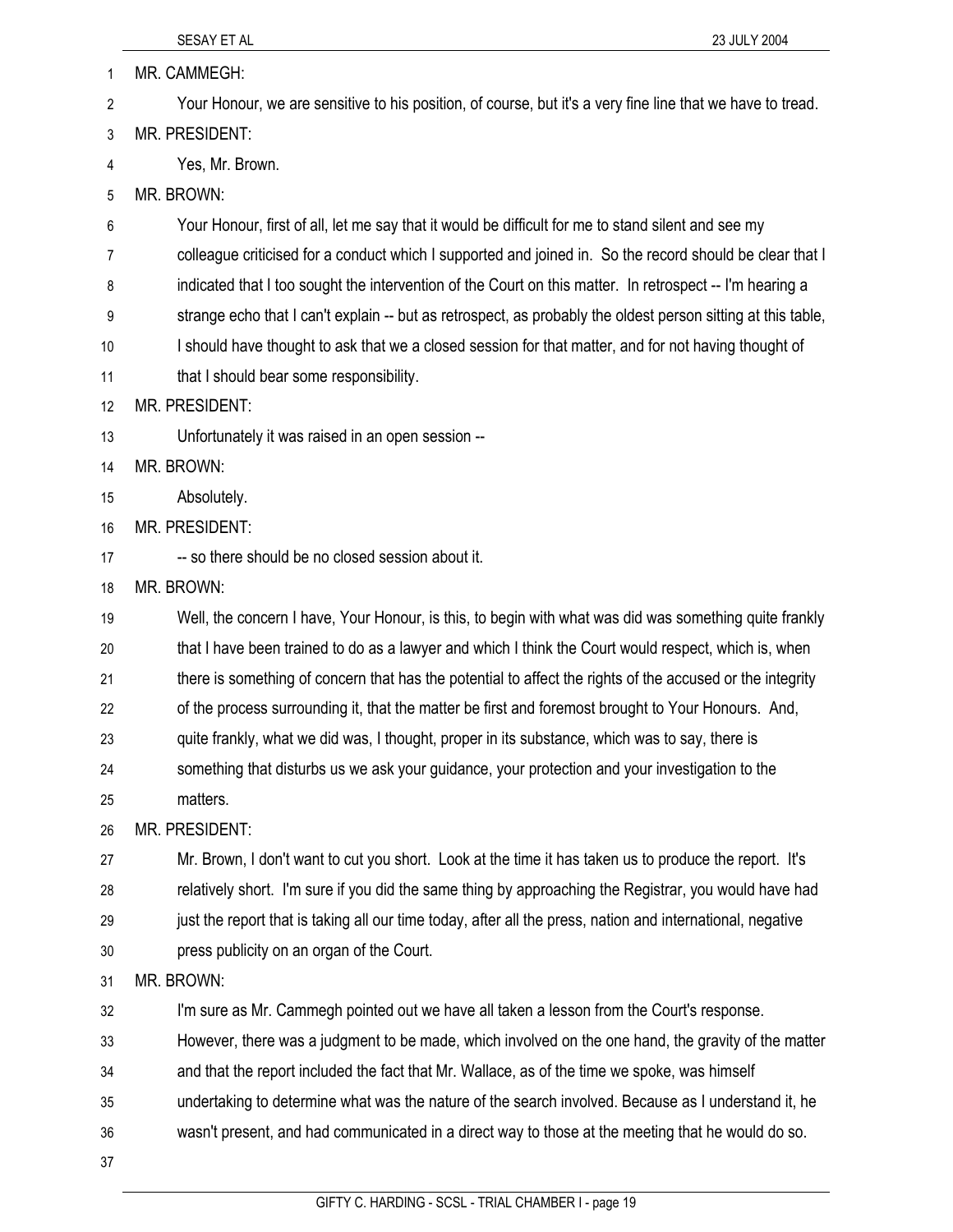| 1              | It seems to me, Your Honour, that that was a nice judgment but the one involving a serious allegation        |
|----------------|--------------------------------------------------------------------------------------------------------------|
| 2              | as evidence by the fact that the Court will immediately look into it. And while certainly the question of    |
| 3              | the forum and the manner in which it was raised and the time is an issue on which there can be some          |
| 4              | reason. Quite frankly I was disturbed to see Mr. Jordash the subject of the Court's eye. If there is ire     |
| 5              | I should share it, but I do think it was a nice judgment. There are some complications that have             |
| $\,6$          | ensued which no one anticipated as either attacking Mr. Wallace's integrity or that of the Court.            |
| $\overline{7}$ | MR. PRESIDENT:                                                                                               |
| 8              | The only comment I have to make is that we are sitting in an open session and that whatever we say           |
| 9              | or do here is directly transmitted, you know, to the public, to both the national and the international      |
| 10             | audience, and that I think we need to be very, very, very, very careful. We don't stand to gain, you         |
| 11             | know, anything. I don't think the families, you know, the families concerned were shown this report. I       |
| 12             | think this should be worried as to what should happen if the detention facility decided to take the          |
| 13             | matter on. You understand? I don't want to get into the details, so --                                       |
| 14             | <b>JUDGE THOMPSON:</b>                                                                                       |
| 15             | Mr. Jordash, your preliminary remarks after the testimony of Mr. Wallace seemed to focus on the              |
| 16             | question of the short comings of the report or the insufficiency of the report, and we do not want to        |
| 17             | create the impression here that we are in any way impeding what -- the achievement of any remedy             |
| 18             | that you might think that your pre-emptive, if you call it that, in terms of the kind of treatment that      |
| 19             | should be meted out to visitors who have relations in the detention centre. And it would be necessary        |
| 20             | for this Court to know whether you intend to stand by your position that the report itself may well be       |
| 21             | defective in terms of not having, as you hinted, observed the principle of natural justice in the process    |
| 22             | of investigating. Because you did in your response say to me that the allegation may be true, and I          |
| 23             | am myself prepared to say that it's possible the allegation is true. But if your position is that the report |
| 24             | or the inquiry or investigation has not been exhaustive, this Court does not want to stand in your way       |
| 25             | in terms of what you need to do in the best interest of your client. So perhaps you need to let us know      |
| 26             | how you want us to proceed, because that is very important for me. We've put somebody in the                 |
| 27             | witness box and who has sworn on oath that intrusive and intimate searches are not a policy of the           |
| 28             | detention facility, and the Court has no alternative but to accept what he says and for -- for the time      |
| 29             | being. Well if you feel that this report may well be, to use another language, skewed, why not let us        |
| 30             | why know what your position is.                                                                              |
| 31             | MR. JORDASH:                                                                                                 |
| 32             | My position, as has been throughout, is that this type of search, if it happened, shouldn't happen.          |
| 33             | <b>JUDGE THOMPSON:</b>                                                                                       |
| 34             | And we agree with you on that because the -- Mr. Wallace said it's unlawful, and as far as we know,          |
| 35             | intrusive searches, intimate searches are generally frowned upon by the law.                                 |
| 36             |                                                                                                              |
| 37             | So where do we go from here? You take us -- part of what you do is to propound the law, which we             |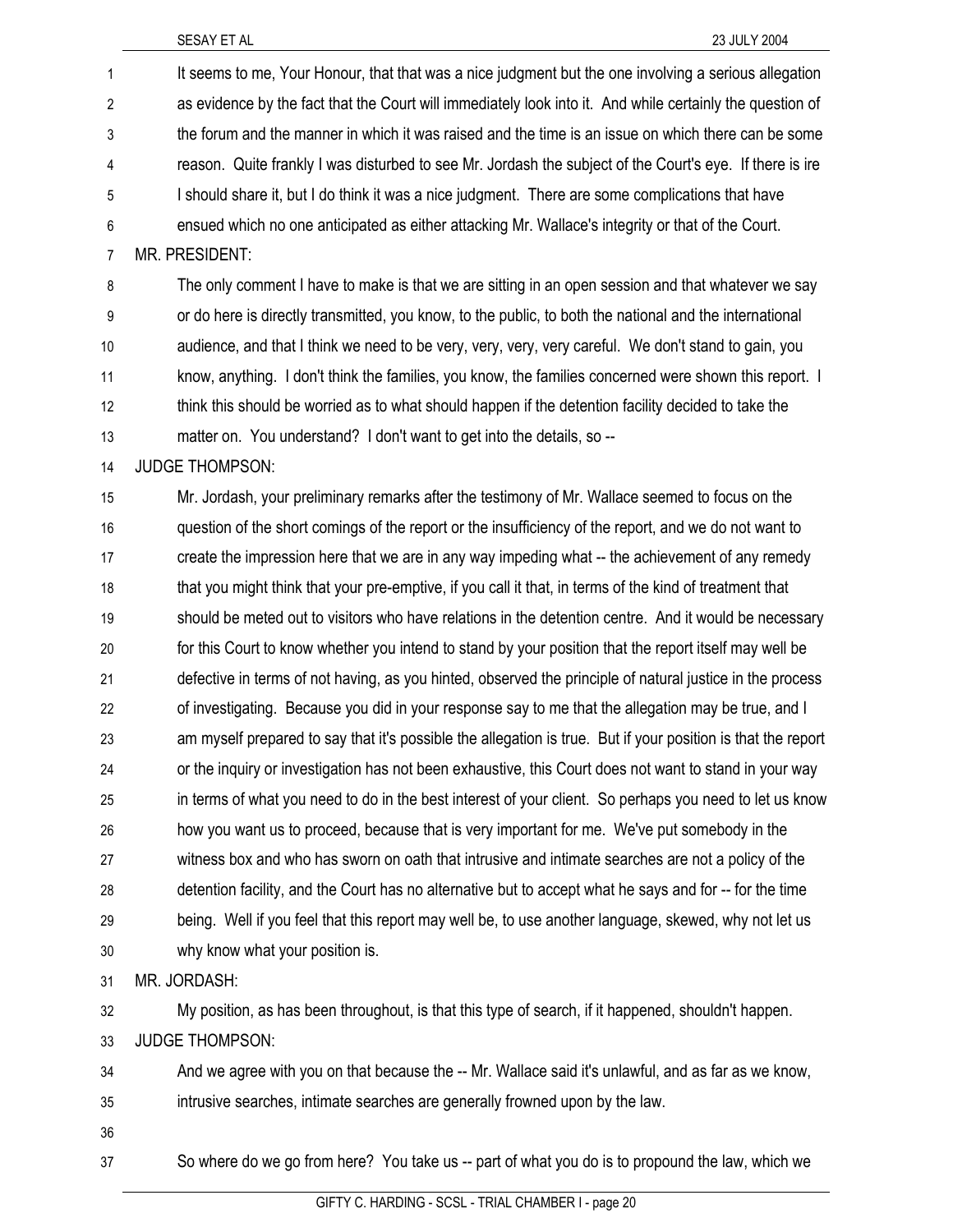|                | SESAY ET AL<br>23 JULY 2004                                                                                    |
|----------------|----------------------------------------------------------------------------------------------------------------|
| 1              | agree with, but then we have the factual situation. We commissioned an inquiry, we now have a                  |
| 2              | report which is factual, and your response is that you don't accept it. So how do we proceed to be             |
| 3              | able to protect the interests of your client's relations if, in fact, they do visit the facility and when they |
| 4              | do visit the facility?                                                                                         |
| 5              | MR. JORDASH:                                                                                                   |
| 6              | Well-                                                                                                          |
| $\overline{7}$ | <b>JUDGE THOMPSON:</b>                                                                                         |
| 8              | And that's the difficulty we find ourselves in. The head of the detention facility has told us as a            |
| 9              | general rule these are impermissible searches; they are unlawful, we don't conduct them.                       |
| 10             | MR. PRESIDENT:                                                                                                 |
| 11             | Mr. Jordash --                                                                                                 |
| 12             | <b>JUDGE THOMPSON:</b>                                                                                         |
| 13             | How do we go --                                                                                                |
| 14             | <b>MR. PRESIDENT:</b>                                                                                          |
| 15             | -- you are an adult. You are a very experienced practitioner, and I don't think you require any advise         |
| 16             | on this matter. But if I -- you wanted to do yourself and your client a service, I think the service, you      |
| 17             | know, has -- the road you should -- the path you should walk on, you know, has been traced by your             |
| 18             | colleagues in their interventions. We followed them, you know, very, very carefully, Mr. Cammegh               |
| 19             | and Mr. Brown. I think in situations like this you are an adult you should just know how to let a matter       |
| 20             | rest.                                                                                                          |
| 21             | MR. JORDASH:                                                                                                   |
| 22             | I know and I'm --                                                                                              |
| 23             | <b>MR. PRESIDENT:</b>                                                                                          |
| 24             | Yes.                                                                                                           |
| 25             | MR. JORDASH:                                                                                                   |
| 26             | I accept and adopt what my learned friends have said in relation to this.                                      |
| 27             | MR. PRESIDENT:                                                                                                 |
| 28             | Pardon me?                                                                                                     |
| 29             | MR. JORDASH:                                                                                                   |
| 30             | I accept and adopt what and I'm grateful to my learned friends for what they've said in Court of what I        |
| 31             | did. And I do want to let the matter rest; however, my concern was at the beginning of this hearing,           |
| 32             | and still is my concern, is that Your Honours do not take from this any suggestion that Mr. Sesay has          |
| 33             | made false allegations because --                                                                              |
| 34             | MR. PRESIDENT:                                                                                                 |
| 35             | No, far from it.                                                                                               |
| 36             | MR. JORDASH:                                                                                                   |
| 37             | -- and I reiterate my comments about the report, that a report into allegations which does not take into       |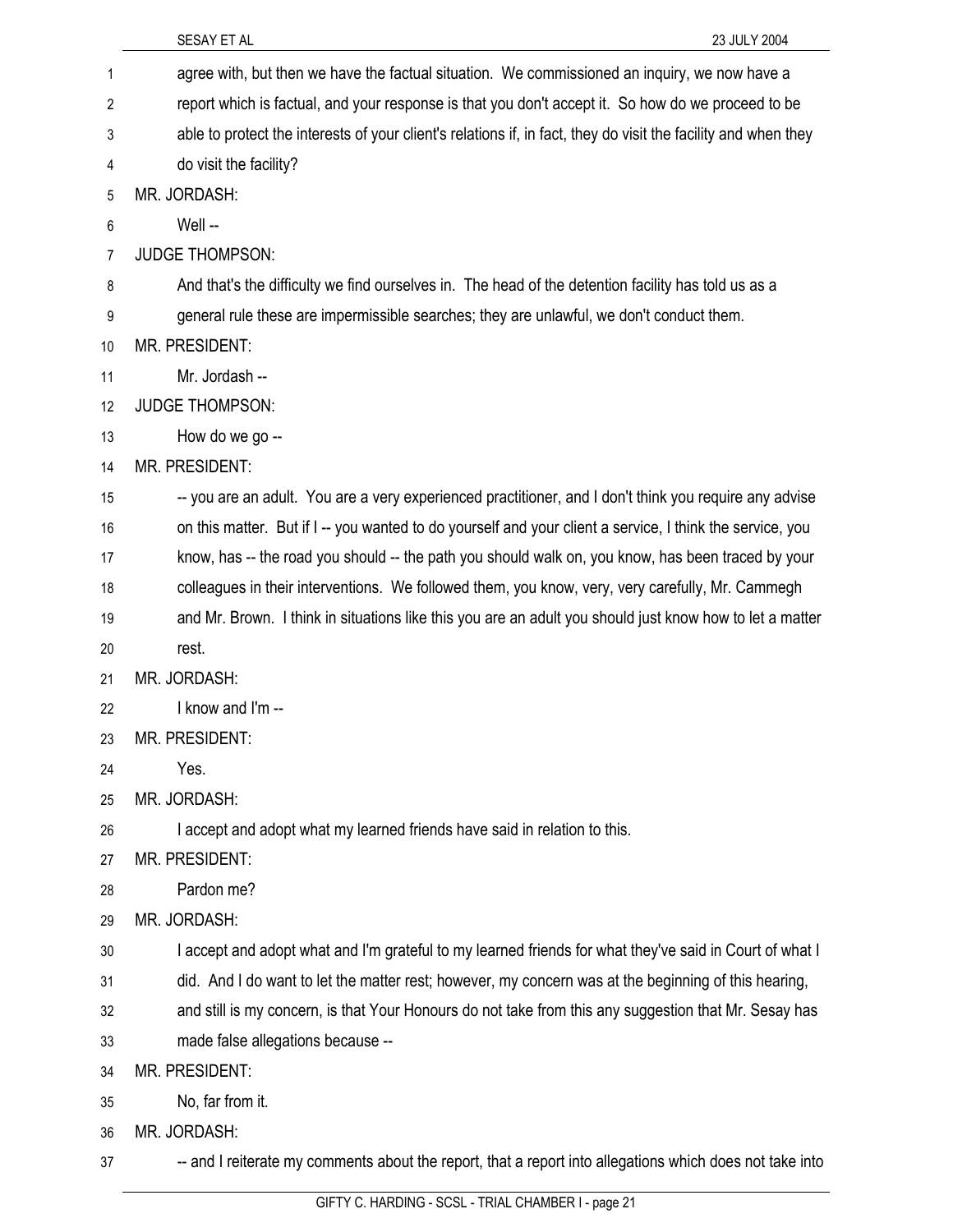|    | SESAY ET AL<br>23 JULY 2004                                                                                   |
|----|---------------------------------------------------------------------------------------------------------------|
| 1  | account all parties, is only a -- an incomplete report, in my respectful submission. But I do not wish to     |
| 2  | take the matter further. I've made my points and those are my submissions.                                    |
| 3  | <b>JUDGE BOUTET:</b>                                                                                          |
| 4  | But you have the opportunity to cross-examine the witness and the author of the report was right there        |
| 5  | and you have -- you have, in your own mind, decided not to do it. And if you are not satisfied with the       |
| 6  | veracity of the content of that report, you have all possible opportunity to explore that now. But you        |
| 7  | have decided, for your own reason, not to do it, but to complain that maybe the report is incomplete          |
| 8  | because.                                                                                                      |
| 9  | MR. JORDASH:                                                                                                  |
| 10 | If, if, if $-$                                                                                                |
| 11 | <b>JUDGE BOUTET:</b>                                                                                          |
| 12 | But I can reassure you, Mr. Jordash, my comments have to do with what you have represented to do              |
| 13 | the Court and absolutely nothing in what I've said should be interpreted to mean anything about your          |
| 14 | client. Absolutely not.                                                                                       |
| 15 | MR. PRESIDENT:                                                                                                |
| 16 | Absolutely not.                                                                                               |
| 17 | <b>JUDGE BOUTET:</b>                                                                                          |
| 18 | And I want that to be very clear. I was commenting to you and not to your client.                             |
| 19 | <b>MR. PRESIDENT:</b>                                                                                         |
| 20 | In fact, he is in the headlines of the news for nothing, for nothing.                                         |
| 21 | <b>JUDGE THOMPSON:</b>                                                                                        |
| 22 | And I'd like to adopt the position that clearly we are dealing with you in the context of your role as an     |
| 23 | officer of the Court, and we are in fact calling upon you to follow certain hallowed traditions and ideals    |
| 24 | of the profession and we are certainly not, I can assure you, not going to take anything that we say in       |
| 25 | the context of our interaction with you to reflect adversely on your client. I mean, we are here to -- we     |
| 26 | are sworn to perform our duty and it's just that in matters of this nature, if the Bench and the Bar need     |
| 27 | to react or interact in a way that reflects the high traditions of the profession that serious allegations    |
| 28 | before they are made must be checked out. And in this particular case, they are quite serious. We             |
| 29 | were outrage by the compliant. I will tell you that I was outraged by it, because if the complaint is true,   |
| 30 | then this Court has to act in a very forthright and authoritative manner to prevent that kind of thing        |
| 31 | happening. And that was the mood in which we are, and when we got this report to say that, "Well, it          |
| 32 | doesn't seem as if there is any factual subtract in all this", then you can understand how indignant we       |
| 33 | have been.                                                                                                    |
| 34 | <b>JUDGE BOUTET:</b>                                                                                          |
| 35 | And again, Mr. Jordash, it is not in fact -- I think it was quite proper, I would suggest, for your client to |
| 36 | raise that with you. After all, you are his counsel in court. It's more the manner in which it has been       |

37 dealt with rather than what -- I mean, his ways to complain are indeed through you, because you have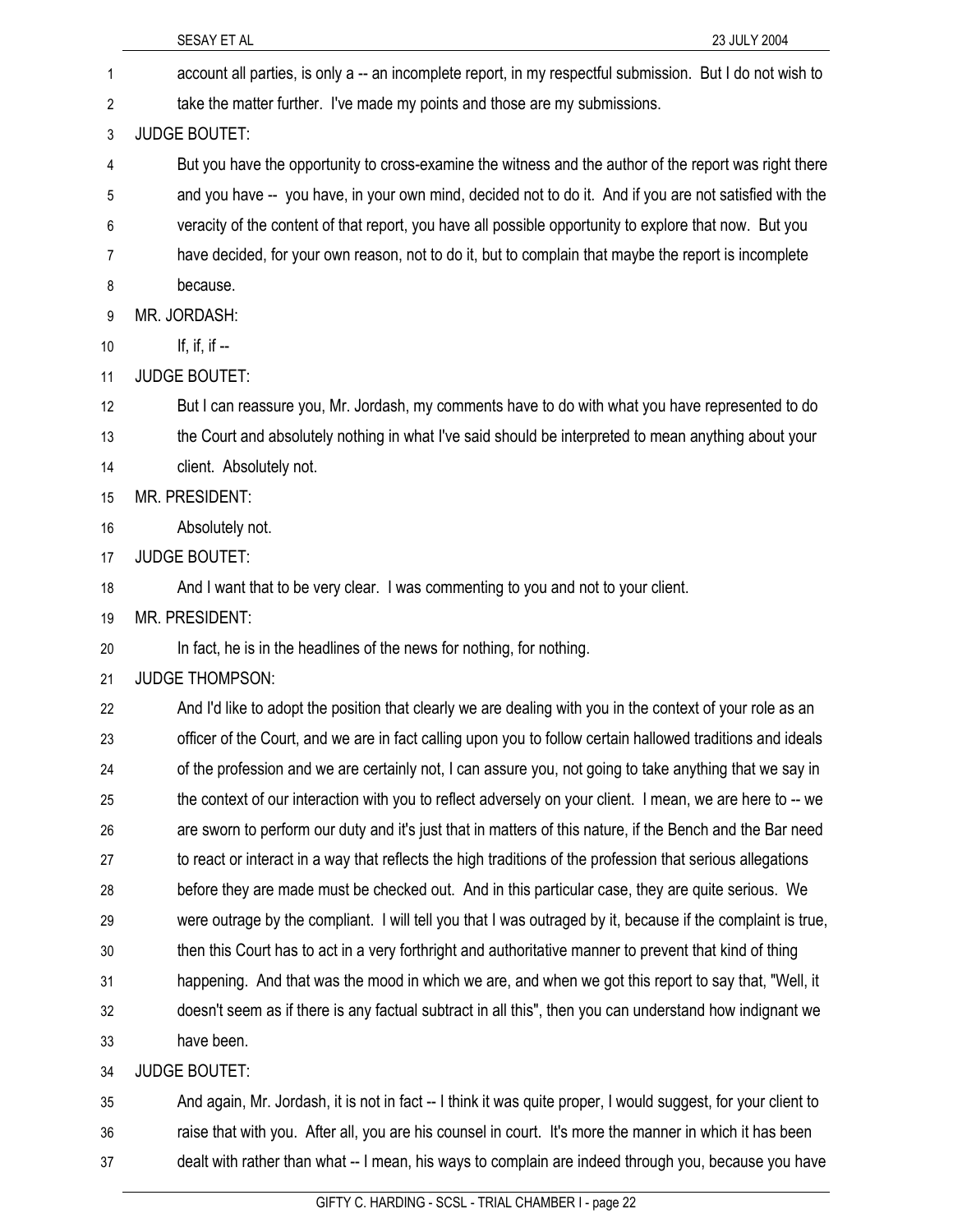|    | SESAY ET AL<br>23 JULY 2004                                                                             |
|----|---------------------------------------------------------------------------------------------------------|
| 1  | access not only to the Court, to the Registrar, to every other means as such, which he may not have     |
| 2  | access to and therefore it was absolutely and completely proper for him. And I'm not disputing that at  |
| 3  | all. So my comments have nothing to do with whatever may have transpired between you and your           |
| 4  | client, none whatsoever. It's more my -- in the after fact, it is more with the process rather than the |
| 5  | substance of it.                                                                                        |
| 6  | MR. PRESIDENT:                                                                                          |
| 7  | Mr. Sesay, I see your hand up.                                                                          |
| 8  | <b>JUDGE BOUTET:</b>                                                                                    |
| 9  | I think it's what I'm saying, so I --                                                                   |
| 10 | MR. PPRESIDENT:                                                                                         |
| 11 | You do not need to address the Court. I don't think we need to hear from you. This matter does not      |
| 12 | implicate you, it does not concern you, you know, don't you worry about that.                           |
| 13 |                                                                                                         |
| 14 | Now -- yes, did you want to wrap up?                                                                    |
| 15 | MR. JORDASH:                                                                                            |
| 16 | No, I think I have said everything I wanted to say.                                                     |
| 17 | MR. PRESIDENT:                                                                                          |
| 18 | Right.                                                                                                  |
| 19 |                                                                                                         |
| 20 | Well, we would let this matter rest there and to caution counsel against such conduct. We hope it       |
| 21 | wouldn't have to happen again. We all learn from our experiences. I think we learn everyday. So, we     |
| 22 | would let this matter rest there. The Chief of Detention, we thank you very much. We believe what       |
| 23 | you have said, we believe your report and we would release you now and -- we would release you so       |
| 24 | that we can continue with our proceedings.                                                              |
| 25 | MR. O'SHEA:                                                                                             |
| 26 | Your Honours.                                                                                           |
| 27 | MR. PRESIDENT:                                                                                          |
| 28 | Please, you can go please.                                                                              |
| 29 | MR. O'SHEA:                                                                                             |
| 30 | Your Honours, before Mr. Wallace leaves --                                                              |
| 31 | MR. PRESIDENT:                                                                                          |
| 32 | You can go.                                                                                             |
| 33 | <b>JUDGE BOUTET:</b>                                                                                    |
| 34 | He wants to question Mr. Wallace first.                                                                 |
| 35 | MR. PRESIDENT:                                                                                          |
| 36 | You can go. You want to question him?                                                                   |
| 37 |                                                                                                         |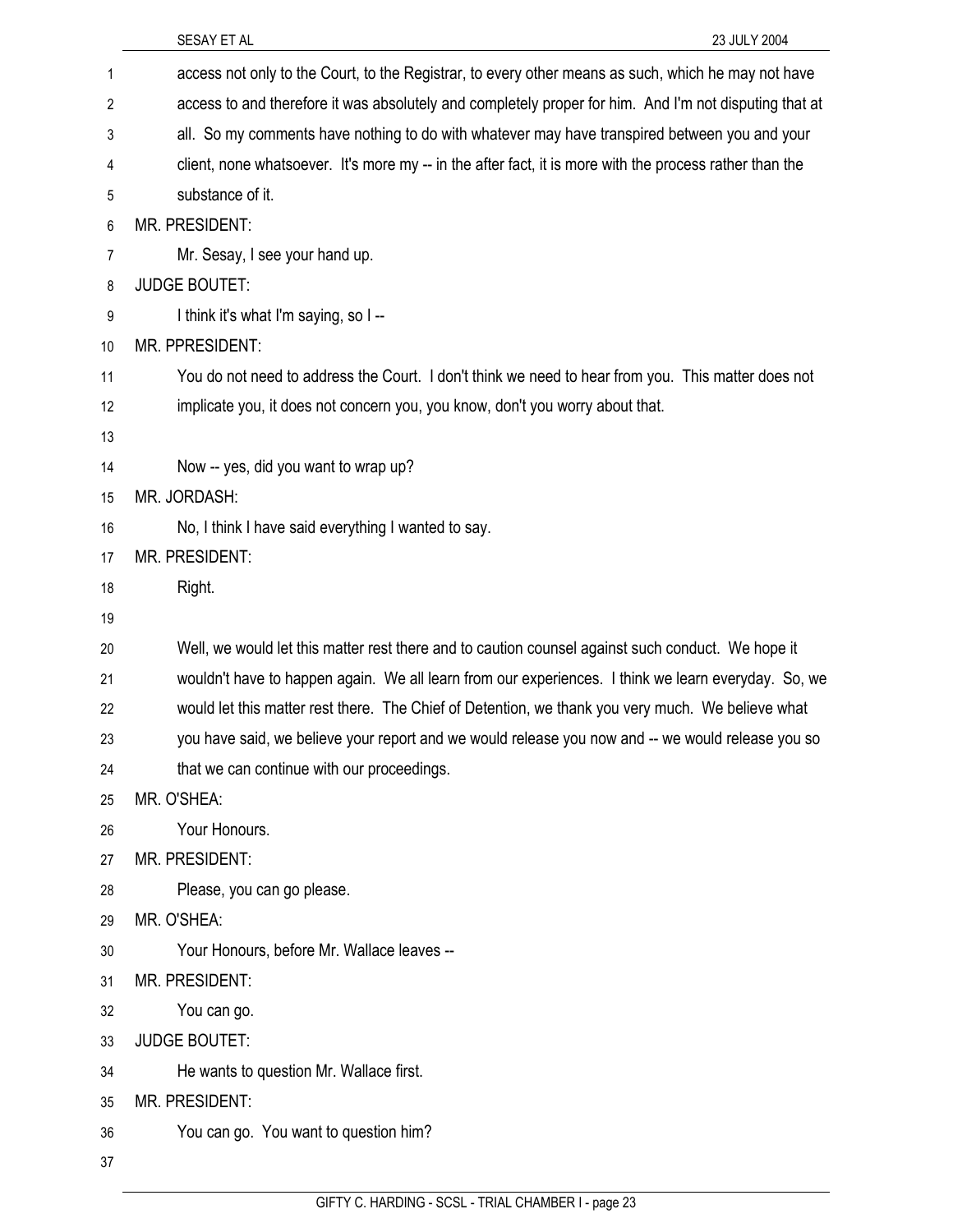| 1       | MR. O'SHEA:                                                                                                    |
|---------|----------------------------------------------------------------------------------------------------------------|
| 2       | I want to -- yes, I think it's fine if Mr. Wallace stands there -- sorry, I think it's important that he hears |
| 3       | what I have to say, and I don't want to extend the patience of the Court on this matter.                       |
| 4       |                                                                                                                |
| 5       | Mr. Cammegh has already indicated that our client is refusing to see us. We've just heard from Mr.             |
| $\,6\,$ | Wallace that the allegation has come from Mr. Gbao in relation to his own wife. We've also heard that          |
| 7       | -- and Mr. Wallace can stand me corrected if I'm wrong about this, but my understanding is that Mr.            |
| 8       | Gbao's wife has not come back to the detention centre since the time of the specific incident.                 |
| 9       |                                                                                                                |
| 10      | Now, that being the case, this matter is already in the public domain. Perhaps we could have dealt             |
| 11      | with it in a different way, but it's now in the public domain. I would simply request, considering the         |
| 12      | handicap that we are faced with at the moment with our client, that the matter not be simply laid to           |
| 13      | rest but that Mr. Wallace be asked to have a discussion with Mrs. Gbao the next time she comes to              |
| 14      | the detention centre so that he can follow up on the matter. Because it appears as though it's a               |
| 15      | matter which should not be closed, if I can put it that way, and I'm not in a position to take instructions    |
| 16      | on this, but I'm here as an officer of the court, in the face of an order, to represent Mr. Gbao and, in       |
| 17      | my submission, before this matter can be closed, Mrs. Gbao needs to be spoken to, if I can put it that         |
| 18      | way.                                                                                                           |
| 19      | MR. PRESIDENT:                                                                                                 |
| 20      | Yes, Mr. O'Shea, when I say that we were letting the matter rest, I mean, that the person we wanted            |
| 21      | to answer -- to listen to the report was Mr. Jordash, and maybe, you know, the Defence counsel. And            |
| 22      | if we are letting the matter rest it's because we want to forget the allegations as far as, you know, our      |
| 23      | own level is concerned but certainly the chief of the detention of the Special Court, you know, will           |
| 24      | have to carry out his own administrative inquiries, you know, at his level just as they did. In fact, this     |
| 25      | matter is even extraordinarily before us; it should have been before the Registrar of this -- of this          |
| 26      | Court. If we took it on it's because we shared -- we, the Bench, he shared the concerns, you know, of          |
| 27      | the Defence about the outrage of the allegations, you know, that were made. And we just -- because             |
| 28      | of the dialogue we've had here, we want to assure the members of the Defence that we at this level             |
| 29      | are at this stage letting the matter, you know, rest there, and that the proceedings -- I mean, the            |
| 30      | incident will in no way affect the relationship, you know, between the Court, the Bench, and Mr. Sesay         |
| 31      | because Mr. Sesay is an innocent victim of this particular incident. If the papers are flagging him all        |
| 32      | over the place, it is not true; we've seen that it is not true, so I think that we should allow it rest there  |
| 33      | but Mr. Wallace will continue with whatever he has to do at his administrative level in his own                |
| 34      | detention centre.                                                                                              |
| 35      | MR. O'SHEA:                                                                                                    |

36 I understand Your Honour's point; the ball is back in the court of the registry.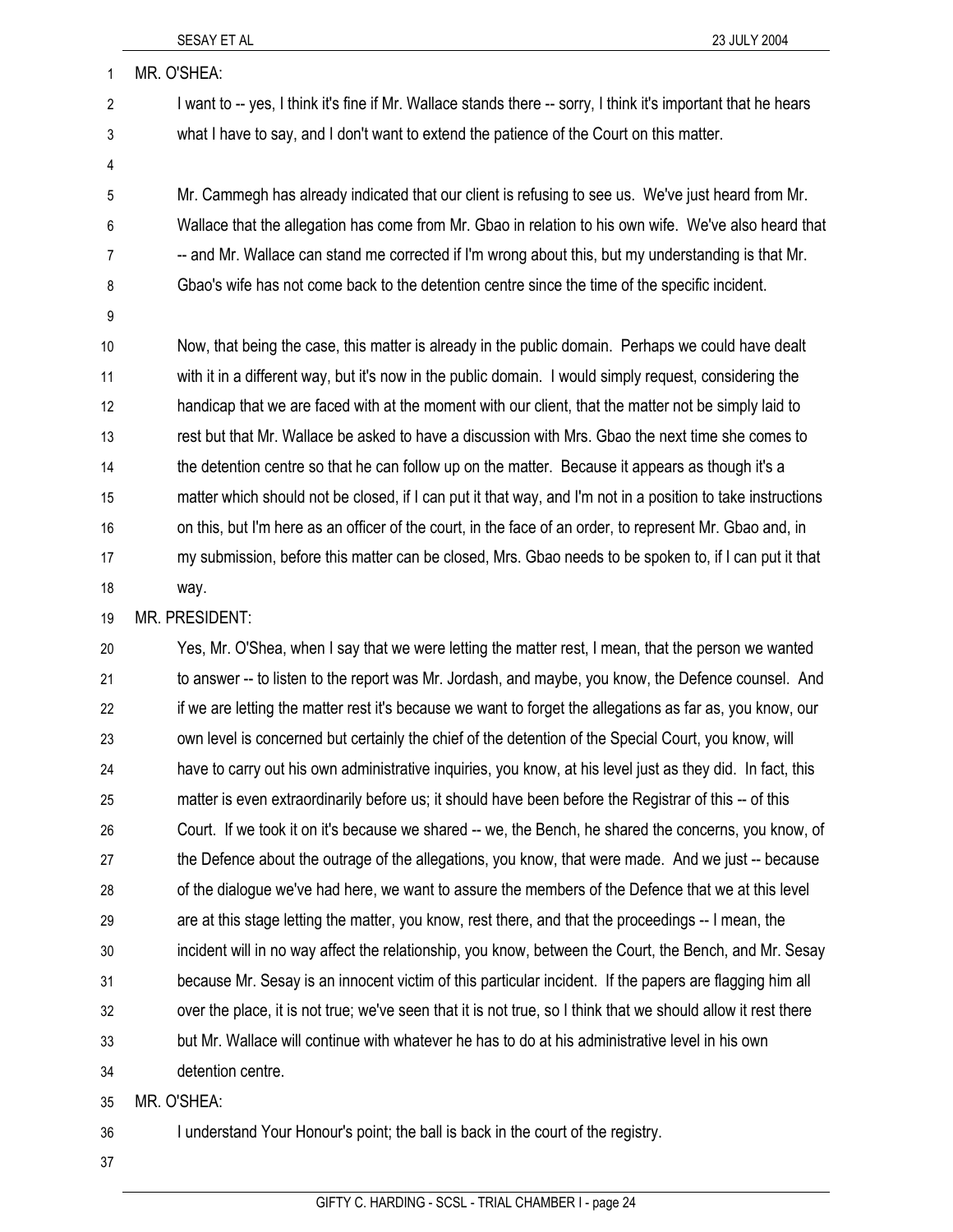1 MR. PRESIDENT:

2 Pardon me?

3 MR. O'SHEA:

4 The ball is back in the court of the registry.

5 JUDGE THOMPSON:

6 Mr. O'Shea, that's where it properly belongs. It would seem to me, my own understanding is that 7 when it comes to what happens in the detention facilities, there is a tradition of judicial non-8 intervention. Unless something happens there that shocks the conscience of the Court, then the 9 Court is called upon to intervene. But we are not called upon to intervene if there's every infraction, 10 minor or major, of prison rules. The hierarchy there gives the administration supervisory jurisdiction 11 over that. And when we agreed to take on this matter it was because the issue was so serious. And 12 speaking for myself, I said if the allegation is true, then this is a matter that rises to the level of 13 shocking the conscience of the Court and requires judicial intervention. That's what we're saying. I 14 mean, you should only come to us when you've exhausted the other channels that are provided and 15 you don't have any remedy, then the Court sees its way clear to intervene. And I am pretty sure that 16 Mr. Wallace has now been sensitised to a very, very serious allegation, and that he will continue to be 17 vigilant about what he himself has said, the possibility of impermissible intrusive searches. He had 18 said from the witness box that they are unlawful; they shouldn't happen. And if he, under his watch, 19 allows such things to happen, it reflects on his own reputation as a detention chief. And, of course, 20 this Court will not condone outrages on human dignity wherever they are happening. 21 MR. PRESIDENT: 22 I hope you are all satisfied. Mr. Wallace, can you -- 23 MR. O'SHEA: 24 Thank you. 25 MR. PRESIDENT: 26 Thank you very much for coming. Yes, thank you. 27 MR. O'SHEA: 28 I'm grateful to Mr. Wallace. 29 MR. PRESIDENT: 30 Yes, may we hear -- Mr. O'Shea, what do you intend to do? 31 MR. O'SHEA: 32 I'm in Your Honours' hands, Your Honour. 33 MR. PRESIDENT: 34 We are also in your hands because if we are here it's because of you. 35 MR. O'SHEA: 36 Well, well, I'm ready to give the arguments, of course, but I noticed that the time has moved on quite a 37 bit, whether Your Honours would like to take this matter on Monday morning or now, it's up to Your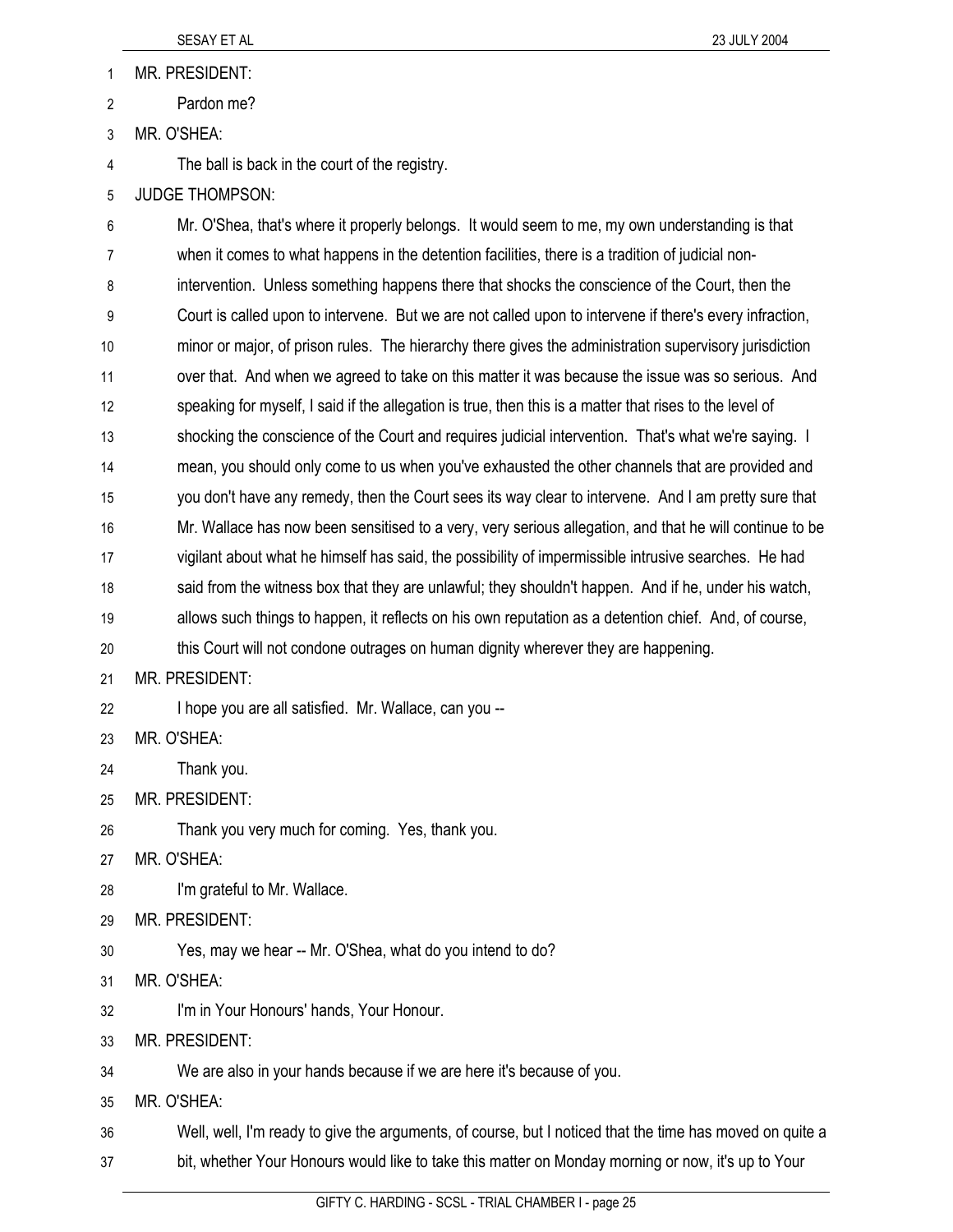|                | SESAY ET AL<br>23 JULY 2004                                                                            |
|----------------|--------------------------------------------------------------------------------------------------------|
| $\mathbf{1}$   | Honours.                                                                                               |
| $\overline{2}$ | MR. PRESIDENT:                                                                                         |
| 3              | But how long should it take you? I mean, go to the essentials and let's finished with it. I mean, it's |
| 4              | not --                                                                                                 |
| 5              | MR. O'SHEA:                                                                                            |
| 6              | Well, it's just that Your Honours indicated the last time we discussed this matter that we'd follow up |
| 7              | with cross-examination. I suppose we can address that when we reach the end, Your Honour.              |
| 8              | MR. PRESIDENT:                                                                                         |
| 9              | Well, let's go on. Let's go on.                                                                        |
| 10             | MR. O'SHEA:                                                                                            |
| 11             | Very well.                                                                                             |
| 12             | MR. PRESIDENT:                                                                                         |
| 13             | Yes.                                                                                                   |
| 14             | <b>JUDGE THOMPSON:</b>                                                                                 |
| 15             | Mr. O'Shea, I have my pen in my hand.                                                                  |
| 16             | MR. O'SHEA:                                                                                            |
| 17             | Sorry, Your Honour.                                                                                    |
| 18             | <b>JUDGE THOMPSON:</b>                                                                                 |
| 19             | I have my pen in my hand to start to record your arguments.                                            |
| 20             | [Pages 11 to 26 by Gifty C. Harding]                                                                   |
| 21             |                                                                                                        |
| 22             |                                                                                                        |
| 23             |                                                                                                        |
| 24             |                                                                                                        |
| 25             |                                                                                                        |
| 26             |                                                                                                        |
| 27             |                                                                                                        |
| 28             |                                                                                                        |
| 29<br>$30\,$   |                                                                                                        |
| 31             |                                                                                                        |
| 32             |                                                                                                        |
| 33             |                                                                                                        |
| 34             |                                                                                                        |
| 35             |                                                                                                        |
| 36             |                                                                                                        |
| 37             |                                                                                                        |
|                |                                                                                                        |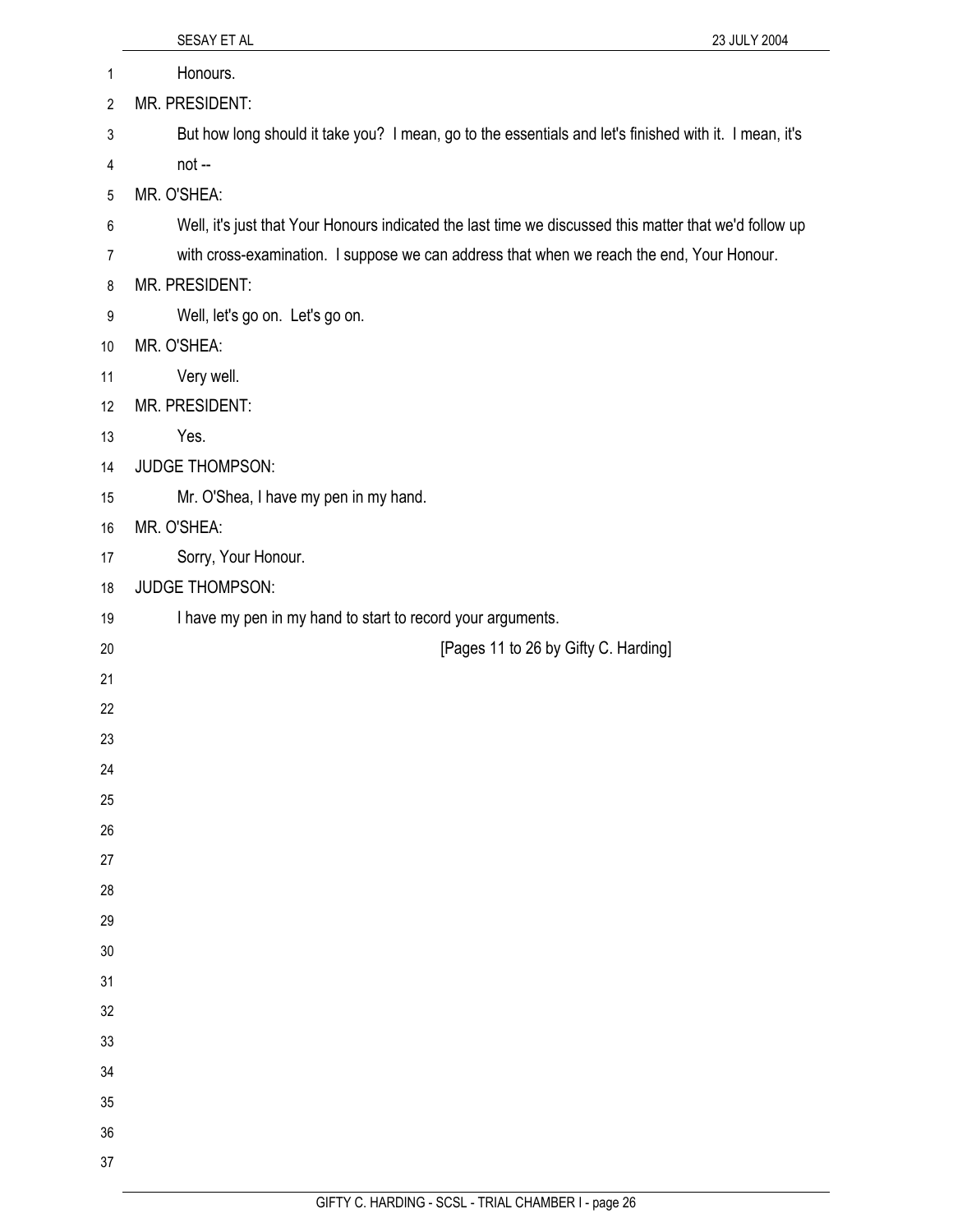|                | SESAY ET AL<br>23 JULY 2004                                                                                 |
|----------------|-------------------------------------------------------------------------------------------------------------|
| 1              | [5.00p.m.]                                                                                                  |
| $\overline{2}$ | MR. O'SHEA:                                                                                                 |
| 3              | May it please Your Honours. This is an application to exclude specific parts of the testimony of            |
| 4              | witness TF1-199 and, in particular, the essence of those parts of the testimony which referred to           |
| 5              | kidnapping of UNAMSIL personnel in Makeni, which is in the District of Bombali.                             |
| 6              |                                                                                                             |
| 7              | Your Honours, the starting point to my submission is Rule 89 of the Rules of Procedure and Evidence,        |
| 8              | and in particular Rule 89(C) which reads that: "A Chamber may admit any relevant evidence." It is           |
| 9              | my submission that the use of the word "may" in that Rule clearly shows that there is a judicial            |
| 10             | discretion in the evidence admitted not merely because it's relevant, but it should also be probative,      |
| 11             | and I think that, as suggested by Your Honours themselves, there are two ways of putting it. These          |
| 12             | are, the Court can exclude evidence on the basis of their discretion, and if they feel that the fairness    |
| 13             | of the trial requires it, and there may be a number of reasons for that, and then more narrowly on the      |
| 14             | question of whether evidence is probative, in my respectful submission, evidence ceases to be               |
| 15             | probative if it cannot be reliably tested through cross-examination.                                        |
| 16             |                                                                                                             |
| 17             | The next principle that I would like to draw to Your Honours' attention is the principle of disclosure on   |
| 18             | the part of the Prosecution, and if I may draw Your Honours' attention in particular to Rule 67(D), "If     |
| 19             | either party discovers additional evidence or information or materials which should have been               |
| 20             | produced earlier pursuant to the Rules, that party shall promptly notify the other party and the Trial      |
| 21             | Chamber of the existence of the additional evidence or information or materials."                           |
| 22             |                                                                                                             |
| 23             | Now -- and in my respectful submission, this is a provision which is intended to give effect to Article     |
| 24             | 17(4)(b) to the extent that the Defence must be given adequate time and facilities to prepare their         |
| 25             | case. And obviously, the Prosecution should not deliberately violate Rule 67(D). But in my respectful       |
| 26             | submission, Rule 67(D) can be violated even without deliberate conduct on the part of the                   |
| 27             | Prosecution, and I remind Your Honours of Your Honours' decision in the case of Norman et al                |
| 28             | regarding the exclusion of evidence at paragraph 25 where Your Honour indicate in that paragraph,           |
| 29             | "While there is a duty for the Prosecution to diligently disclose witness statements that identify matters  |
| 30             | that witnesses will testify about a trial, thereby providing the Defence with essential information for the |
| 31             | preparation of its case." Your Honours then go on to indicate that it is foreseeable that other             |
| 32             | evidence may come out during the course of oral testimony, and the Court has referred to what it calls      |
| 33             | the principle of orality.                                                                                   |
| 34             |                                                                                                             |
| 35             | Now that sentence that I read out from Your Honours ruling: "The Prosecution to diligently disclose         |
| 36             | witness statements," in my respectful submission, in order for the Prosecution to be diligent, they         |
| 37             | must not only not deliberately lead to a situation whereby a witness comes out with surprise evidence       |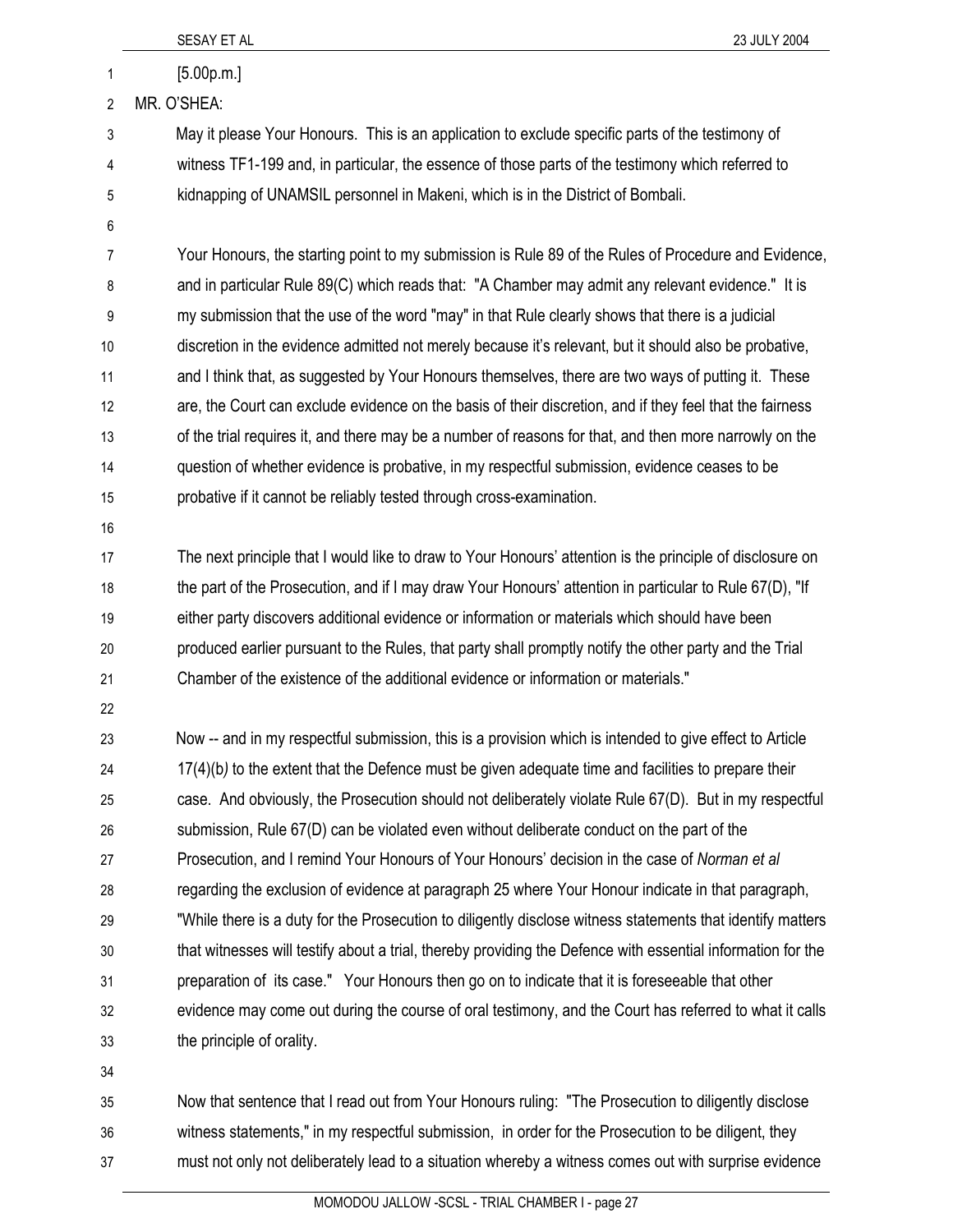1 and without former notice, but also they must not do so negatively. In my respectful submission, and 2 in this particular case, even if there was not a deliberate omission to disclose this relevant material on 3 the Defence so that they would not be taken by surprise, they had all the information at their disposal 4 to be able to, number 1, adduce this information from the witness before the witness came into the 5 witness box, and number 2, have it disclosed on the Defence.

- 7 If I may refer Your Honours to a decision in the International Criminal Tribunal for Rwanda, and I will 8 hand out copies of that decision. It seems as though I only have two left, that wasn't intentional; that 9 was negligence. Well, I said a decision; it's actually a transcript. The reason why I'm handing up the 10 transcript is because the decision was an oral decision and not a written decision and that doesn't 11 detract from the usefulness of the decision. It perhaps makes it a little bit less practical. But this is 12 the case of *Keremera et al* or *Government I* and an issue arose in this case, and with regard to an 13 allegation of rape which came out for the first time during the course of the testimony of the witness. 14 And rape was a count in the indictment and joint criminal enterprise to commit rape was a count in the 15 indictment, and so it was a matter for which the accused was being charged.
- 16

6

17 However, there was no notice that this specific witness in this case who was giving evidence was 18 going to say -- was going to talk about a rape. So a specific incident of rape came out for the very first 19 time in the witness box, and there was no previous statement and no will-say statement. And the 20 relevant part, Your Honours', on pay 17 and 18 of this transcript and on page 17 of the transcript, 21 there is a submission by Defence counsel Mr. Hooper where he states that, "I believe that there is 22 clear thought in the case of *Bagasora* that there should be will-say statement. If the Prosecution is 23 saying that they have notice of this, then, Madam President, my concern is that I've had no notice of 24 it, none at all," referring to the rape allegation coming from the witness.

25

26 And then further down, the President of the Court states: "Madam," referring to the Prosecution, "can 27 you confirm to us that there has been no disclosure of these facts, either in preliminary pre-trial brief 28 or in any previous statements you have from this witness?" Then prosecution counsel replies: "That 29 is correct, Your Honours." Then the President of the replies: "Very well, we therefore cannot accept 30 you divulge these facts now without having disclosed to the other party." There is one more copy of 31 this particular transcript.

32

33 So this is a -- this case --

34 MR. PRESIDENT:

35 You were on pages 17 and 18. Are you still on pages 17 and 18?.

36 MR. O'SHEA:

37 Well, it goes on to page 18 but I've only referred Your Honours to parts on page 17. It's basically just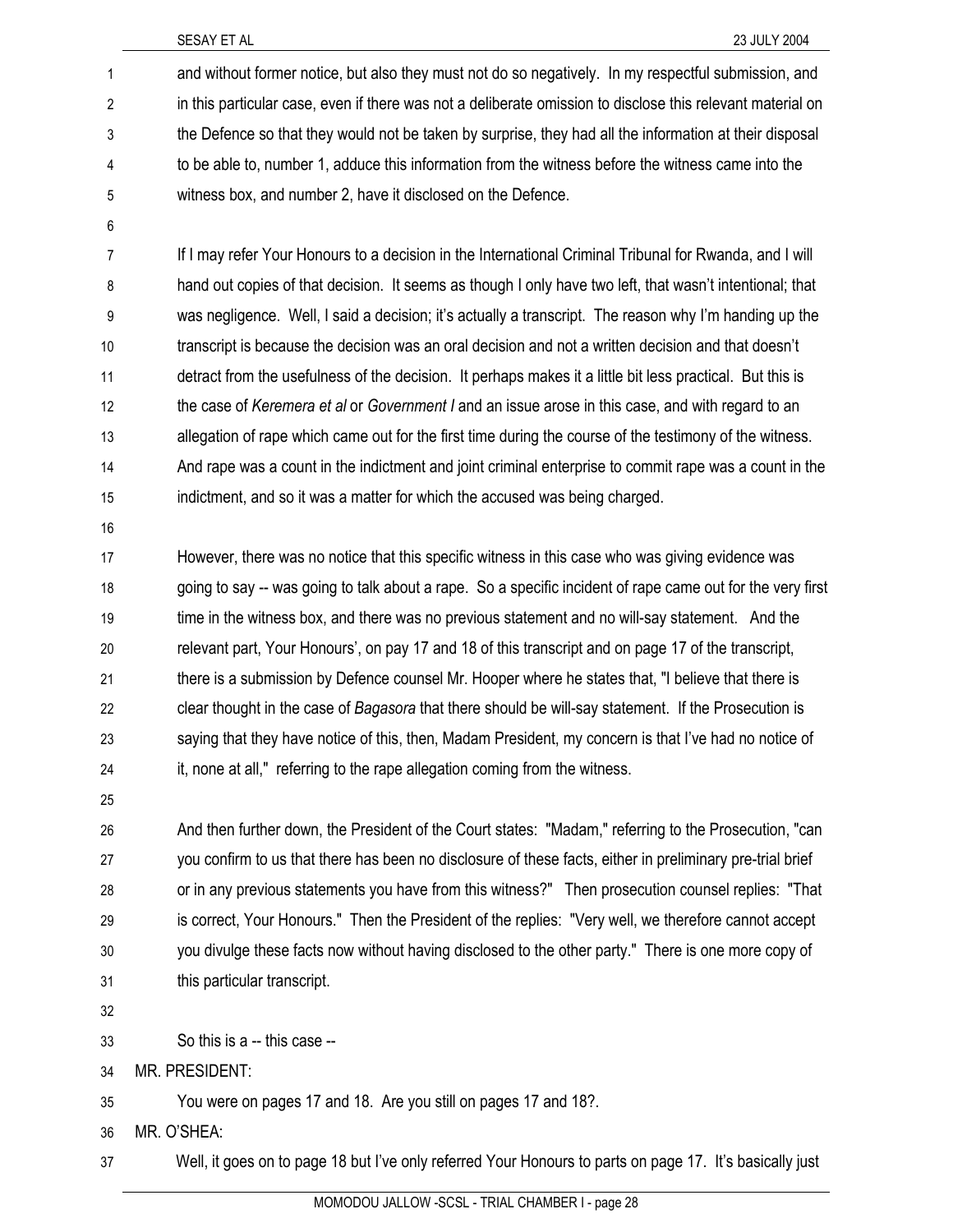| 1              | a reassurance on page 18 from the Bench that they wouldn't allow further questions on that matter.         |
|----------------|------------------------------------------------------------------------------------------------------------|
| $\overline{2}$ | Now, the situation in that case and in the case before us, Your Honours, and as I assert, is that there    |
| 3              | is information, significant information which has not been disclosed on the Defence before, in relation    |
| 4              | to this specific incident where this witness, Witness 199 states that he saw white men in a truck and      |
| 5              | later states that that refers to a kidnapping in Makeni. Now, this is a witness who, according to my       |
| 6              | understanding, his evidence relates to Koinadugu District, essentially. He moved into Port Loko to         |
| 7              | some extent, but he is not in Makeni.                                                                      |
| 8              |                                                                                                            |
| 9              | Now, so far as the witness statements are concerned, there is reference to UN personnel, and I don't       |
| 10             | know if Your Honours have copies of the witness statements of this witness, probably not. And on           |
| 11             | the last page of the main witness statement of this witness, it was stated when the RUF attacked UN        |
| 12             | peacekeepers, they left Lunsar and went to Freetown. "There was a heavy attack on the Gberi                |
| 13             | Junction. We saw UN vehicles drive by -- with RUF soldiers as drivers; they were wearing UN caps."         |
| 14             | Now, in my submission, that puts the Defence on notice of the fact that there was an attack on UN          |
| 15             | peacekeepers. It also puts the Defence on notice that these rebels from somewhere got hold of UN           |
| 16             | caps, but we don't know how.                                                                               |
| 17             |                                                                                                            |
| 18             | The next statement is what has --                                                                          |
| 19             | MR. PRESIDENT:                                                                                             |
| 20             | You say the Defence was put on notice of an attack on UN forces?                                           |
| 21             | MR. O'SHEA:                                                                                                |
| 22             | Yes. The Defence was put on notice of an attack on UN forces and the fact that rebels were wearing         |
| 23             | UN hats or caps.                                                                                           |
| 24             | <b>JUDGE BOUTET:</b>                                                                                       |
| 25             | Mr. O'Shea, which page are you referring to? If I -- this is page 3, there is number on top of the page    |
| 26             | 6, 9 something. It would be easier for me to refer to --                                                   |
| 27             | MR. O'SHEA:                                                                                                |
| 28             | We don't have those numbers, Your Honour.                                                                  |
| 29             | <b>JUDGE BOUTET:</b>                                                                                       |
| 30             | Okay.                                                                                                      |
| 31             | MR. O'SHEA:                                                                                                |
| 32             | But it's the last page of the statement; there is only one statement for this witness. As I said, there is |
| 33             | only one statement for this witness. According to Your Honours' ruling in Norman, there are two            |
| 34             | because the will-say which I'm about to refer to, is the additional supplementary statement. And the       |
| 35             | additional supplementary statement states that: "I heard about the attacks on the UN peacekeepers          |
| 36             | when I was at the interim care centre. I saw rebels wearing UN caps and driving UN vehicles. We            |
| 37             | knew that the rebels had attacked the UN." Again, the Defence is put on notice of the fact that there      |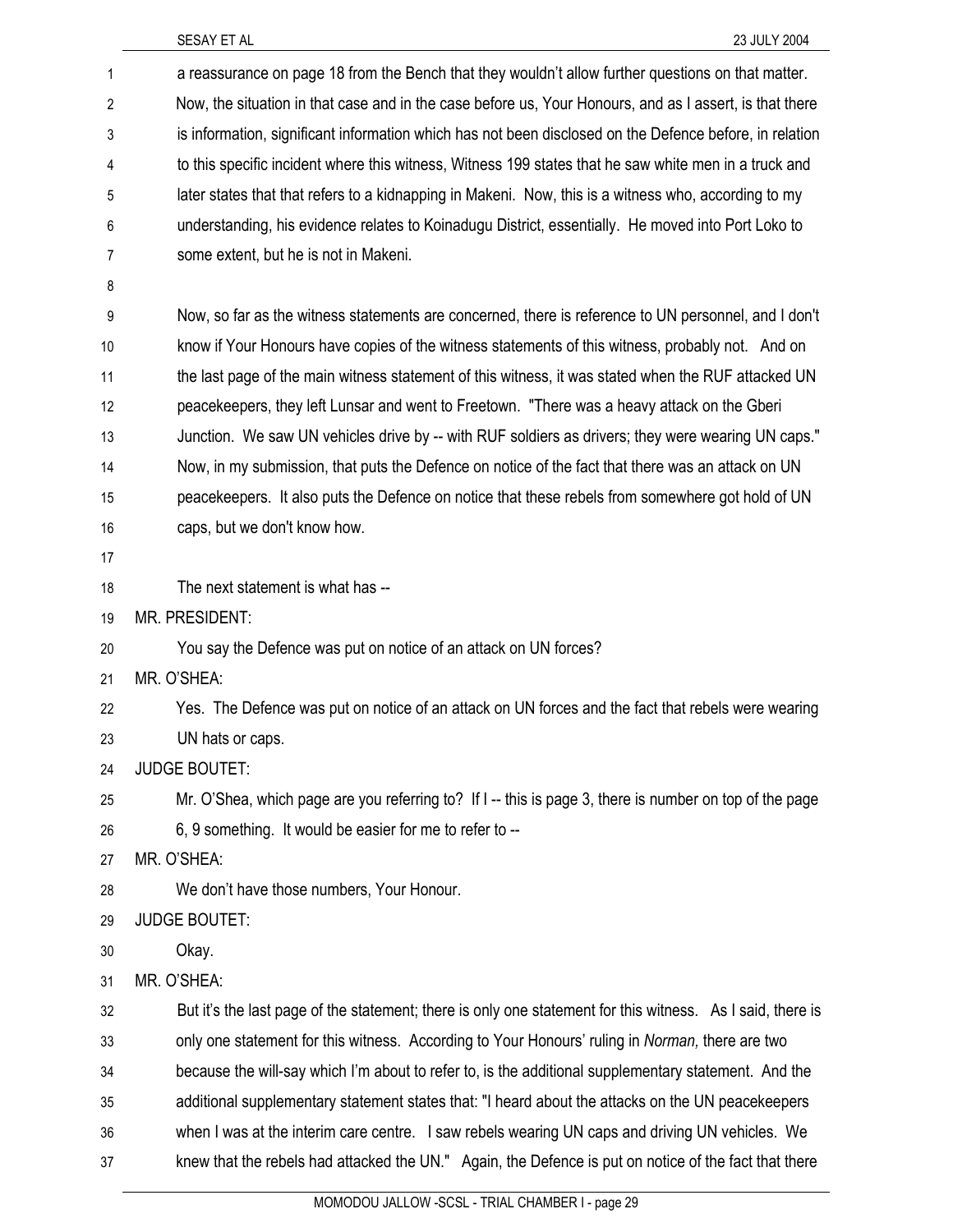| 1                       | has been an attack on UN peacekeepers, and that they were wearing UN caps and driving UN                  |
|-------------------------|-----------------------------------------------------------------------------------------------------------|
| $\overline{\mathbf{c}}$ | vehicles. How they came by those UN caps and UN vehicles, we don't know.                                  |
| 3                       |                                                                                                           |
| 4                       | Again, Your Honours have referred to the Bagosora decision where this issue has been discussed,           |
| 5                       | and in the Bagosora decision, the Court attempts to give some guidance as to what would be just           |
| 6                       | providing details and what would amount to new evidence. And I would refer to paragraph 18. I think       |
| 7                       | I have copies of this decision. Well, I have at least two copies. I apologise, Your Honours, for the      |
| 8                       | disorganisation and also, one of them has been stapled and ordered wrongly, and there is even a           |
| 9                       | page missing. So I apologise for my sloppiness on the organisation. That's at paragraph 18, and we        |
| 10                      | would like Your Honours to remember that this is a decision which deals with late disclosure --           |
| 11                      | will-say statements. It does not deal with the situation we are dealing with here which is though within  |
| 12                      | the other oral decision that I referred Your Honours to. So the principles are not necessarily identical, |
| 13                      | but what is useful in paragraph 18 is the guidance on where the line is to be drawn. The court states     |
| 14                      | that: "At the other end of the spectrum are events described in witness DBQ's will-say statements         |
| 15                      | which are not mere details of the incident previously disclosed to the Defence, but which are             |
| 16                      | substantially new and seriously incriminating of the accused. This is not a case of correcting the        |
| 17                      | place or time of an incident; or adding an incident proximate in time and place to other substantially    |
| 18                      | identical incidents; or providing additional information about an incident which has already been         |
| 19                      | substantially indicated." Now -                                                                           |
| 20                      | <b>JUDGE THOMPSON:</b>                                                                                    |
| 21                      | So in one sentence, what is the test in Bagosora --                                                       |
| 22                      | MR. O'SHEA:                                                                                               |
| 23                      | $Well -$                                                                                                  |
| 24                      | <b>JUDGE THOMPSON:</b>                                                                                    |
| 25                      | For exclusion as suppression of the --                                                                    |
| 26                      | MR. O'SHEA:                                                                                               |
| 27                      | Well, in one sentence -- well, I should add so that the court is not misled. There are two possible       |
| 28                      | forms of relief: One, is the exclusion of the evidence -                                                  |
| 29                      | <b>JUDGE THOMPSON:</b>                                                                                    |
| 30                      | Because my (overlapping microphones) is that the test is whether, in fact, the evidentiary material that  |
| 31                      | is complained of materially alters the incriminating nature of the evidence of which the Defence had      |
| 32                      | had notice. That would seem to be the overriding test of Bagosora. There must be some indication of       |
| 33                      | a material alteration of the incriminating nature of the evidence of which the Defence has already had    |
| 34                      | notice. It would seem to be the theme that runs in Bagosora.                                              |
| 35                      | MR. PRESIDENT:                                                                                            |
| 36                      | Bagosora talks of evidence which is substantially new, substantially new on your paragraph 18.            |
| 37                      |                                                                                                           |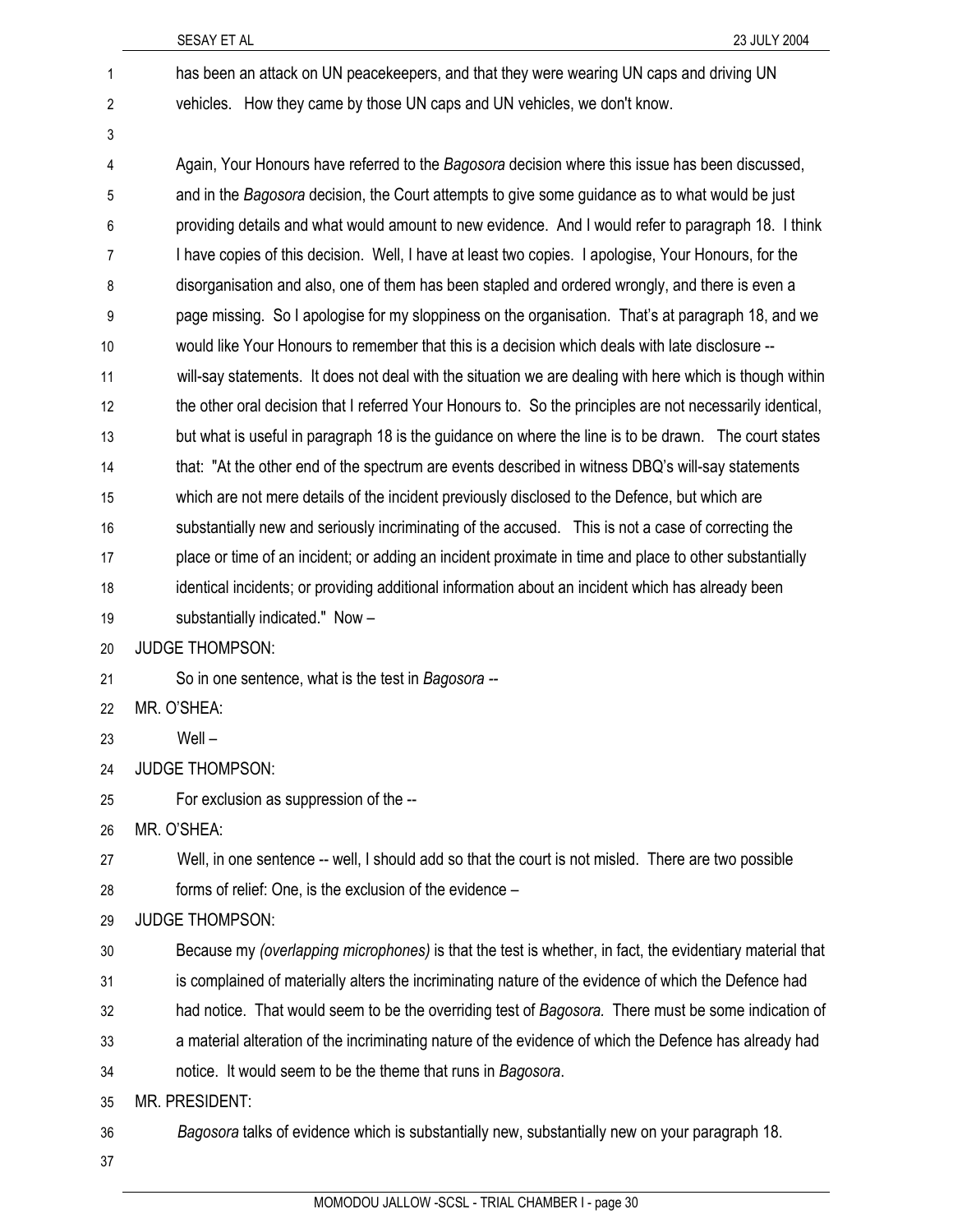1 JUDGE THOMPSON:

2 And that's the test.

3 MR. O'SHEA:

4 Well, I would invite Your Honours -- I would accept that that's a reasonable test.

5 JUDGE THOMPSON:

6 But the thing that runs throughout or the thing that -- if you are invoking the jurisdiction of the Court to 7 exclude evidence that is relevant, and that may have some little probative value in context, then you 8 must show that the new material is of such a nature that it materially alters the incriminating nature of 9 the evidence of which the Defence already has had notice.

10 MR. O'SHEA:

11 Your Honour, there is another aspect to testing my submission which is perhaps in a way more 12 important, which is the question of: have the Defence been taken by surprise? And in this particular 13 case, we're dealing with the witness who is not in Makeni. He is in other locations, and, the fact that 14 he speaks of attacks on the UN, having regard to the indictment and the pre-trail brief, we would not 15 necessarily from the bench of the Defence anticipate that the witness would start talking about 16 kidnapping. And, I think it's important to indicate that in the indictment and the pre-trial brief, with 17 regards to kidnapping incidents, and the Prosecution would correct me if I am wrong here, that 18 Koinadugu is not one of the places which is mentioned. Now, so what I am saying is that –

19 JUDGE BOUTET:

20 Mr. O'Shea, I just want to follow -- because you keep coming back to Koinadugu --

21 MR. O'SHEA:

22 Yes.

23 JUDGE BOUTET:

24 -- as not being the place, but my recollection and just looking at the statement as such, the witness 25 does not say it happened; he said, "I heard about it." Nowhere did I hear -- I may be wrong on this, I 26 will have to check my notes. But my recollection is he has not seen any of that. All he is saying is 27 that, "I have heard of when I was at the --." In the statement in question, "I heard about the attacks 28 when I was at the interim care centre." And as such, he doesn't know about the attack other than 29 somebody told him about that and from that he says, he has seen rebels wearing UN caps. That's 30 what he is reporting; that's what is in the interview notes.

31 MR. O'SHEA:

32 Yes. That's quite right, Your Honour, but I should qualify that in the sense the evidence -- his 33 evidence was also that: "I saw a truck coming with white men in the truck who did not have clothes 34 on."

35 JUDGE BOUTET:

36 Can you find this in his evidence in court?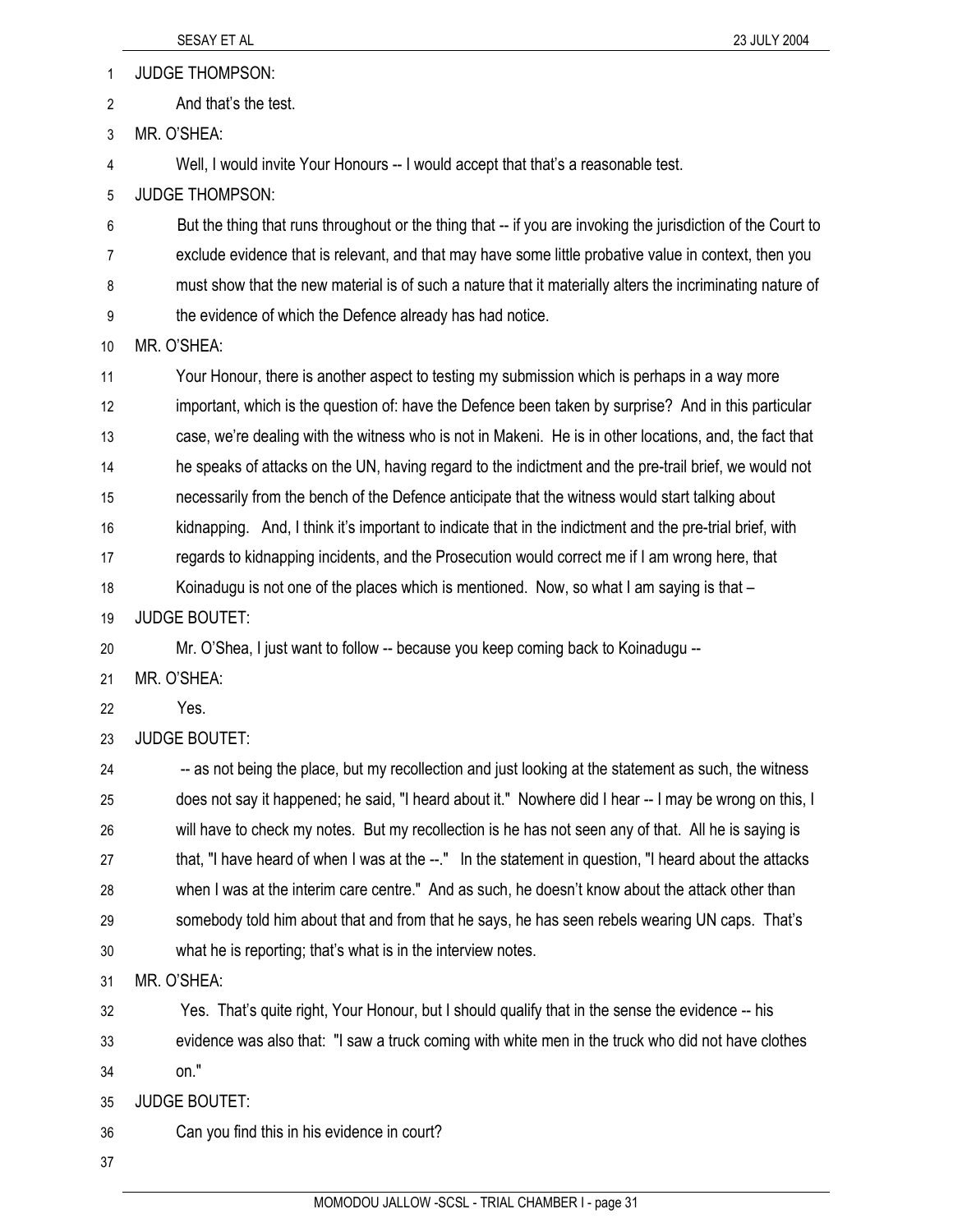| 1  | MR. O'SHEA:                                                                                                |
|----|------------------------------------------------------------------------------------------------------------|
| 2  | In chief, yes.                                                                                             |
| 3  | <b>JUDGE BOUTET:</b>                                                                                       |
| 4  | Okay.                                                                                                      |
| 5  | MR. O'SHEA:                                                                                                |
| 6  | Yes. Indeed, he has said, insofar as the kidnapping in Makeni is concerned, but coupled with a             |
| 7  | degree of direct evidence on his part with regard to unclothed white men in the truck. Now what I say      |
| 8  | is that we have not in the -- while in the indictment we have notice of kidnapping as a count, we do not   |
| 9  | have notice that testimony was going to come out of this witness or, indeed, in this trial session. The    |
| 10 | Prosecution served upon us a witness list fairly recently, and in that witness list it has TF1-199. The    |
| 11 | counts of kidnapping of Un personnel is counts 14 to 17, but the counts which are brought to the           |
| 12 | attention of the Defence in this document are 1, 2, 3, 4, 5, 6, 7, 8, 9, 11, 12 and 13. If we were to      |
| 13 | expect kidnapping of UN personnel would come out of this witness, we would have expected Counts            |
| 14 | 14 to 17 to be explicitly mentioned in this document.                                                      |
| 15 | <b>JUDGE BOUTET:</b>                                                                                       |
| 16 | How does that defer from the decision we've just rendered?                                                 |
| 17 | MR. O'SHEA:                                                                                                |
| 18 | Well, the decision Your Honours have just rendered, I say, respectfully, deals with a slightly different   |
| 19 | scenario because it's a question of will-say statement having been given. So it's not a case where         |
| 20 | there is absolutely no notice on the Defence whatsoever.                                                   |
| 21 |                                                                                                            |
| 22 | And secondly -- when you say the decision you've just rendered, I'm assuming you are talking about         |
| 23 | this morning's decision.                                                                                   |
| 24 | <b>JUDGE BOUTET:</b>                                                                                       |
| 25 | This afternoon, yes.                                                                                       |
| 26 | MR. O'SHEA:                                                                                                |
| 27 | This afternoon's decision, yes.                                                                            |
| 28 | <b>JUDGE BOUTET:</b>                                                                                       |
| 29 | Yes.                                                                                                       |
| 30 | MR. O'SHEA:                                                                                                |
| 31 | So that's one important distinction is that that ruling relates to a situation where information is in a   |
| 32 | will-say statement, whereas this situation is where -- yes, there is a will-say statement, but the         |
| 33 | information we are complaining about -- we have no notice of it, we are saying. And the other              |
| 34 | important distinction, in my respectful submission, is that in this particular case, in my submission, the |
| 35 | Prosecution have been insufficiently diligent, and I say this for the following reasons:                   |
|    |                                                                                                            |

37 First of all, the Prosecution know of the existence of counts 14 to 17 of the indictment.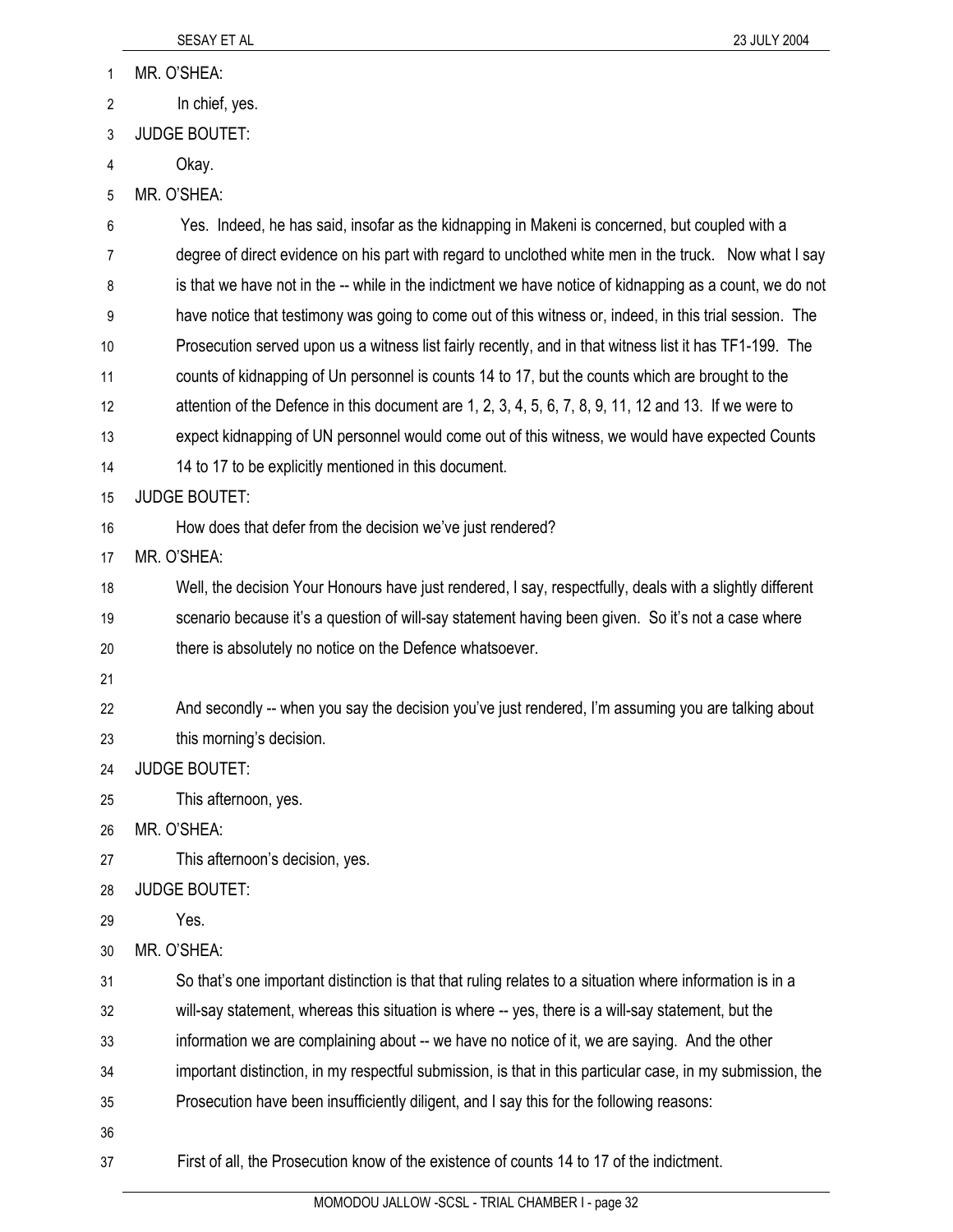| 1  | MR. PRESIDENT:                                                    |
|----|-------------------------------------------------------------------|
| 2  | Mr. O'Shea, you have just ten more minutes to address us, please. |
| 3  | MR. O'SHEA:                                                       |
| 4  | That's very generous.                                             |
| 5  | <b>MR. PRESIDENT:</b>                                             |
| 6  | Just ten, more minutes, please.                                   |
| 7  | MR. O'SHEA:                                                       |
| 8  | That's very generous.                                             |
| 9  | <b>JUDGE BOUTET:</b>                                              |
| 10 | May be, you will conclude before that.                            |
| 11 | <b>MR. PRESIDENT:</b>                                             |
| 12 | I intended to be very generous.                                   |
|    |                                                                   |

13 MR. O'SHEA:

14 So, the Prosecution know that it is an important issue for them, this issue of kidnapping. When they 15 were going to see their witnesses and they were talking about UN personnel, if they interview their 16 witnesses properly, as the questions were put very ably by my learned friend to the witness in the 17 witness box, one can reasonably assume that the detail in relation to these UN personnel should have 18 come out. So I say that the Prosecution has not been diligent in this affair because they have not -- 19 they are on notice of the fact that this witness is talking about UN personnel. If questions had been 20 put to this witness in the same way they were put in open court, the full facts, one assumes would or 21 should have come out or at least, the essentials of those facts. And clearly, the kidnapping is a very 22 important part of this witness's story. If one looks at the transcripts -- and I've got to be careful with 23 my ten minutes, I won't go through the transcript, but if one looks at the transcripts, one can see that 24 there are two or three pages of questions in relation to the trucks, the white men and ultimately, the 25 question of kidnapping in Makeni.

26

27 So the questions were led, and I don't say that the Prosecution knew that this was going to come out 28 of the witness, and the Prosecution have to answer that for themselves, but what I do say is that they 29 ought to have known and, the way in which the questions were deliberately, slowly, progressively 30 through this question of the truck, the white men in the truck, the kidnapping, certainly is a *prima facie* 31 indication -- I'm not saying that they did know, but it's *prima facie* indication that the counsel who was 32 leading had some idea of what the witness was coming out with. And I just leave it to Your Honours 33 and the Prosecution's submission on this to clear up that particular issue. But what I do say at a 34 minimum is that if the Prosecution are going to be diligent in matters of disclosure, if they do not 35 question their witnesses in a diligent manner, and what I say is, if they hear from the witness UN 36 vehicles and rebels with UN caps, they know their case, we don't, but they must say to the witness: 37 "Well, tell us about these UN vehicles. Who was in the vehicles? What did they look like? Where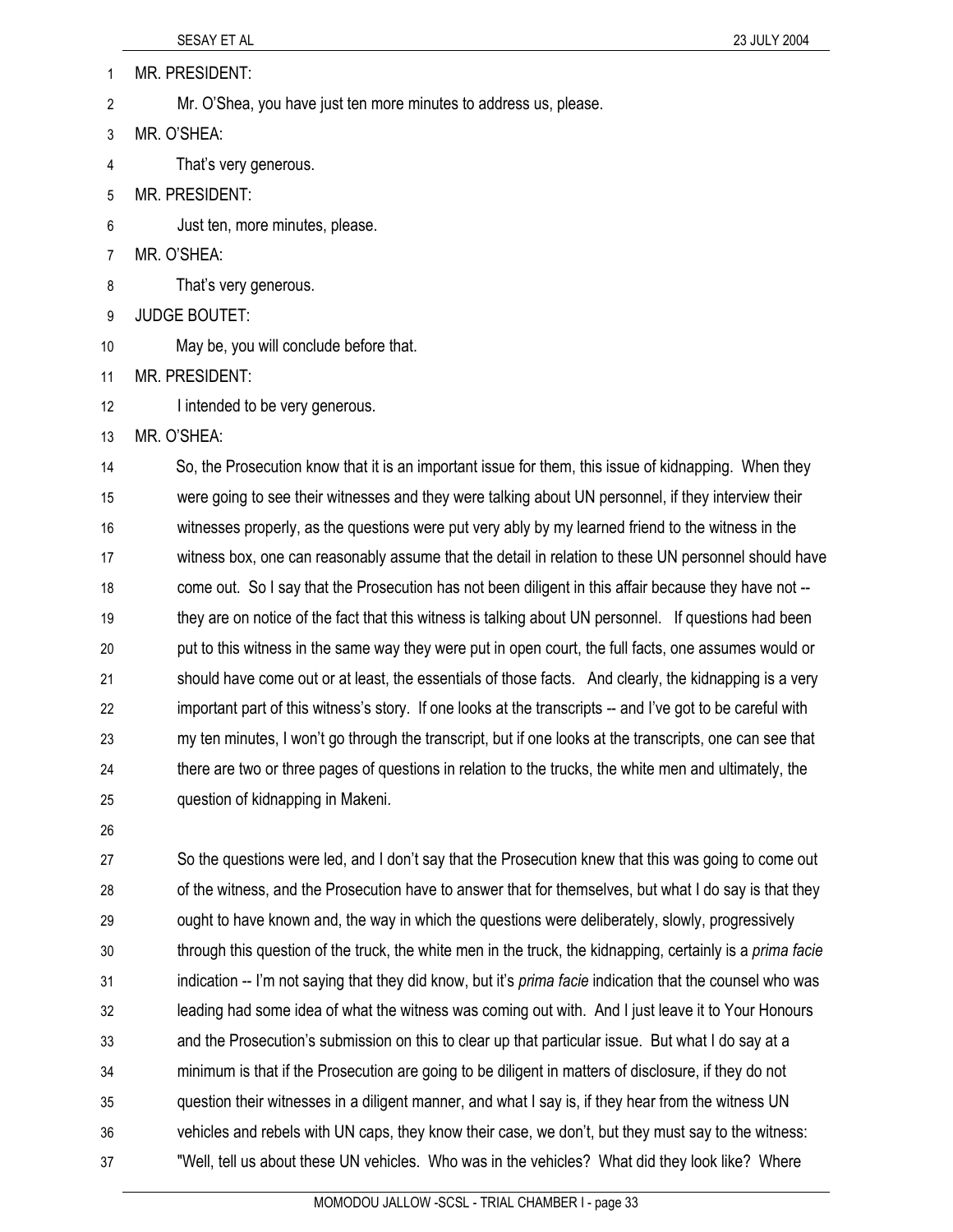- 1 was the vehicle coming from? What do you think was happening; what was your perception?" These 2 are the kinds of questions which come out in court and had they come out through the investigators or 3 counsel out of court, then they would know this information.
- 4 JUDGE THOMPSON:
- 5 Probably they were afraid of coaching their witnesses.
- 6 MR. O'SHEA:

7 Well, I entirely accept that there is a line to be drawn between conducting a competent interview and 8 coaching a witness. However, if the Prosecution have, as an important part of their indictment, UN 9 personnel and the major complaint that they have is kidnapping, then, what I say is that a diligent or 10 competent interview ought to have brought that out. If you take that, coupled together with the fact 11 that we were taken completely by surprise, my submission is that it would not be fair for this evidence 12 to be admitted because the examination-in-chief has taken place, two counsels have cross-examined. 13 We are now called upon to cross-examine on a matter which has taken us by surprise. We should, at 14 least, have been given the opportunity to, at least, be able to make an assessment as to whether we 15 had to conduct investigations on this particular incident; this truck coming down the road with the 16 white men in it. Perhaps we could have conducted investigations. I entirely accept that we are in a 17 complete bind because of the position of our client at the moment, but that's a separate matter. 18 Maybe we could have conducted independent investigations on that incident at that time, coming 19 down the road from Makeni, etc. We could have conducted investigations.

20

21 And then there is the question of cross-examination. We need to be able to think very carefully about 22 this because our client is accused by the Prosecution of being very central in these questions of 23 kidnapping in Makeni. That is the allegation, if one reads the supplementary pre-trial brief. So we 24 are, in my submission, prejudiced by all this and it is not a mere matter of just setting out a few mere 25 details which add to the story. This is a new crime which is effectually capable of being quite 26 separated from an attack. The fact that there were hats on their heads doesn't say anything either 27 way because they could have been picked up, they could have stolen, pillaged or anything, we just 28 don't know.

29

30 On the question of the diligence of the Prosecution also needs to be pointed out that we've got two 31 interviews. We've got the first interview: UN vehicles comes out, caps on their heads comes out. 32 Then we have a second interview very shortly before we come into court, again the same information 33 comes out. So these witnesses had two bites of the cherry of coming out with this issue of the white 34 men in a truck, and in my respectful submission, on the face of the document, on the face of the 35 transcript, this is information that ought to have come with diligent inquires or investigations from the 36 Prosecution, and ought to have been brought to our attention. And the mere fact that we have no 37 notice of it whatsoever, is enough, in my respectful submission, to make it unfair for it to be admitted.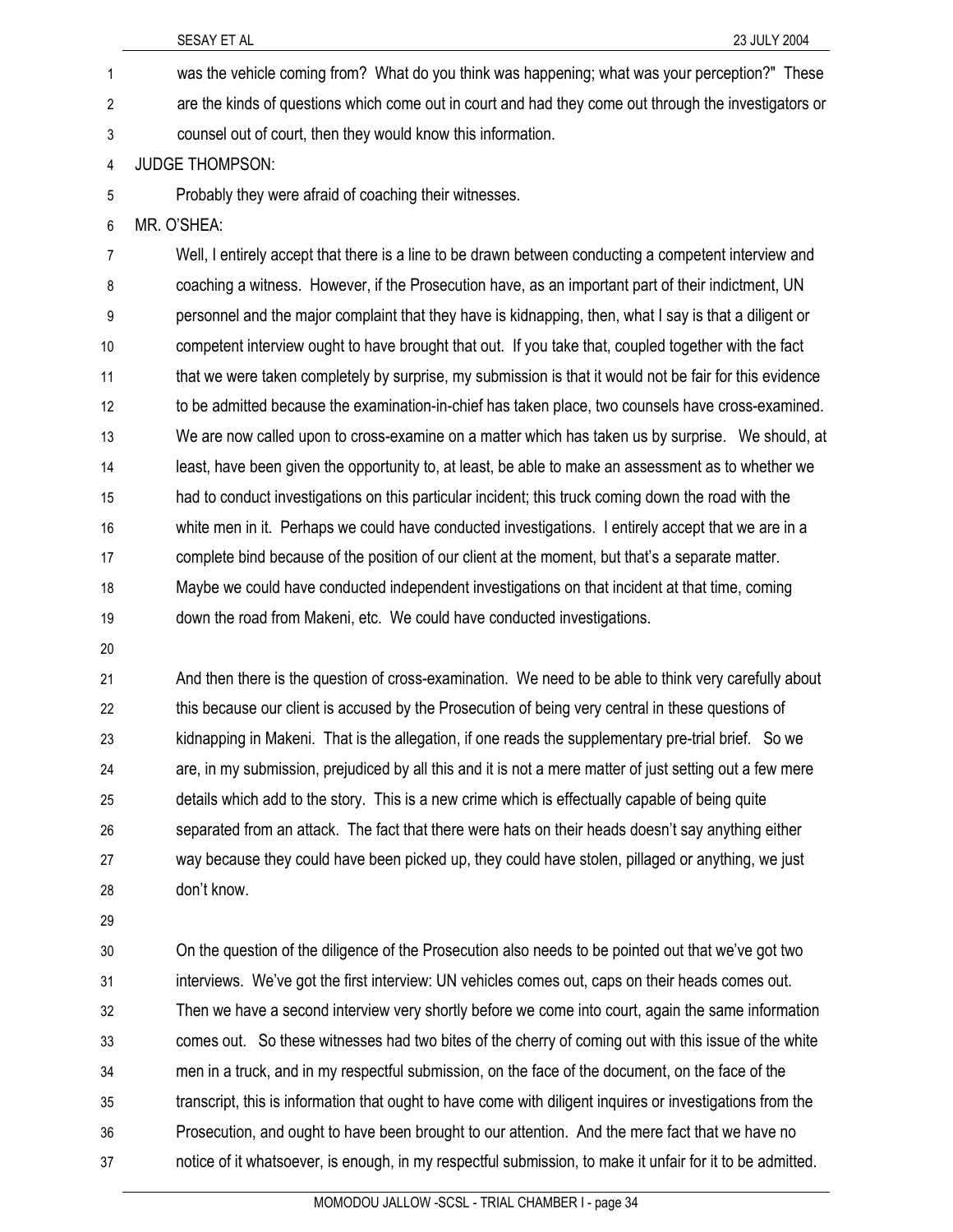SESAY ET AL 23 JULY 2004 1 Those are my submissions. 2 MR. PRESIDENT: 3 Thank you, Mr. O'Shea. Learned counsel for the Prosecution, your reply please. 4 MS. TAYLOR: 5 Thank you, Your Honours. 6 MR. PRESIDENT: 7 You can, please, oblige us with some element of brevity. 8 MS. TAYLOR: 9 I would do my best. 10 MR. PRESIDENT: 11 Thank you. 12 MS. TAYLOR: 13 Your Honours, my starting point would be paragraph 83 of the amended consolidated indictment. 14 Paragraph 83 appears immediately below the heading: "Counts 15 to 18, attacks on UNAMSIL 15 personnel." And that paragraph reads: "Between about 15th April 2000 and about 15th September 16 2000, AFRC/RUF engaged in widespread attacks against UNAMSIL peacekeepers and humanitarian 17 assistance workers within the Republic of Sierra Leone including, but not limited to locations within 18 Bombali, Kailahun, Kambia, Port Loko and Kono Districts. These attacks included unlawful killing of 19 UNAMSIL peacekeepers and abducting hundreds of peacekeepers and humanitarian assistance 20 workers who were then held hostage." If I can just pause on that last sentence: "These attacks 21 included --" the word is, "included." And it then goes on to talk about the abduction of peacekeepers 22 and workers who were then held hostage. And in my respectful submission, at its most basic, there 23 can be no kidnapping or no hostage taking without there first being an attack. 24 25 My learned friend talked that this witness gave evidence about Koinadugu District and whilst it is true

26 that the bulk of his evidence which is in relation to the Northern Jungle, he did say that he was taken 27 into the care of Caritas and that he was in Lunsar with Caritas. Lunsar is in the District of Port Loko 28 and Port Loko is one of the districts that is specifically pleaded in the indictment relating to the attacks 29 on UNAMSIL personnel, those attacks including the abduction of peacekeepers and humanitarian 30 assistance workers. The fact that he was in Lunsar is in the first statement, the fact that he was in 31 Lunsar is in the second statement, and the fact that he was in Lunsar at the time that he talks about 32 this was given in his oral evidence.

33

34 For my learned friend to submit that there is some kind of artificial distinction between the 35 Prosecution's case relating to the attacks on UNAMSIL personnel and the abduction of UNAMSIL is 36 completely and utterly artificial.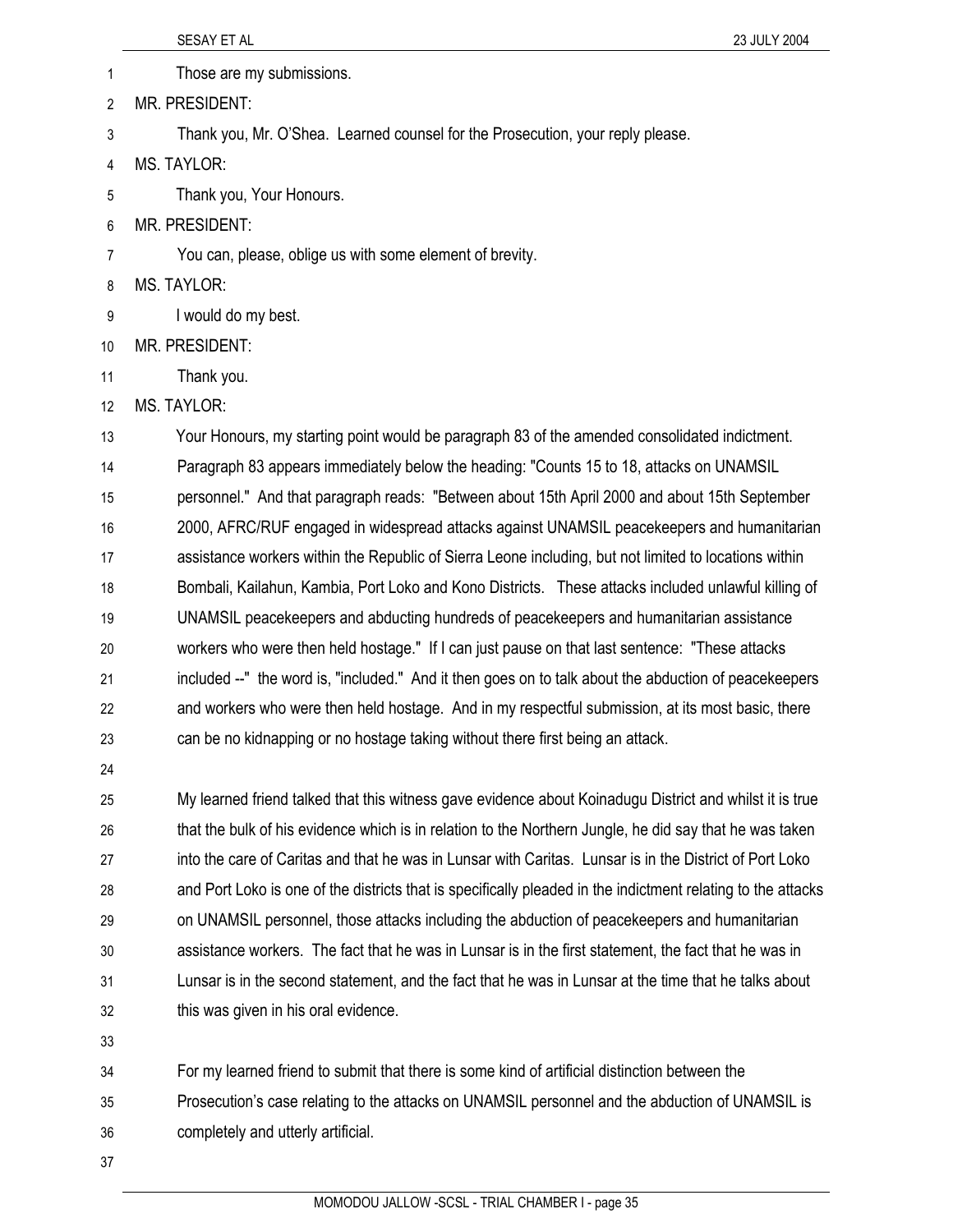1 The indictment goes on to deal with counts 15 to 18, not 15 to 17 as my learned friend said. Count 2 15 is intentionally directing attacks against personnel involving -- involved in humanitarian assistance 3 or peacekeeping mission, and Count 18 is the abductions and taking hostage -- and taking as 4 hostage, I beg your pardon. And as explained on the face of the indictment, those counts are 5 grouped together as one, in the same way that the counts relating to sexual violence are grouped 6 together as one, the way that the counts relating to physical assault are grouped together as one; the 7 counts that relate to murder and loss of life are grouped together as one. They are part of the same 8 package.

9

10 Your Honours, my learned friend referred you to your own decision dated 16 July 2004, the decision 11 on disclosure of witness statements and cross-examination, and he referred you to part of paragraph 12 25. It is my respectful submission, it is the entire of paragraph 25 that deals with this issue, and if 13 Your Honours would permit me, Your Honours said: "The contention that witness TF2-198 testified at 14 trial about matters not included in his witness statement does not find support from the evolving 15 iurisprudence as invalidating his oral testimony. The Defence argument is that the witness testified 16 about burning plastic being placed on his back and to suffering serious burns, evidence which was not 17 part of his witness statement disclosed prior to trial. The fact that burns to the witness's shoulders 18 were not in the brief interview notes, does not amount to a breach by the Prosecution of its Rule 66 19 disclosure obligations. The Trial Chamber considers that it may not be possible to include every 20 matter that the witness will testify about at trial in a witness statement. The Special Court adheres to 21 the principle of orality, whereby witnesses shall, in principle, be heard directly by the Court. While 22 there is a duty for the Prosecution to diligently disclose witness statements that identify matters that 23 the witnesses will testify about at trial, thereby providing the Defence with essential information for the 24 preparation of its case, it is foreseeable that witnesses, by the very nature of oral testimony, will 25 expand on matters mentioned in their witness statements, and respond more comprehensively to 26 questions asked at trial. The Trial Chamber notes that where a witness has testified to matters not 27 expressly contained in his or her witness statement, the cross-examining party may wish to highlight 28 this discrepancy and further examine on this point."

29

30 Your Honours, you have accepted that with all due diligence, witnesses often say something for the 31 first time at trial. My learned friend has raised really quite a serious allegation against the 32 Prosecution, that we have been insufficiently diligent in the preparation of witnesses. That allegation, 33 in my respectful submission, is completely without foundation and is utterly rejected by the 34 Prosecution. I would doubt that my learned friend, in his legal career has never had the experience, 35 whether he's been appearing for the Prosecution or the Defence, of calling a witness who, for the first 36 time comes out with something that he has never heard before, no matter how many times he has 37 spoken to that witness, no matter how diligent his preparation of that witness is. And I might point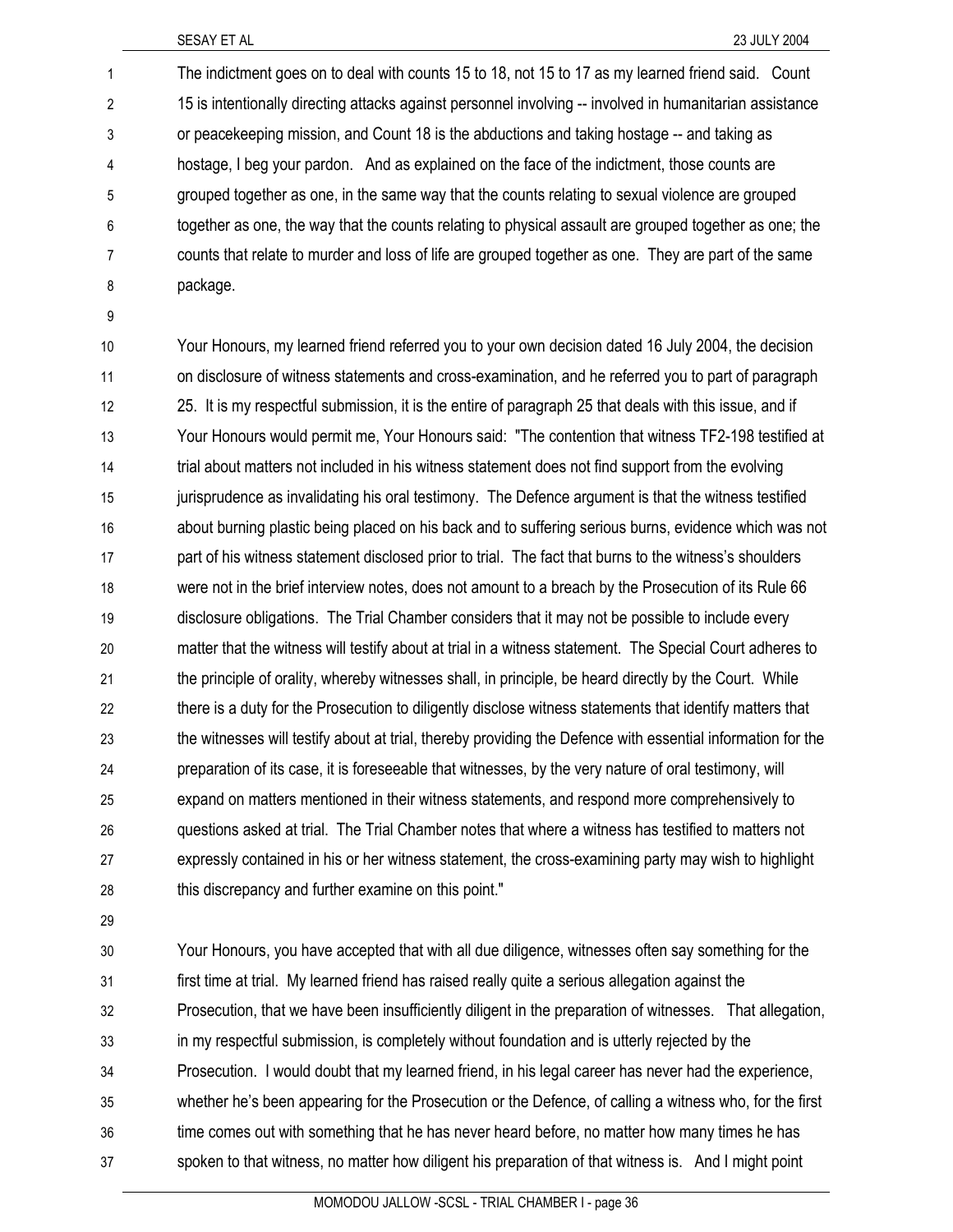1 out, Your Honours, that it seems to be that the Prosecution is criticised depending upon which way 2 the wind is blowing for the Defence on a particular day. A lot of the cross-examination of the 3 witnesses so far, has been to the effect of, "How many times has the Prosecution spoken to you? 4 What have they said to you? What kind of questions have you been asked?" And whether there is 5 going to be some allegation of the Prosecution has been coaching witnesses or not, it seems to be a 6 matter that the Defence are very interested in, in terms of how many times the witnesses have been 7 spoken to by the Prosecution. The Prosecution speaks to witnesses only sufficiently, to prepare 8 them to give evidence, and not in any way to coach them. The language that is used by witnesses in 9 this Court is their own, and the Prosecution cannot be responsible for the particular words that come 10 out of a witness's mouth once they have been sworn.

11

12 Your Honours, my friend -- my learned friend referred you to two decisions: One, which he gave me a 13 copy of just prior to his submission. The first being in the matter of *Keremera,* and I have only looked 14 at part to which he has referred Your Honours. But his explanation was that, in that matter, although 15 there was an allegation of rape on the indictment, there was no notice that that particular witness 16 would say anything about the sexual violence. Then that is completely distinguishable from the 17 present case where the Defence is being on notice from the two statements that the witness was 18 going to talk about the attacks on the UN personnel.

19

20 And in relation to the decision of *Bagosora*, again one has to be careful simply calling a principle that 21 deals with an issue of disclosure of statements to what Your Honours have termed the "principle of 22 orality." They are not necessarily something that can be directly correlated. But even assuming for 23 the sake of argument that it can, the paragraph to which my learned friend referred you said that the 24 events -- one end of the spectrum relates to events which is substantially new and seriously 25 incriminating the accused, and not simply of correcting the place or time of an incident, or adding an 26 incident proximate in time and place to other substantially identical incidents. And in my respectful 27 submission, the phrase: "Adding an incident proximate in time and place to other substantially 28 identical incidents," is exactly what this witness did.

29

30 This witness, for the first time in the witness box spoke about white men in trucks. The Defence were 31 on notice that the witness would say that whilst he was in Port Loko, he heard about the attacks on 32 Makeni, and he saw in Port Loko rebels wearing UN caps driving UN trucks. Now, to say that there 33 were white men in those trucks is simply adding an incident proximate in time and place to other 34 substantially identical incidents particularly because of the way that the indictment is framed and that 35 the Prosecution case is, as pleaded, that the attacks include hostage taking and the abduction of the 36 UNAMSIL personnel.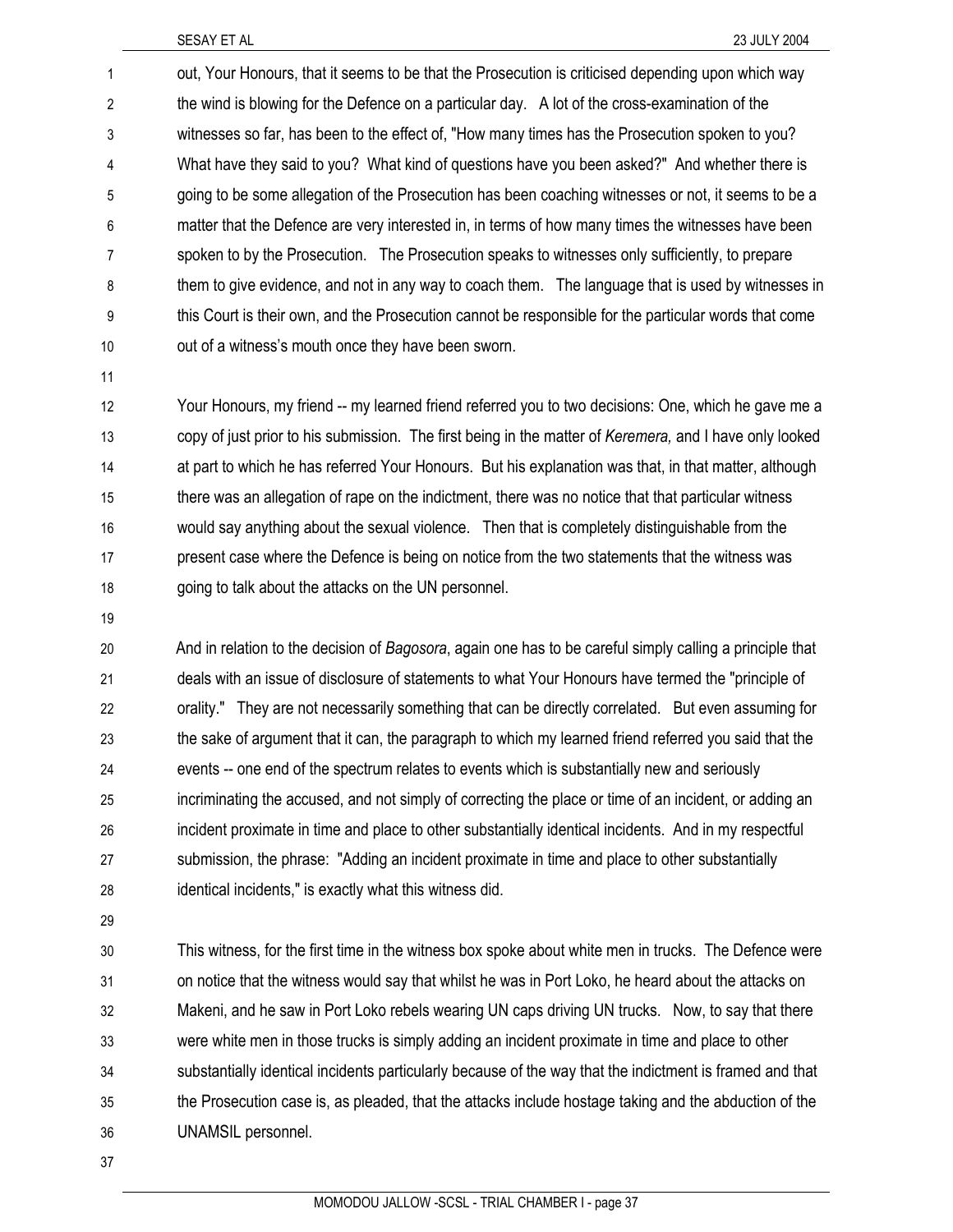| 1              | My learned friend also criticised the Prosecution in terms of its preparation of this witness, but -- and  |
|----------------|------------------------------------------------------------------------------------------------------------|
| $\overline{2}$ | with diligent preparation, we would have elicited this information because the statement was shortly       |
| 3              | before the date of testimony. Your Honours, I would invite you to look at the date of the                  |
| 4              | supplemental statement. (Microphones not activated) the supplemental statement being served                |
| 5              | within the 42-day period that Your Honours have mandated in terms of unredacted disclosure of              |
| 6              | witnesses. This material has all been in the possession of the Defence outside the 42 days that Your       |
| 7              | Honours had mandated.                                                                                      |
| 8              |                                                                                                            |
| 9              | So, in my respectful submission, there has been no surprise. My learned friend raised the issue that       |
| 10             | these allegations or that his client is said to have played a central role in these allegations. That fact |
| 11             | has been clear to the Defence for quite some time, and to suggest that because this evidence which         |
| 12             | apart from adding: "I saw white men in the trucks. I saw trucks driving past," is hearsay. "I heard        |
| 13             | about the attacks in Makeni." To suggest that the Defence is somehow prejudiced or haven't begun           |
| 14             | any kind of investigation into the attacks on the UNAMSIL peacekeepers when it's been clear to them        |
| 15             | for quite some time that the Prosecution alleged that the third Accused played a very central role in      |
| 16             | those events is quite possible.                                                                            |
| 17             | [Pages 27 to 38 by Momodou Jallow]                                                                         |
| 18             |                                                                                                            |
| 19             |                                                                                                            |
| 20             |                                                                                                            |
| 21             |                                                                                                            |
| 22             |                                                                                                            |
| 23             |                                                                                                            |
| 24             |                                                                                                            |
| 25             |                                                                                                            |
| 26             |                                                                                                            |
| 27             |                                                                                                            |
| 28             |                                                                                                            |
| 29             |                                                                                                            |
| 30             |                                                                                                            |
| 31             |                                                                                                            |
| 32             |                                                                                                            |
| 33             |                                                                                                            |
| 34             |                                                                                                            |
| 35             |                                                                                                            |
| 36             |                                                                                                            |
| 37             |                                                                                                            |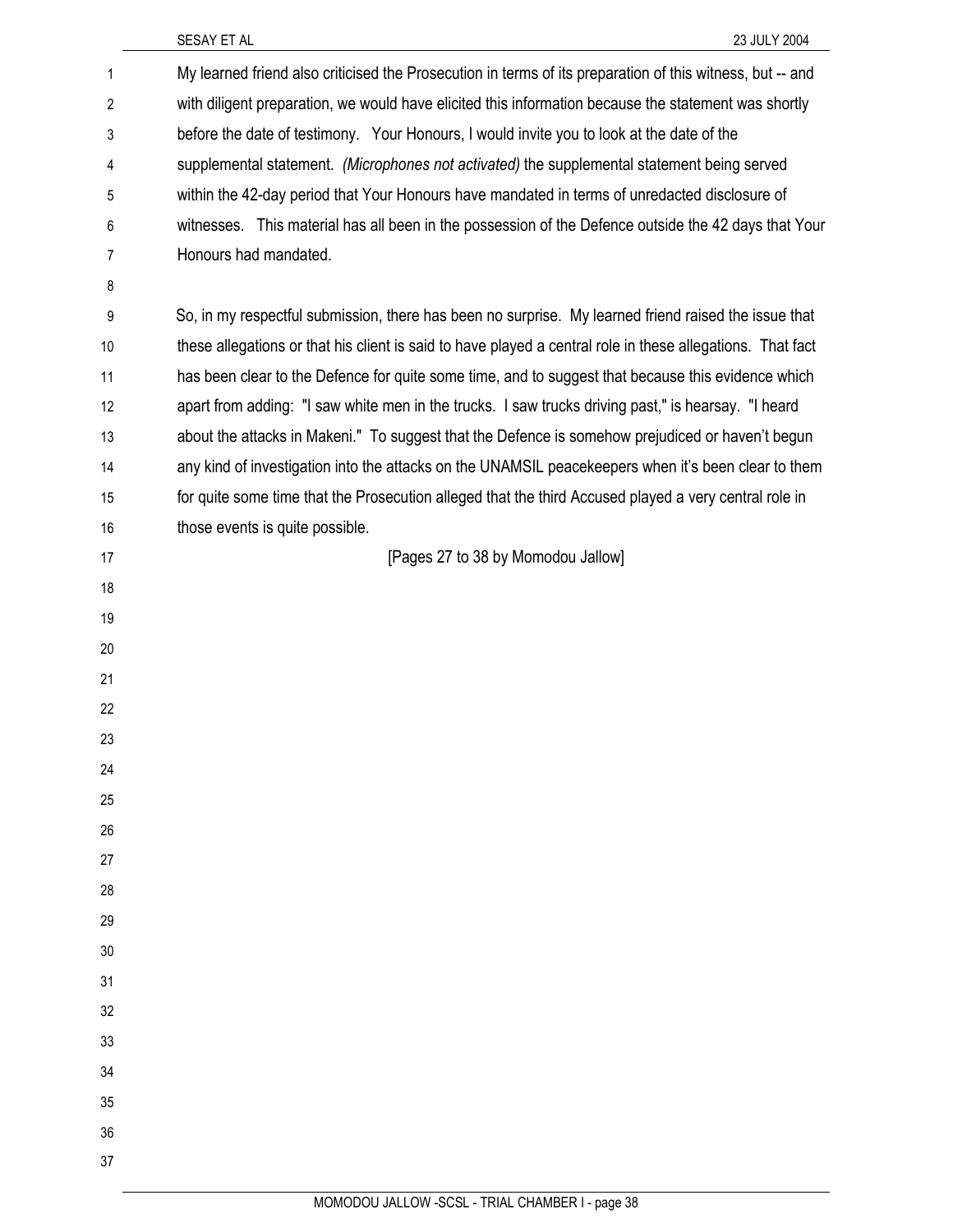|                | SESAY ET AL<br>23 JULY 2004                                                                               |
|----------------|-----------------------------------------------------------------------------------------------------------|
| 1              | [5.45 p.m.]                                                                                               |
| $\overline{2}$ | <b>MS. TAYLOR:</b>                                                                                        |
| 3              | So in my respectful submission, there has been no surprise, there has been no prejudice that cannot       |
| 4              | be cured by cross-examination. And, as Your Honours pointed out in the decision in the CDF trial to       |
| 5              | which I have referred, Your Honours say that if my learned friend wishes to put that, this evidence has   |
| 6              | less weight because it was not put in the original statement, he is at perfect liberty to do so.          |
| 7              |                                                                                                           |
| 8              | Your Honours, I note your injunction to me to be brief. I don't wish to go into too much more except      |
| 9              | perhaps just to respond to something that my learned friend said at the very beginning of his             |
| 10             | submissions when he was talking about Rule 89(C) and Your Honour's discretion to admit relevant           |
| 11             | evidence. He said that in his submission, for evidence to be probative, it must be able to be reliably    |
| 12             | tested through cross-examination. Now, I don't, with the greatest respect to him, agree with that. I      |
| 13             | would submit that evidence is probative if it can materially affect an issue that is, in fact, before the |
| 14             | Tribunal. And, of course, it is up to my learned friend to cross-examine on this issue, being the issue   |
| 15             | which Your Honours have given him leave to cross-examine at a later stage on. There is no prejudice       |
| 16             | that arrives from that.                                                                                   |
| 17             |                                                                                                           |
| 18             | And I also respond to the idea that there can be some kind of negligent breach of the Prosecution's       |
| 19             | obligation in relation to Rule 67(D). The Prosecution has disclosed everything that it had in relation to |
| 20             | this witness. The Prosecution will not coach witnesses, the Prosecution will not sit with witnesses so    |
| 21             | many times so that we know in advance the particular language that a witness will use about events        |
| 22             | to which we are aware that the witness will testify. And in my submission, there is absolutely no         |
| 23             | foundation for assuming that the Prosecution can be negligently, recklessly or indifferently in breach    |
| 24             | of an obligation.                                                                                         |
| 25             |                                                                                                           |
| 26             | If Your Honours please.                                                                                   |
| 27             | MR. PRESIDENT:                                                                                            |
| 28             | Thank you. Are you through?                                                                               |
| 29             | <b>MS. TAYLOR:</b>                                                                                        |
| 30             | Yes, Your Honour.                                                                                         |
| 31             | MR. PRESIDENT:                                                                                            |
| 32             | Thank you. Yes, Mr. O'Shea, a short reply. Five minutes, please.                                          |
| 33             | MR. O'SHEA:                                                                                               |
| 34             | Yes, Your Honour.                                                                                         |
| 35             | Yes, the indictment does, of course, put us on notice of the issue of kidnapping and that, in my          |
| 36             | respectful submission, is the problem because the areas where this witness was did not include            |
| 37             | Makeni where he says this kidnapping took place, albeit hearsay.                                          |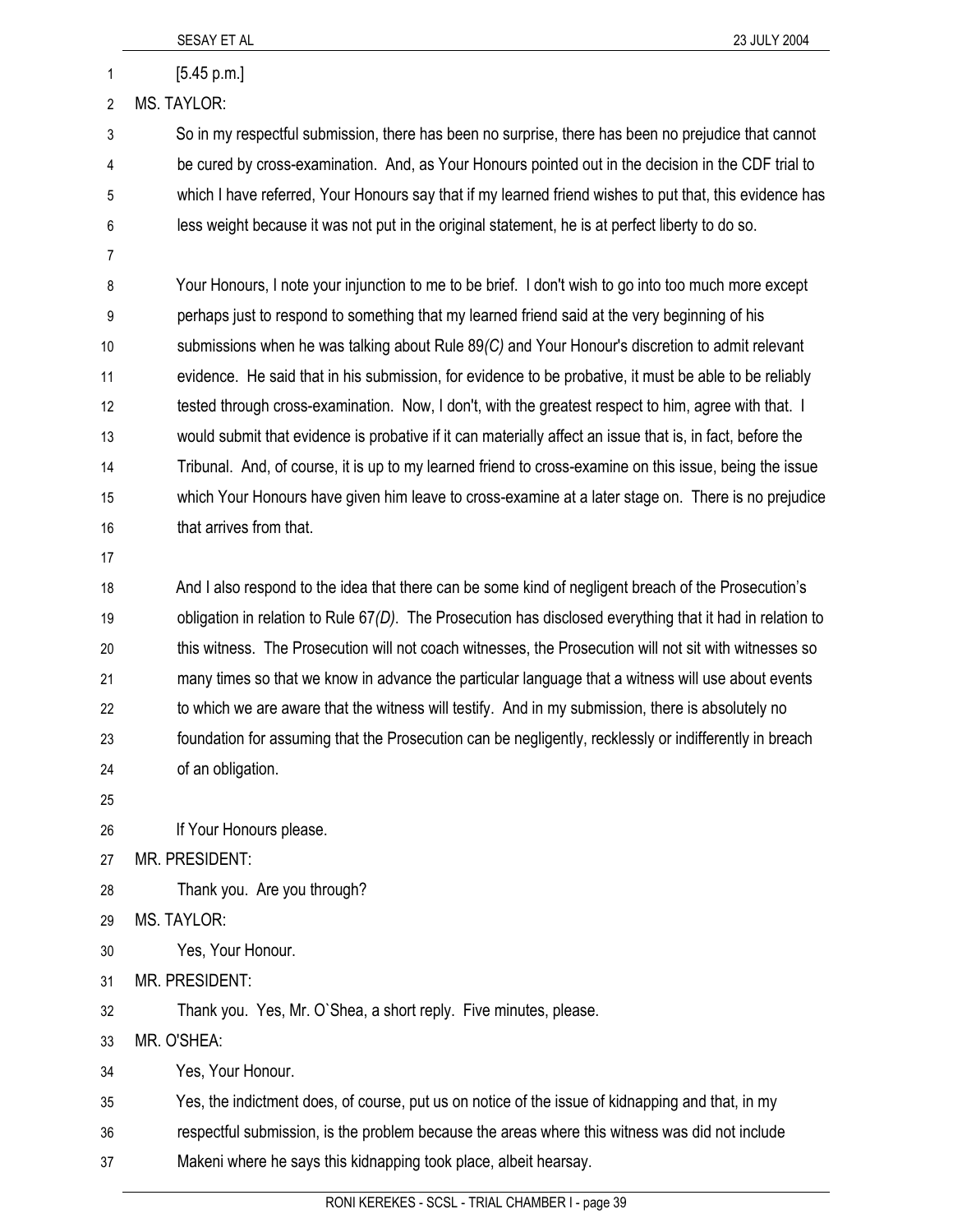| 1              | Also, when we receive documents from the Prosecution with regard to notice to us, we look all at the       |
|----------------|------------------------------------------------------------------------------------------------------------|
| $\overline{2}$ | documents we receive from the Prosecution and the significant document, the witness list, which            |
| 3              | deals not with the very general allegations against our client, but deals specifically with what this      |
| 4              | witness is going deal with, specifically excludes the counts on the indictment which deal with the         |
| 5              | question of kidnapping of UN personnel. Those counts are 14 to 17. And while a number of other             |
| 6              | counts are mentioned next to TF1-199, 14 to 17 is not. That is in the witness list provided by the         |
| $\overline{7}$ | Prosecution so, if anything, it leads us down the wrong path.                                              |
| 8              |                                                                                                            |
| 9              | And also the witness's reference to dates does not concord with the indictment because the witness         |
| 10             | talks about December 1999, then three months elapse and then we hear about the truck and then --           |
| 11             | so in my respectful submission, the indictment and the documents which we have received from the           |
| 12             | Prosecution don't help. I know that in the jurisprudence that is a relative factor, but in this case they  |
| 13             | don't help. In fact, they mislead us, us being the Defence.                                                |
| 14             |                                                                                                            |
| 15             | Secondly, Your Honours' decision in Norman and the question of providing extra details, it is still my     |
| 16             | submission that these are not extra details. This is a separate allegation which is quite separable        |
| 17             | from the question of an attack.                                                                            |
| 18             |                                                                                                            |
| 19             | And to deal with the question of investigation, my learned friend says we should have investigated this    |
| 20             | anyway. Well, the fact of the matter is that if one looks at the indictment and the pre-trial brief in the |
| 21             | supplementary pre-trial brief, we're supposed to go to Makeni and other places, but to Makeni to           |
| 22             | investigate these matters. We're not supposed to be on that road where this witness is, where he           |
| 23             | sees the truck coming form the direction of the Makeni. So it is in terms of investigating that particular |
| 24             | sighting, we haven't had the notice to be able to do it. So farcical is putting it a bit high.             |
| 25             |                                                                                                            |
| 26             | Lastly, with regards to my submission on Rule 89(C), again I refer to the decision of Bagosora in the      |
| 27             | case testimony of DBQ. I should have specified that the first time because there are several               |
| 28             | Bagosora decisions and it does get confusing. Paragraph 24 states as follows, and in my respectful         |
| 29             | submission, supports the proposition that I was putting to Your Honours.                                   |
| 30             |                                                                                                            |
| 31             | "The power to preclude admission of late disclosed testimony flows from the language of Rule 89(C)         |
| 32             | which gives the Chamber discretion to admit relevant evidence which it deems to have probative             |
| 33             | value, and conversely, a power to refuse evidence which is irrelevant or does not have probative           |
| 34             | value. As previously mentioned, evidence whose reliability cannot be adequately tested by the              |
| 35             | Defence cannot have probative value."                                                                      |
| 36             |                                                                                                            |
| 37             | So there is jurisprudential support for the proposition that I was putting to Your Honours about how the   |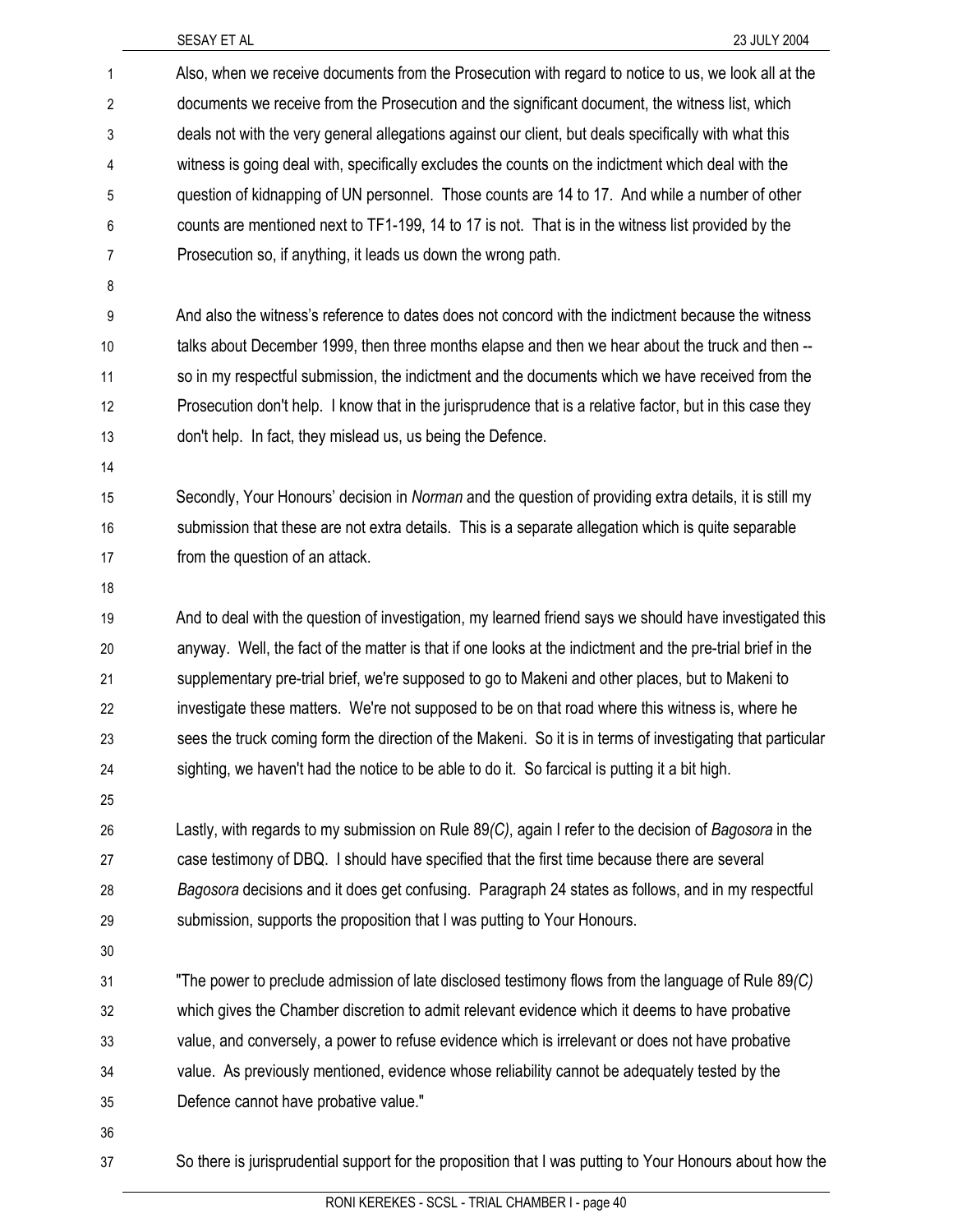2

1 expression "probative value" should be interpreted.

3 Lastly, Your Honours, the question of diligence. I emphasise -- I'm not saying deliberate -- it is for the 4 Prosecution to tell Your Honours, if they wish, whether they knew about this evidence or not, but 5 diligence is not just about deliberate behaviour or omissions or misconduct. It is also about the 6 manner in which interviews were taken, and in my respectful submission, it is clear on the documents, 7 not from any other evidence, but it is clear on the documents that a properly conducted interview 8 ought, I don't say will, ought to have brought out that information. And the Defence surely cannot be 9 in the position where they have to prove diligence in these kind of matters because the whole issue is 10 one of surprise. I'm not trying to throw arrows at the Prosecution. The question here is: Have we 11 been prejudiced? Have we been taken by surprise? And the test with regard to diligence of the 12 Prosecution has to, in my respectful submission, be a constructive one for that very reason. And even 13 in the absence of lack of diligence on the part of the Prosecution, I say that it would not be fair to 14 admit this evidence because we have been taken by surprise. 15 JUDGE THOMPSON: 16 Learned Counsel O`Shea, your learned colleague for the Prosecution did say that the distinction 17 which you seek to draw in this context between an attack and kidnapping for the purposes of the 18 indictment, if I am correct, is a distinction without difference. What is your short response? 19 MR. O'SHEA: 20 An attack can take place without a kidnapping. 21 JUDGE BOUTET: 22 But the question was not that. It is exactly the opposite. Can a kidnapping take place without an 23 attack? Yes, obviously an attack does not always include a kidnapping, obviously. 24 MR. O'SHEA: 25 A kidnapping does not always include an attack, no. 26 JUDGE THOMPSON: 27 But an attack certainly pending the -- [Microphone not switched on] 28 MR. O'SHEA: 29 I mean, obviously it must involve an assault in the common law sense, but when we see the words 30 "attack on UN personnel" in the context of an armed conflict, we assume or we reasonably anticipate 31 that what we're talking about here is men going forward with guns or knives and attacking other 32 armed men. In no sense -- or they could be unarmed, but in these particular circumstances it is 33 unlikely because we all know that UN personnel do carry arms. 34 JUDGE THOMPSON: 35 There is no authority for limiting the word "attacked" to that situation. 36 MR. PRESIDENT: 37 Mr. O'Shea, what analogy would you draw between rebels or so driving UN trucks and wearing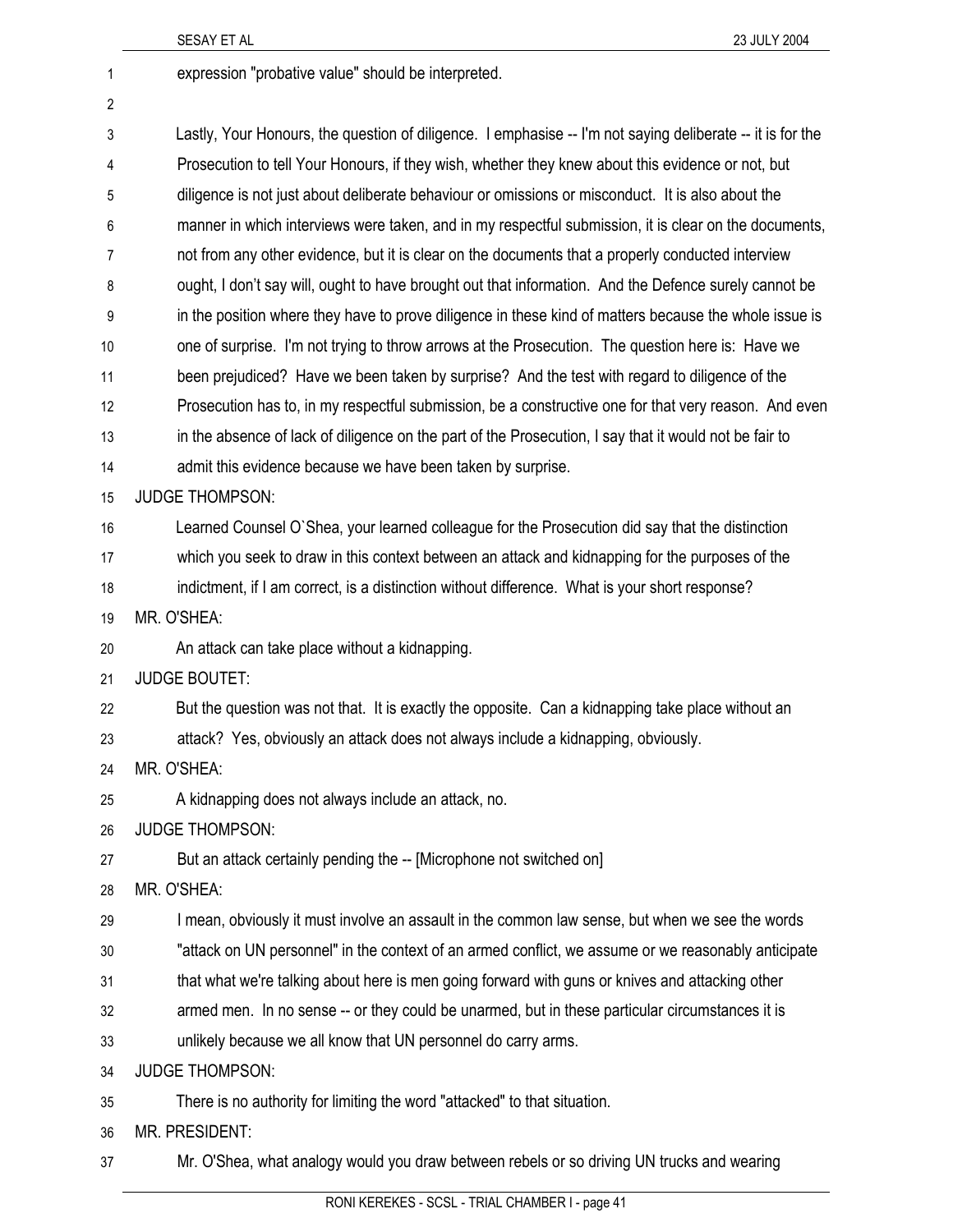|    | SESAY ET AL<br>23 JULY 2004                                                                               |
|----|-----------------------------------------------------------------------------------------------------------|
| 1  | uniforms, and then on the other side you see some UN staff white or so, you know, naked or bare           |
| 2  | bodied, well what sense would you make about that?                                                        |
| 3  | MR. O'SHEA:                                                                                               |
| 4  | Well, let's be clear about this, Your Honour. In the statement, in the two statements that I have         |
| 5  | referred to, there is no mention of white men without their clothes in a truck. That comes out in the     |
| 6  | oral statement.                                                                                           |
| 7  | MR. PRESIDENT:                                                                                            |
| 8  | I'm putting your question, you know, to you.                                                              |
| 9  | MR. O'SHEA:                                                                                               |
| 10 | Yes. But it is important to have that clear, Your Honour, because if one puts a UN cap on a rebel and     |
| 11 | UN clothes on a rebel and a white man sitting next to him with no clothes on, one can perhaps draw        |
| 12 | the inference that there might be a kidnapping. Had we had notice of the fact that there were naked       |
| 13 | white men in a truck, the position would be different, but we didn't. The fact that a man has a UN        |
| 14 | helmet on means nothing. He may have found it in the bush. It may be a result of looting. Looting is      |
| 15 | another allegation on the indictment.                                                                     |
| 16 | MR. PRESIDENT:                                                                                            |
| 17 | Looting from a UN --                                                                                      |
| 18 | MR. O'SHEA:                                                                                               |
| 19 | Facility.                                                                                                 |
| 20 | MR. PRESIDENT:                                                                                            |
| 21 | -- facility in that area?                                                                                 |
| 22 | MR. O'SHEA:                                                                                               |
| 23 | Or simply sneaking up behind a UN soldier and taking it off his head.                                     |
| 24 | <b>JUDGE BOUTET:</b>                                                                                      |
| 25 | But the statement goes a little bit further. "I saw rebels wearing UN caps and driving UN vehicles."      |
| 26 | I'm just quoting from the statement. "We knew that the rebels had attacked the UN. At this time the       |
| 27 | rebels were still mixed with." So this is the statement you're talking about. In that statement, I'm not  |
| 28 | saying it is true or not, but I'm just saying "in the statement." If the witness says, "I saw individuals |
| 29 | with UN caps driving UN vehicles," and in his view they were rebels.                                      |
| 30 | MR. O'SHEA:                                                                                               |
| 31 | Well, it is certainly enough for -- to raise a suspicion in the Prosecution's mind --                     |
| 32 | <b>JUDGE BOUTET:</b>                                                                                      |
| 33 | But why not in a Defence mind when you are doing an investigation?                                        |
| 34 | MR. O'SHEA:                                                                                               |
| 35 | [Overlapping microphones]                                                                                 |
| 36 | <b>JUDGE BOUTET:</b>                                                                                      |
| 37 | I have the difficulty to follow that, on the one hand it should have raised a suspicion on the            |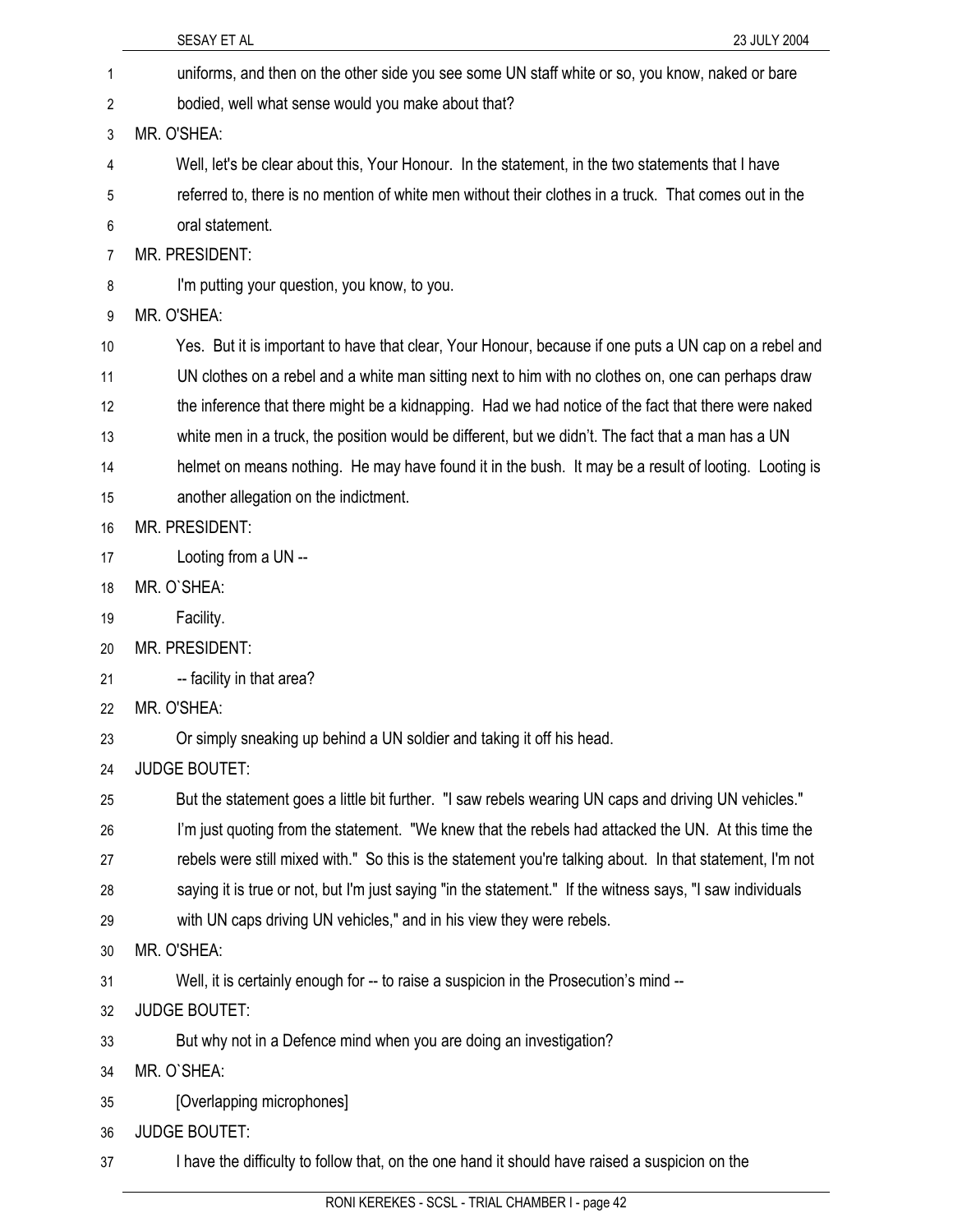|    | SESAY ET AL<br>23 JULY 2004                                                                                |
|----|------------------------------------------------------------------------------------------------------------|
| 1  | Prosecution, but it does not raise suspicion in your mind as a Defence conducting investigation. Why       |
| 2  | would it on the one hand and not to you?                                                                   |
| 3  | MR. O'SHEA:                                                                                                |
| 4  | Well, Your Honours, it would be terribly unfair on the Defence if it were the requirement that the         |
| 5  | Defence has to play a guessing game and has to say, "Well let's look at these facts and analyse them       |
| 6  | and think what possible suspicions might arise or what possible nuggets of gold for the Prosecution        |
| 7  | might arise out of these sentences or those sentences." The whole point about the rules of disclosure      |
| 8  | is that we have a clear picture of the essential elements of what the Prosecution is alleging. And this    |
| 9  | witness does not, in any sense in those two statements, allege kidnapping. It might be possible to         |
| 10 | argue that we could have a suspicion that the witness might go on to talk about kidnapping. But when       |
| 11 | we have a witness list from the Prosecution which specifically excludes the count on the indictment        |
| 12 | that deals with kidnapping of UN personnel, I think we're entitled to place a degree of trust in the       |
| 13 | Prosecution, in my respectful submission.                                                                  |
| 14 | MR. PRESIDENT:                                                                                             |
| 15 | Okay, thank you.                                                                                           |
| 16 | [Trial Chamber confer]                                                                                     |
| 17 | MR. PRESIDENT:                                                                                             |
| 18 | Yes. Thank you for your arguments. We would reserve -- we would put the matter under advisement            |
| 19 | and advise ourselves properly on the ruling for Monday. We'll give the ruling on Monday because we         |
| 20 | need to consult on it. The arguments are very interesting, indeed, and I think we -- is there any other    |
| 21 | matter which the Defence would like to mention?                                                            |
| 22 | <b>JUDGE BOUTET:</b>                                                                                       |
| 23 | If $I$ may?                                                                                                |
| 24 | [Trial Chamber confer]                                                                                     |
| 25 | MR. PRESIDENT:                                                                                             |
| 26 | I wanted to know from learned counsel whether the new scheduling order has been distributed to all         |
| 27 | of you, the scheduling order for the RUF and the CDF cases. It was distributed to you?                     |
| 28 | MR. BROWN:                                                                                                 |
| 29 | Yes, Your Honour. I think we saw it this afternoon.                                                        |
| 30 | MR. PRESIDENT:                                                                                             |
| 31 | So you're fully --                                                                                         |
| 32 | MR. O'SHEA:                                                                                                |
| 33 | I haven't opened all my e-mails.                                                                           |
| 34 | MR. PRESIDENT:                                                                                             |
| 35 | Well, you'll receive it, I'm sure, any time from now.                                                      |
| 36 | MR. BROWN:                                                                                                 |
| 37 | But we just did receive it, Your Honour, so I would not be in a position to respond or give any further -- |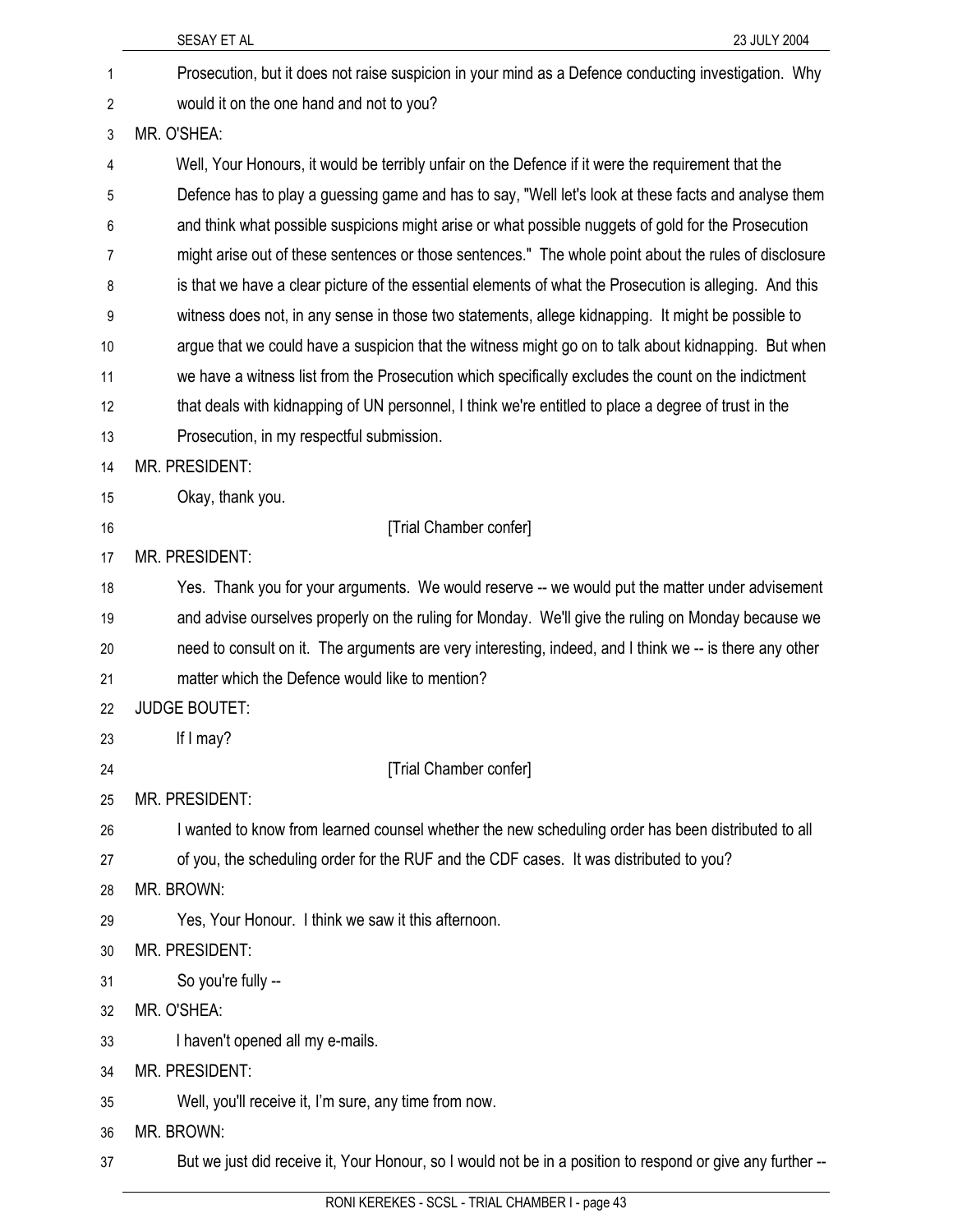| 1  | MR. PRESIDENT:                                                                                            |
|----|-----------------------------------------------------------------------------------------------------------|
| 2  | That's all right. Okay. Well, I suppose that solves the problems, you know, the questions you were        |
| 3  | raising. Mr. Cammegh, I'm referring to you in particular because I know you raised this issue.            |
| 4  | MR. CAMMEGH:                                                                                              |
| 5  | Yes, Your Honour. I wonder if Your Honour would be kind enough to put me out of my misery and tell        |
| 6  | me now?                                                                                                   |
| 7  | <b>JUDGE BOUTET:</b>                                                                                      |
| 8  | RUF will not be in December. The timings are there, but that was essentially your question.               |
| 9  | MR. CAMMEGH:                                                                                              |
| 10 | Yes. Well, that is very helpful. Yes, it was. Thank you, thank you very much.                             |
| 11 | MR. PRESIDENT:                                                                                            |
| 12 | And your interests were particularly considered because we want you to have a good Christmas.             |
| 13 | MR. CAMMEGH:                                                                                              |
| 14 | I wasn't intending to take the whole of December off, if that's what Your Honour is wondering. There      |
| 15 | is a professional matter that I have in the diary which would be very difficult for me to give up and I'm |
| 16 | very grateful. Do I take it from Your Honours that we sit in October and then in January?                 |
| 17 | MR. PRESIDENT:                                                                                            |
| 18 | Anyway you lay hands on the order and you will see the details there. You would be advised to get         |
| 19 | the two, so that you know how the two trials --                                                           |
| 20 | MR. CAMMEGH:                                                                                              |
| 21 | Yes, thank you.                                                                                           |
| 22 | MR. PRESIDENT:                                                                                            |
| 23 | Yes, Mr. Jordash.                                                                                         |
| 24 | MR. JORDASH:                                                                                              |
| 25 | I know it is late in the day, but it is a matter which concerns Monday. I know my learned friend is       |
| 26 | considering or is going to call the evidence of TF1-060, the witness which was the subject of Your        |
| 27 | Honour's order. I'm seeking clarification of the order because whilst Your Honours have said that it      |
| 28 | cannot -- the additional statement -- I beg your pardon, the supplemental statement be categorised as     |
| 29 | additional, Your Honours, have, unless I misunderstood it, been silent as to whether the Defence          |
| 30 | ought to be given additional time to investigate the additional allegation contained in the supplemental  |
| 31 | statement.                                                                                                |
| 32 |                                                                                                           |
| 33 | Your Honours will appreciate that it was served well within the 42-day period. And, in fact, as I recall, |
| 34 | only served last week and it does, notwithstanding Your Honour's order -- well, it is certainly the       |
| 35 | submission of the Defence that notwithstanding Your Honour's order that -- or finding that it is a        |
| 36 | supplemental statement rather than an additional statement, it does nevertheless contain a fresh          |
| 37 | allegation which the Defence would submit and did submit ought to lead to fresh time for the Defence      |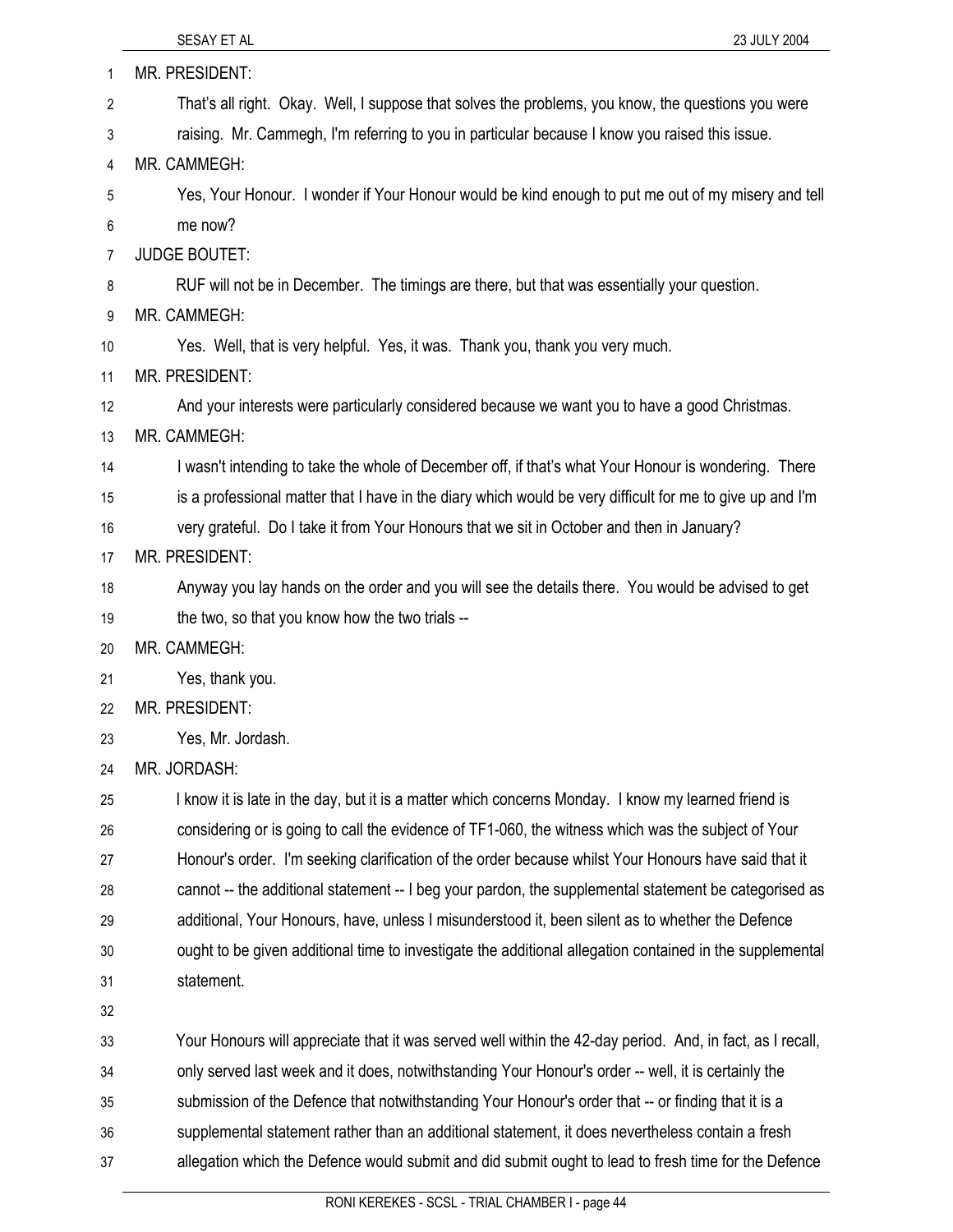|                | 23 JULY 2004<br>SESAY ET AL                                                                                  |
|----------------|--------------------------------------------------------------------------------------------------------------|
| 1              | to investigate. Your Honours' order appears to be silent on that issue.                                      |
| $\overline{2}$ | MR. PRESIDENT:                                                                                               |
| 3              | Well, we have no comments to make on the decision. It is there. We won't go interpreting our own             |
| 4              | decisions. It is very clear. If counsel -- it is for counsel to organise himself and put in place a strategy |
| 5              | on what you would do if that witness were called on Monday to testify.                                       |
| 6              | MR. JORDASH:                                                                                                 |
| 7              | Perhaps I could put Your Honours on notice that I will apply to have that witness adjourned in order to      |
| 8              | investigate that fresh allegation.                                                                           |
| 9              | MR. PRESIDENT:                                                                                               |
| 10             | It's premature for us to receive such an application because the witness is not yet called.                  |
| 11             | <b>JUDGE BOUTET:</b>                                                                                         |
| 12             | Will you be requesting an adjournment of the evidence as a whole or the cross-examination? Can I --          |
| 13             | MR. JORDASH:                                                                                                 |
| 14             | $\overline{ }$                                                                                               |
| 15             | MR. PRESIDENT:                                                                                               |
| 16             | Maybe you need the weekend to think about it.                                                                |
| 17             | <b>JUDGE THOMPSON:</b>                                                                                       |
| 18             | I would say that there is nothing in our ruling that limits your options as counsel with respect to what     |
| 19             | you need to do, and perhaps deliberately, we could not, in our ruling, deal with every hypothetical          |
| 20             | situation.                                                                                                   |
| 21             | MR. JORDASH:                                                                                                 |
| 22             | Certainly. In answer to Your Honour -- in answer to Your Honour, I can see no reason why the                 |
| 23             | Prosecution couldn't call the evidence in chief, but certainly I wouldn't be in a position to                |
| 24             | cross-examine without investigation on the new allegation.                                                   |
| 25             | <b>JUDGE BOUTET:</b>                                                                                         |
| 26             | Thank you.                                                                                                   |
| 27             | MR. PRESIDENT:                                                                                               |
| 28             | There certainly you have a strategy advantage over the Prosecution because you have all the time to          |
| 29             | analyse the evidence before you. In any event, let's leave it for Monday. We would see how the               |
| 30             | Prosecution moves on Monday and then you may raise any questions should necessity arise.                     |
| 31             | The Court will rise and we'll resume on Monday at 10.00, please. At 10.00, please.                           |
| 32             | [Whereupon the hearing adjourned at 6.06 p.m., to be reconvened                                              |
| 33             | on Monday, the 26th day of July 2004, at 10.00 a.m.]                                                         |
| 34             | [Pages 39 to 45 by Roni Kerekes]                                                                             |
| 35<br>36       |                                                                                                              |
| 37             |                                                                                                              |